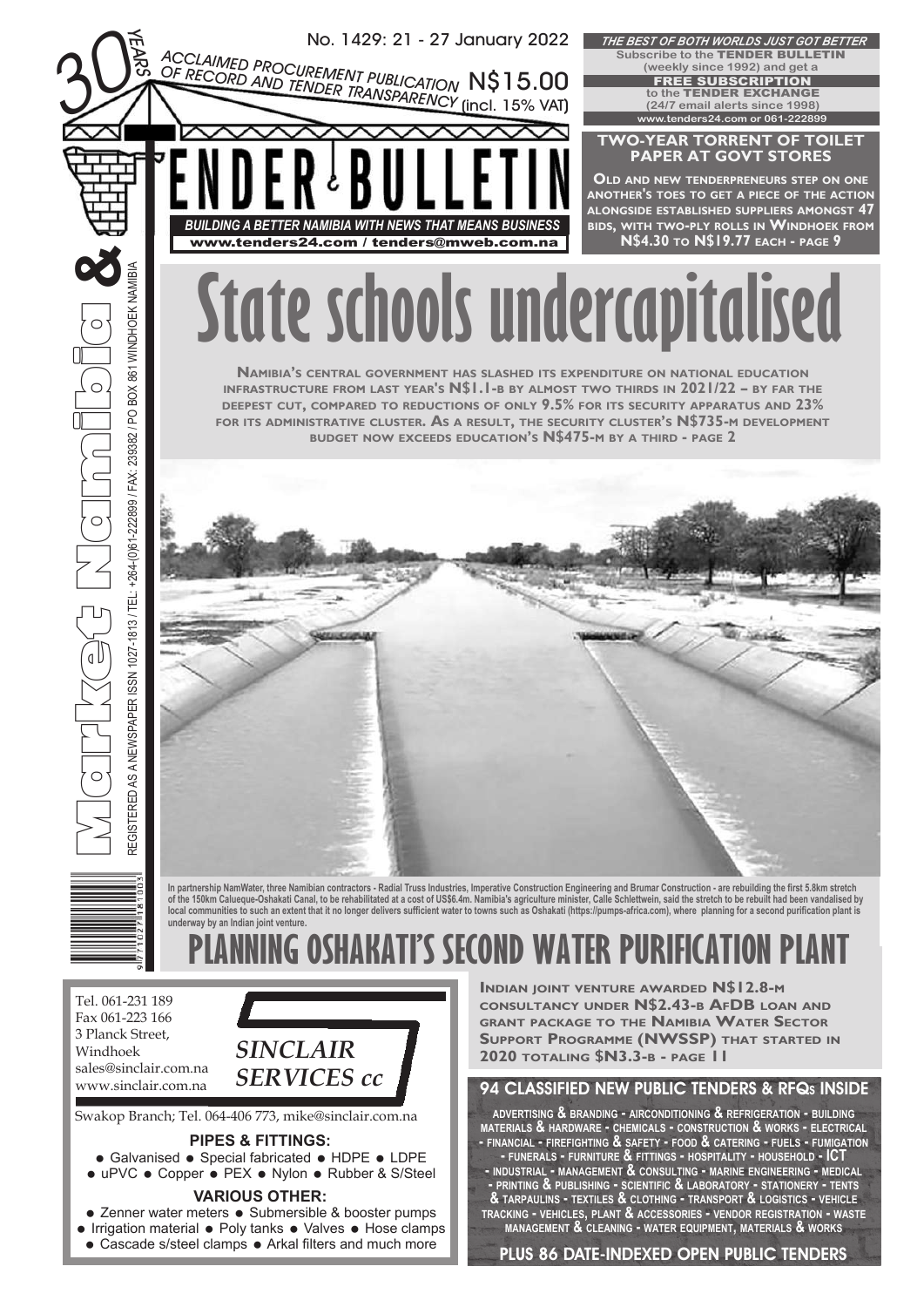This is the sixth consecutive year that there are no new projects for classroom or school construction on the Namibian central government's development budget – only ongoing construction of new schools or renovations to old schools.

*21 JANUARY 2022* **Namibia's central government has slashed its capital expenditure on from last year's N\$1.1-b by almost two-**<br>from last year's N\$1.1-b by almost two-<br>thirds in 2021/22 – by far the deepest slashed its capital expenditure on national education infrastructure cut, compared to reductions of only 9.5% for its security apparatus and 23% for its administrative cluster. As a result, the security cluster's N\$735-m development budget now exceeds education's N\$475-m by a third.

And despite a 1.4% decrease in the education cluster's capital projects budget from N\$482-m to N\$475.2 m midyear, its share of the N\$5.2-b lowered national development budget rose marginally to 9% from 8.75% of the N\$5.5-b voted at the beginning of

the year. But this is still lower than security's 14% share of the post-midyear development total, which rose from 13.3% at the

beginning of the year. The N\$280-m midyear downgrade in the overall development budget was accompanied the usual increase in allocations to the operational budget, where the security cluster again benefited more than the education sector.

## **The midyear**

**operational budget**

S noted in *Bulletin 1422*, almost<br>the entire N\$280-m midyear cut-<br>was reallocated to onerational expenthe entire N\$280-m midyear cutback in the development budget was reallocated to operational expenditure, where the Ministry of Defence & Veterans Affairs received the biggest, N\$477-m, slice of N\$2.2-b additional reallocations to the operational budget, N\$458-m of which was allocated "to meet the funding shortfall on personnel expenditure and N\$19.1-m for veterans expenditure".

The Defence & Veterans Affairs ministry's additional midyear N\$477-m topup in operational expenditure accounts for 21.7% of the additional N\$2.2-b operational spending supplement and 11.5% of the higher N\$56-b operational budget, compared to a lesser 11% of

overall N\$54-b operational expenditure at the beginning of the year.

The Defence & Veterans Affairs ministry's additional midyear N\$477-m boost increased its original operational budget from N\$5.98-m to N\$6.457-m an 8% increase that is double the 4.09% increase in overall operational expenditure after midyear and almost treble the education ministry's 3% op-erational budget boost from N\$13.37-b to N\$13.77-b.

While the midyear increase in the operational budget saw Defence and Veterans Affairs increase its share from 11% to 11.5%, the education ministry's share fell from 24.8% of N\$54-b at the beginning of the year to 24.5% of N\$56.2-b after midyear.

As we noted in *Bulletin 1426*, the operational budget of the Ministry of Education, Arts & Culture was increased midyear by N\$400-m or 3% from N\$13.37-b to N\$13.77-b – far less than the 8% increase in the operational ceiling of the Ministry of Defence & Veterans Affairs from N\$5.98-b to N\$6.457-b.

The education ministry's increased midyear operational allocation lowered its relative share of the operational budget from 24.8% at the beginning of the year to 24.5% - compared to the increase enjoyed by the Ministry of Defence & Veterans Affairs from 11%

at the beginning of the year to 11.5% after midyear. The N\$7.7-b original operational budget of the Ministry of Health & Social Services at the beginning of 2021/22 was also increased by N\$400- m (identical to that of Education) or 5.2% to N\$8-b.

This increased its share of operational expenditure from 14.3% of N\$54-b at the beginning of the year marginally to 14.46% of the midyear revised N\$56-b overall operational budget.

**The midyear development budget in 2021/22**

Not only did the security cluster<br>as a whole benefit most from<br>reallocations it did so too in the case as a whole benefit most from the midyear operational budget reallocations, it did so too in the case of revisions to development expenditure ceilings, where the security sector was the only one to walk away with a higher development budget after midyear – in addition to scoring the biggest slice of the additional N\$2.2-b allocated to the operational budget after midyear.

\* The security cluster retained its second-biggest share of national development expenditure after November's midyear budget revisions that saw al-locations for capital projects reduced from N\$5.5-b by N\$280-m or 5.08% to N\$5.2-b and operational expenditure increased by N\$2.2-b or 4.09% from N\$54-b to N\$56-b.

Within the security cluster, defence's development budget was trimmed mar-ginally, however, by N\$2.5-m or 0.83% from N\$300.9-m voted at the beginning of the year to N\$298.4-m, which cer-tainly does not offset its generous boost in operational spending.

The security cluster's second-big-gest share of the development budget increased from 13.33% at the beginning of 2021/22 to 14.07% after midyear.

All N\$11-m re-allocated back to the development budget midyear went to another vote in the security cluster - the Ministry of Home Affairs, Immigra-tion, Safety & Security - to complete its N\$800-m new head office.

\* In third place, the education clus-ter's development budget was cut back by 1.4% to N\$475.2-m midyear – leaving it over one-third short (35.4%) of the security cluster's N\$735.2-m development allocation and contributing 2.4% to the overall N\$280-m reduction in voted development expenditure, compared to

security's 0.54% gain. \* In fourth place, the health and welfare cluster's development budget was reduced midvear by the most -16% or N\$330-m, lowering its share of the revised development budget from 7.13% to 6.3% and contributing 22.5% of the N\$280-m reduction in the development budget as a whole, (compared to security's 0.54% gain).

The health and welfare cluster's development ceiling suffered a N\$63-

# **State schools**

m or 16% midyear cutback (the highest) from N\$392.8-m to N\$330-m, its share of voted development expenditure falling from over 7% at the beginning of the year to 6.3%.

The health and welfare cluster's 16% cutback in its development budget to N\$330-m reduced it to less than half the security cluster's N\$735-m, which is now one-third more than education's N\$475-m.

The economic cluster's midyear development budget was reduced by 5% to N\$3.4-b, accounting for over two thirds of the total N\$280-m reduction in the development budget, but still ac-

counting for over 65% of the total. \* Ranked fifth and last, the administrative cluster's development budget was reduced midyear by 9.37% N\$250.4-m, its share of all voted development expenditure falling margin-ally to 4.8% and contributing 9.26% to the N\$280-m midyear reduction in the development budget – well below health and welfare's 22.5%.

## **Revised development expenditure**

**in 2020/21**<br>**A** Ithough the ranking of the five **Although the ranking of the five**<br>clusters at the beginning of<br>midvear (with education behind secuclusters at the beginning of 2021/22 was the same as after midyear (with education behind security), the education cluster had the sec-ond-biggest share of the development budget in 2020/21, with N\$1.1-b revised expenditure accounting for 17.58% of the N\$6.456-b total, compared to security's N\$813-m accounting for 12.6% in third place.

However, the education cluster's N\$482-m development allocation at the beginning of 2021/22 was less than half last year, following a 57.5% or N\$652.8-m reduction on the previous year, whereas the security cluster's N\$733.7-m voted at the beginning of this year was only 9.75% or N\$79.3-m less

than 2020/21's revised N\$813-m. The health and welfare cluster was far worse off in 2020/21, with the lowest revised development expenditure of all five clusters – behind the administrative cluster which it overtook this year – both

| <b>NAMIBIAN CENTRAL GOVERNMENT DEVELOPMENT BUDGET 2021/22 BY CLUSTER</b>                                                                                                                                                   |                 |                                   |                            |                                    |                                                             |                       |                           |                                                                                           |                    |                                   |
|----------------------------------------------------------------------------------------------------------------------------------------------------------------------------------------------------------------------------|-----------------|-----------------------------------|----------------------------|------------------------------------|-------------------------------------------------------------|-----------------------|---------------------------|-------------------------------------------------------------------------------------------|--------------------|-----------------------------------|
| <b>CLUSTER (PROJECTS)</b>                                                                                                                                                                                                  | 2020/21 REVISED | % OF<br>2020/21<br><b>REVISED</b> | 2021/22<br><b>ORIGINAL</b> | % OF<br>2021/22<br><b>ORIGINAL</b> | <b>DIFFERENCE</b><br><b>BETWEEN</b><br>2021/22 &<br>2020/21 | $\%$<br><b>CHANGE</b> | 2021/22<br><b>MIDYEAR</b> | <b>DIFFERENCE</b><br><b>BETWEEN</b><br>2021/22<br><b>MIDYEAR &amp;</b><br><b>ORIGINAL</b> | %<br><b>CHANGE</b> | % OF<br>2021/22<br><b>MIDYEAR</b> |
| <b>ADMINISTRATIVE (20)</b>                                                                                                                                                                                                 | 320,762,000     | 4.97%                             | 276,308,000                | 5.02%                              | $-44,454,000$                                               | $-13.86%$             | 250,408,000               | $-25,900,000$                                                                             | $-9.37%$           | 4.79%                             |
| % OF TOTAL                                                                                                                                                                                                                 |                 |                                   |                            |                                    | 4.68%                                                       |                       |                           | 9.26%                                                                                     |                    |                                   |
| SECURITY (42)                                                                                                                                                                                                              | 813,020,000     | 12.59%                            | 733,732,000                | 13.33%                             | $-79,288,000$                                               | $-9.75%$              | 735,232,000               | 1,500,000                                                                                 | 0.20%              | 14.07%                            |
| % OF TOTAL                                                                                                                                                                                                                 |                 |                                   |                            |                                    | 8.34%                                                       |                       |                           | $-0.54%$                                                                                  |                    |                                   |
| <b>EDUCATION * (45)</b>                                                                                                                                                                                                    | 1,134,700,000   | 17.58%                            | 481,859,000                | 8.75%                              | $-652,841,000$                                              | $-57.53%$             | 475,159,000               | $-6,700,000$                                                                              | $-1.39%$           | 9.09%                             |
| % OF TOTAL                                                                                                                                                                                                                 |                 |                                   |                            |                                    | 68.68%                                                      |                       |                           | 2.39%                                                                                     |                    |                                   |
| <b>HEALTH &amp; WELFARE (42)</b>                                                                                                                                                                                           | 266,604,000     | 4.13%                             | 392,800,000                | 7.13%                              | 126,196,000                                                 | 47.33%                | 329,900,000               | $-62,900,000$                                                                             | $-16.01%$          | 6.31%                             |
| % OF TOTAL                                                                                                                                                                                                                 |                 |                                   |                            |                                    | $-13.28%$                                                   |                       |                           | 22.48%                                                                                    |                    |                                   |
| ECONOMIC $*$ (248)                                                                                                                                                                                                         | 3,921,002,000   | 60.73%                            | 3,620,895,000              | 65,77%                             | $-300, 107, 000$                                            | $-7.65%$              | 3,435,095,000             | $-185,800,000$                                                                            | $-5.13%$           | 65.73%                            |
| % OF TOTAL                                                                                                                                                                                                                 |                 |                                   |                            |                                    | 31.57%                                                      |                       |                           | 66.40%                                                                                    |                    |                                   |
| <b>TOTAL (397</b><br><b>BUDGET</b><br><b>GRAND</b><br>projects) (inside SRF) N\$                                                                                                                                           | 6,456,088,000   | 100.00%                           | 5,505,594,000              | 100.00%                            | $-950,494,000$                                              | $-14.72%$             | 5,225,794,000             | $-279,800,000$                                                                            | $-5.08%$           | 100.00%                           |
| CTATE DEVENUE FUND, All agreeinta and includ the Ctate December Earnel Agreement for a color of a subject from the factor facility and include the Ctate December Cand in 0004/09 and last coasy (0000/04), Mate 40, NOCO. |                 |                                   |                            |                                    |                                                             |                       |                           |                                                                                           |                    |                                   |

**STATE REVENUE FUND: All amounts are inside the State Revenue Fund. Amounts for votes marked \* exclude additional foreign funding outside the State Revenue Fund in 2021/22 and last year (2020/21): Vote 10 - N\$350-m (N\$350-m); Vote 18 - N\$53.998-m (N\$53.998-m); Vote 24 - N\$779.939-m (N\$1,055,054,000); Vote 37 - N\$272.48-m (N\$244.658-m); Vote 38 - N\$22.399-m (N\$45.248-m). This additional development funding outside the SRF totals**  N\$1,478,816,000 in 2021/22 (N\$1,748,958,000 last year), according to the NPC. This raises the total development budget to N\$7,031,338,000 in 2021/22. In addition, the development allocation for Vote 17 is N\$5.7-m less than **the N\$580.818-m listed in the NPC's development budget at the beginning of the year.**

**MIDYEAR REVISIONS: The development budget for 2021/22 was revised downward from N\$5.5-b to N\$5.2-b, with a realized saving of N\$290.8-m, of which N\$11-m was re-allocated back to Development Budget - all to Vote 39 - and the remaining N\$279.8-m was reallocated to the operational budget "to cater for critical needs", according to the Ministry of Finance's midyear budget document.** 

MIDYEAR DISCREPANCIES: There are discrepancies for four votes between their original allocations for 2021/22 as stated in the main budget and their original allocations as stated in the midyear budget: Vote 27 - N\$15.429-m in the main budget but N\$13.429-m according to the midyear budget (N\$2-m less); Vote 31 - N\$10-m in the main budget but N\$9-m in the midyear budget (N\$1-m less); Vote 37 - N\$392.426-m in the main budget, but N\$347.772 **m in the midyear budget (N\$44.65-m less); Vote 38 - N\$264.603-m in the main budget, but N\$259.929-m in the midyear budget (N\$4.67-m less). The inside SRF development total of N\$5.505-b at the beginning of 2021/22**  according to the midyear budget document is therefore N\$52.028-m less than the N\$5.5575-b according to the main budget book at the beginning of the year. This is either due to errors in data capture or misallocations not **clarified in the midyear budget statement.**

ire 2021/22 - 2023/24, National Planning Commission's Development Programmes Estimates of Expenditure 2021/22 -2023/24 and Ministry o **Finance's midyear budget. © Market Namibia Tender Bulletin / Collective Resources**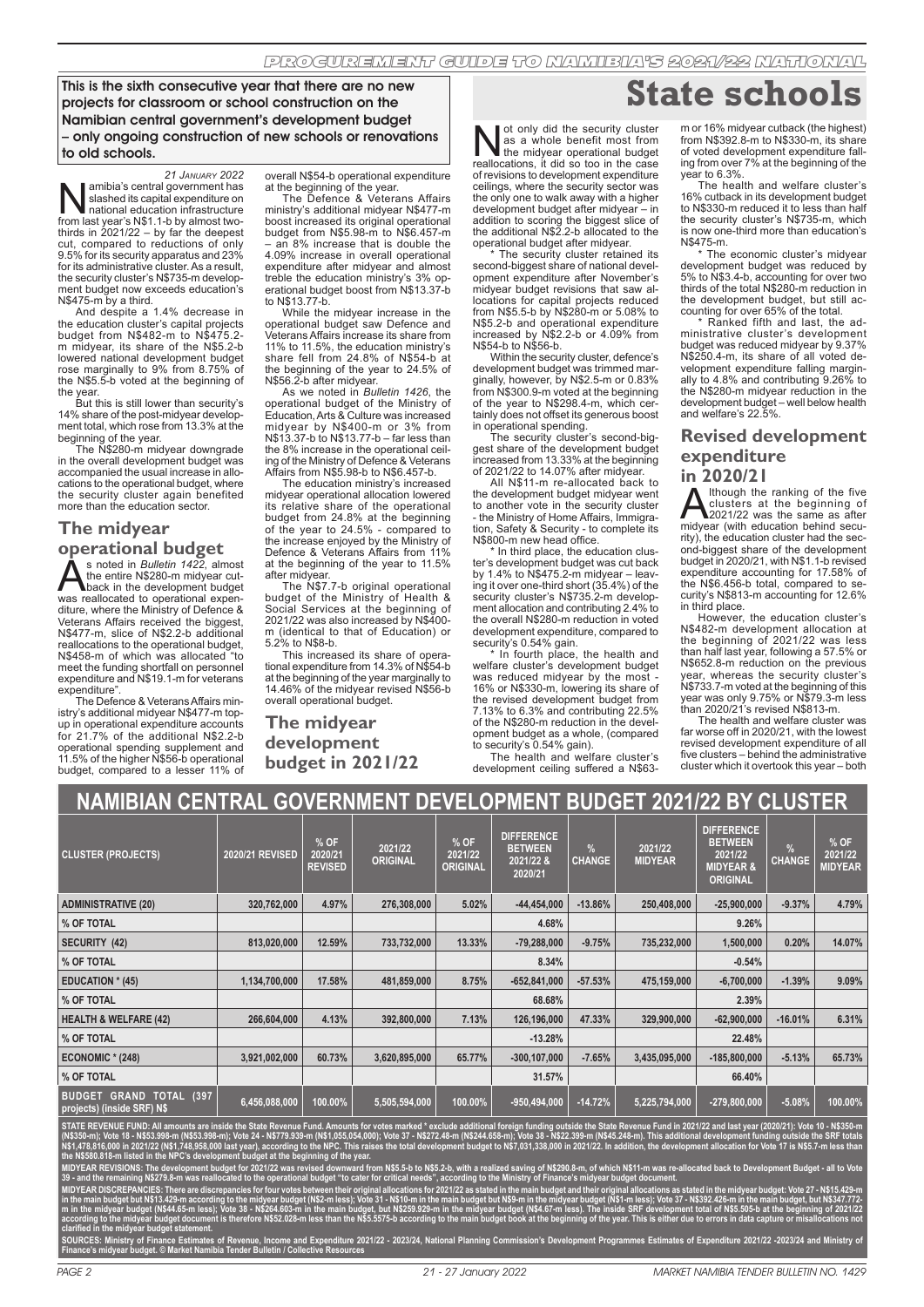## **undercapitalised**

#### before and after midyear.

Its N\$266.6-m revised development expenditure in 2020/21 accounting for 4% of the N\$6.456-b total was below the administration cluster's N\$320.76-m in fourth place, accounting for 4.97%.

This was followed by a 13.86% or N\$44.45-m reduction to N\$276.3-m at the beginning of 2021/22 for the administrative cluster in contrast to health and welfare's 47.3% or N\$126.2-m increase to N\$392.8-m at the beginning of this

year. \* The health and welfare cluster had the smallest share of the 2020/21 development budget, also suffering the biggest, 16.45% or N\$52.5-m cutback at midyear from N\$319-m voted at the beginning of the year to N\$266.6-m.

Its share of the development budget fell from 4.98% of N\$6.4-b at the beginning of 2020/21 to 4.1% of the midyear

revised N\$6.5-b. Its share of the social sector (in-cluding education) fell dramatically from 24.6% (of N\$1.3-b) to 18.3% (of N\$1.455-b) as a result of the education cluster's good fortune.

The administrative cluster had the fourth biggest (second lowest out of five) share of the 2020/21 development budget, with N\$320.76-m of the N\$6.5 b midyear revised domestically-funded

total development budget. Its N\$344.26-m for development projects at the beginning of the year ac-counted for 5.37% of the initial N\$6.4-b overall development expenditure.

Following a N\$23.5-m or 6.8% cut-back at midyear – the second biggest reduction after health/welfare – the administrative clusters' share of the N\$6.5-b adjusted development budget

fell to 4.9%. \* With N\$3.9-b, the economic cluster accounted for 60.7% of last year's N\$6.456-b revised development expenditure, before falling 7.65% or N\$300-m to N\$3.6-m at the beginning of 2021/22 – although accounting for a higher 65.77% of the lowered development total

At the time of 2020/21's midyear revisions, the economic cluster had N\$3.92-b for capital development projects (excluding foreign funding).

It started the year with N\$3.927- b, reduced by 0.17% or N\$6.5-m midyear in October 2020, resulting in the economic cluster's share of the domestically-funded development budget declining marginally from 61.27% of N\$6.4-b at the beginning of the year to 60.23% of N\$6.5-b after midyear. This excluded N\$1.8-b in external funding to three of its votes, however.

## **The 2019/20**

## **development budget**

The initial astronomical midyear<br>N\$1-b cutback in the national<br>development budget from N\$7.9-<br>h excluding foreign funding N\$1-b cutback in the national development budget from N\$7.9 b to N\$6.9-b excluding foreign funding in 2019/20 turned out to be far worse

in terms of actual expenditure, which amounted to only N\$5.7-m. According to the 2021/22 budget book, 2019/20's actual development expenditure turned out at N\$5.7-b – over N\$1-b below the N\$6.9-b to which it was already reduced at the time of that year's midterm cutback.

This means 2019/20's actual development expenditure (excluding foreign inputs) of N\$5.7-b was N\$2.2-b or 28% below what had initially been voted at the beginning of that year.

Comparing clusters in terms of midyear revised and actual 2019/20 development expenditure, this once more demonstrated the government's

typically shrewd bias in downscaling more project funds in the economic, education and welfare clusters in favour of their administrative and security counterparts.

Although the security cluster's second-biggest share of development spending before and after 2019/20's midyear revisions was smaller than the economic cluster, the security cluster's mild midyear reduction was far more favourable than that of the former – aside from steeper reductions for the education and health/welfare sectors.

With a revised development budget of N\$1.3-b for 2019/20 in second place, the security cluster's 18.37% share of the N\$6.9-b revised total was higher than its 17.25% share of 2019/20's original N\$7.9-b total, despite a moder-ate 6.98% or N\$95.255-m reduction in its voted allocation midyear.

Although the security cluster's N\$1-b actual development expenditure in 2019/20 turned out to be less than N\$1.27-b revised midyear estimated, it still accounted for 18.69% of N\$5.7-b in second place.

This is despite it being the only one of the five clusters with a reduced development expenditure ceiling of N\$813-m in 2020/21 compared to 2019/20's actual N\$1.065-b – a 23.7% or N\$252.6-m reduction.

But the security cluster's 6.98% reduction in its development alloca-tion midyear 2019/20 from N\$1.36-b to N\$1.279-b was the second lowest, contributing only 9.5% to the overall development budget reduction of N\$1-b.

\* The economic cluster's actual N\$3.6-b development expenditure was over 27% below its original N\$4.965-b allocation, contributing the biggest, 62% to the overall N\$2.2-b reduction in actual expenditure, but still accounting for 63% of the lowered total.

Midyear in 2019/20, the economic cluster suffered a 10.63% midyear reduction on its original N\$4.965-b development allocation, contributing the biggest, 52.8% share of the overall N\$1-b development cutback.

The economic cluster's revised N\$3.9-b development expenditure in 2020/21 was N\$305-m or 8.4% higher than 2019/20's actual N\$3.6-b.

\* The health and welfare cluster's actual development expenditure of N\$192.4-m in 2019/20 was even lower than the N\$276-m to which it had been cut midyear, accounting for 38% of the N\$2.2-b overall reduction, leaving it with the lowest, 3.4% share of the N\$5.7-b total.

In 2019/20's N\$1-b midyear cutbacks, the health and welfare cluster's development budget was slashed by the most of all  $-43.3%$  to N\$275.989-m, contributing 21% to the N\$1-b overall cutback.

Health and welfare's revised 2020/21 N\$266.6-m development allocation was 38.5% or N\$74-m more than its actual N\$192.4-m expenditure in 2019/20.

\* The education cluster's N\$593- m actual development expenditure in 2019/20 turned out higher than its revised N\$566.4-m midyear develop-ment budget, with a 10.4% share of the total in third place – but still behind the security cluster.

Midyear in 2019/20, the education cluster's revised N\$566.4-m development budget was already 19.8% less than its N%706.5-m initially voted, contributing 14% to the N\$1-b overall reduction.

The education cluster's revised N\$266.6-m allocation in 2020/21 was a generous N\$74-m or 38.5% more

The Education, Arts & Culture vote has an additional N\$350-m in 2021/22 from the African Development Bank's N\$1.2-b Education & Training Quality Improvement Project loan.

Only two of Vote 10's educational facilities construction projects underway in 2021/22 involve new schools initiated in previous years (a repeat of last year), compared to 11 out of 2019/20's 31 projects.

than its actual N\$192.4-m 2019/20 expenditure.

\* Ahead of education in second-last place in terms of actual expenditure in 2019/20, the administrative cluster's N\$233-m was considerably lower than its revised development allocation of N\$358.5-m at midyear and accounted for 4% of the N\$5.7-b total.

The administrative cluster's midyear revised development budget of N\$358.5-m in 2019/20 was 6.76% less than its initial N\$384.5-m, contributing 2.6% to the overall N\$1-b development budget cutback – the least.

This cluster's revised N\$320.76 m 2020/21 development allocation was N\$87.76-m or 37.7% more than its N\$233-m actual expenditure in 2019/20.

## **Development in the education cluster in 2021/22**

Frior to this year's 59% down-<br>for the education cluster from<br>tor the education cluster from<br>N\$1.1-b revised expenditure<br>in 2020/21 to only N\$475-m after midgraded development budget for the education cluster from N\$1.1-b revised expenditure in 2020/21 to only N\$475-m after midyear, its allocation for capital projects had been more than doubled at the beginning of 2020/21, after years of serial neglect.

But there are still no new construction projects on its agenda, which remains largely directed at refurbishing dilapidated schools or continuing with ongoing projects.

Already at the beginning of 2020/21, the education cluster's development budget was increased by 89.89% or N\$470.6-m to N\$994.2-m from 2019/ 20's revised N\$523.567-m, before being boosted by a further 19.56% or N\$194.5-m to N\$1.2-b in October's midyear revisions – a combined increment of 109.45% or N\$665-m on 2019/20.

And this excluded a N\$350-m tranche of the African Development Bank's N\$1.2-b ETQIP (Education & Training Quality Improvement Project) loan to Namibia's education sector at the beginning of 2020/21, that is channeled outside the State Revenue Fund, raising this year's total allocation to the education sector to N\$1.55-b.

This N\$350-m in foreign funding rep-resents a 23.7% increase on 2019/20's N\$283-m deployed from the EQTIP loan – well below the 110% growth in domestic funding for educational projects – to

the government's credit. But this has been undone in 2021/ 22, with the cluster's development ceiling almost 60% below last year, when it received a midyear boost in project funding on education infrastructure from the reallocation of N\$100-m from other votes for the Covid-19 response programme at schools, together with N\$100-m redirected from the operational budget.

In addition, there is another N\$350 m tranche from the AfDB's ETQIP loan that is being rolled out in 2021/22 – none of it for new schools, however.

## **Still no new schools**

This is the sixth consecutive year<br>that there are no new projects for<br>on the Namibian central government's that there are no new projects for classroom or school construction

on the Namibian central government's development budget – only ongoing construction of new schools or renovations to old schools in the development programme for the Education, Arts & Culture Vote.

In a repeat of last year, of Vote 10's 32 projects under implementa-tion in 2021/22 (27 last year and 39 in 2019/20), all but one relates to ongoing construction, renovations and upgrades at basic educational institutions.

The remaining project is for ongoing works at the Eenhana Heroes Memo-rial, which is of little benefit to school learners.

Only two of Vote 10's educational facilities construction projects underway in 2021/22 involve new schools initi-ated in previous years (a repeat of last year), compared to 11 out of 2019/20's 31 projects.

In 2018/19, twenty of Vote 10's 33 projects involved construction, renovations and improvements at public schools and hostels, of which only five were at new institutions - all ongoing projects initiated previously, however.

*TO NEXT PAGE* Of the twenty school construction or upgrading projects, eighteen were scaled back midyear in 2018/19, with

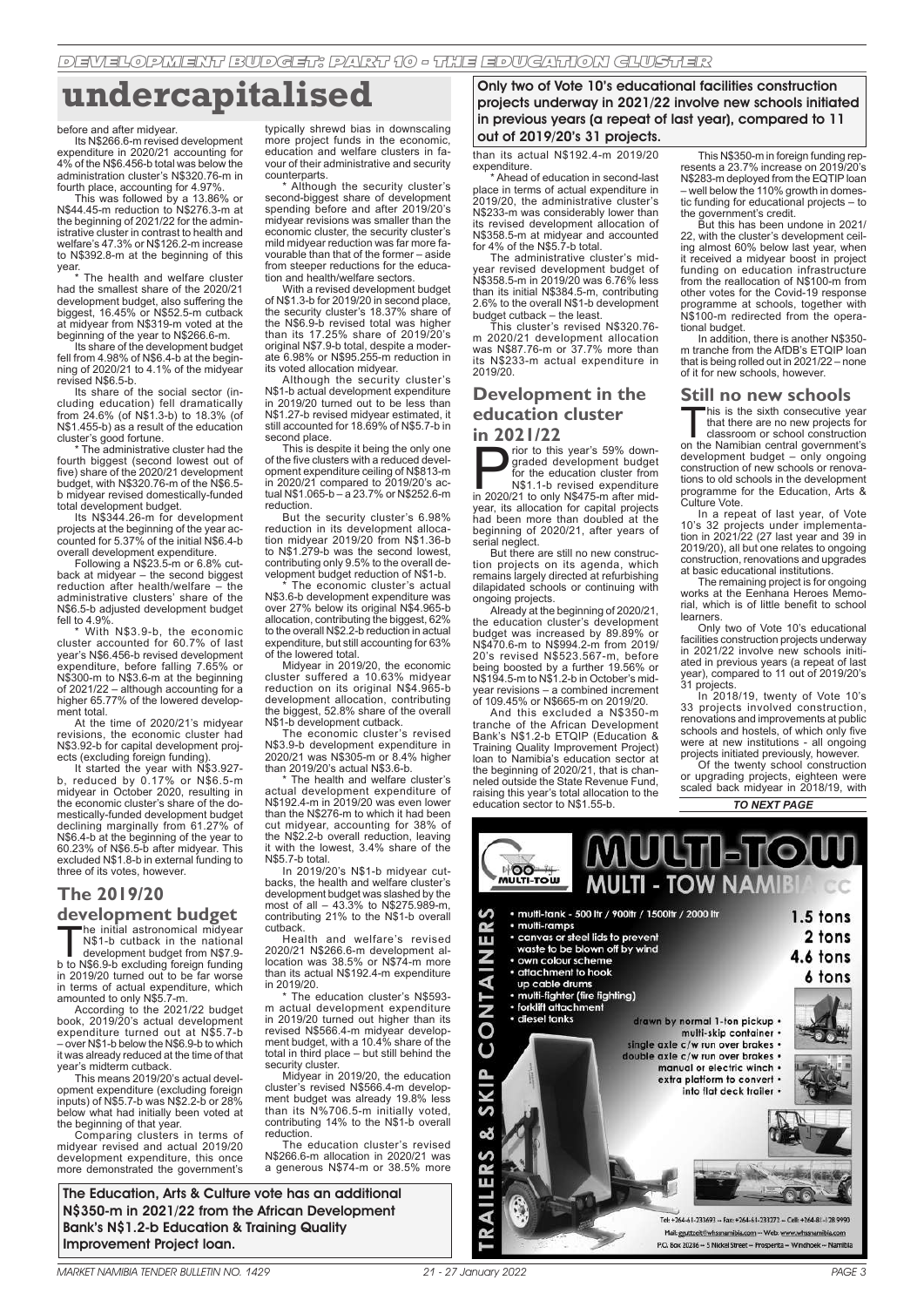The increasing role of the AfDB's N\$1.2-b ETQIP loan to the education cluster was highlighted by 2018/19's midyear revisions when 18 of 20 school construction projects were scaled back midyear by 85% to only N\$45-m - hot on the heels of the N\$1.2-b AfDB ETQIP loan.

#### *FROM PREVIOUS PAGE*

a combined total of N\$156.5-m at the beginning of the year, reduced by N\$132.58-m or 85% midyear to a lowered collective ceiling of only N\$44.9-m for the remainder of the year.

It is noteworthy that only four of these eighteen school construction projects scaled back in 2018/19 were in the 'four O' regions.

The identity and location of 2019/ 20's projects scaled back remain undisclosed, as has been the case since.

## **The backlog that keeps growing**

**Eight years ago, Namibia had a** backlog of over fifty schools to add to its existing 1,600 public schools to accommodate a scholar ight years ago, Namibia had a<br>backlog of over fifty schools to population of over 600,000.

At an average of N\$80 million per school, according to the education ministry at the time, a conservatively estimated N\$5-b was therefore needed to be invested in new schools and class-

rooms - eight years ago. At the time of 2019/20's devastating midyear budget cutback for educational projects, the *Tender Bulletin* projected that, including the N\$283-m AfDB loan portion deployed that year, Education, Art & Culture's entire reduced N\$800-m midyear budget would therefore – optimistically - take at least seven years to make up the backlog of seven years ago – at the time.

And this was not counting the 3% growth in scholar numbers annually and the higher-than-inflation rate at which building costs are escalating.

"Government is therefore way behind the curve in providing schools infrastructure – a necessary condition for and educated nation and a knowledgebased economy" (*Bulletin 1330*).

## **Education's**

**N\$1.2-b AfDB loan** Within the education cluster,<br>ture vote has an additional<br>N\$350-m in 2021/22 (the same last<br>year, N\$282.856-m in 2019/20) funded the Education, Arts & Culture vote has an additional through foreign loans and grants outside the State Revenue Fund.

This is from the African Development Bank's N\$1.2-b ETQIP loan, to which the Namibian government contributes N\$300-m to the Education & Training

#### Quality Improvement Project.

The increasing role of the AfDB's N\$1.2-b ETQIP loan to the education cluster was highlighted by 2018/19's midyear revisions when 18 of 20 school construction projects on Namibia's development programme were scaled back midyear by 85% to only N\$45-m - hot on the heels of the N\$1-b AfDB ETQIP loan that includes eleven other

school construction projects. The AfDB loan covers the construction/upgrade of eleven schools, three vocational training centres and three educational institutions. Eight of these eleven school construction projects are in the 'four O' regions.

## **This year's**

## **projects in the**

**education cluster**<br> **The education cluster's three votes** 

The education cluster's three votes<br>have 45 projects under imple-<br>increase on 38 projects last year which have 45 projects under imple-mentation in 2021/22, a welcome increase on 38 projects last year, which is significantly fewer than 2019/20's 47, compared to 41 in 2018/19, 29 or 71%  $m$  parea to  $n = 1, n = 0, 0, 1, 0, 0, ...$ 2018/19.

This was far short of 67 projects in 2017/18 and 87 in 2016/17 - of which 70 were either suspended completely or scaled back midyear in October 2016.

Prior to the devastating midyear re-visions in fiscal 2016 and 2017, education had the highest number of projects in the development budget – 83, drop-ping to third place in 2016 with the same number of projects before receding to fifth place in 2019/20 and second-last place in 2020/21 – ahead of only the administrative cluster and less than the

security cluster's 51 projects. The number of projects scaled back midyear in 2019/20 and since remains undisclosed.

Only one of the education cluster's 38 projects under implementation last year in 2020/21 was new - upgrading and renovation of education infrastructure countrywide.

- The education cluster consists of:
- \* Vote 10 Education, Arts & Culture;

\* Vote 27 – Sport, Youth & National Service; \* Vote 32 – Higher Education, Training & Innovation.

## **Education,**

## **Arts & Culture**

In its traditional first place within the<br>
education cluster, Education, Arts &<br>
coulture (Vote 10) has only N\$398.8-m<br>
to spend on 32 development projects<br>
in 2021/22, accounting for 84% of n its traditional first place within the education cluster, Education, Arts & Culture (Vote 10) has only N\$398.8-m the N\$475-m cluster total, following a N\$4-m or 1% cutback to its N\$402.8-m allocation at the beginning of the year when it accounted for 83.6% of the initial N\$481.86-m cluster total.

It original allocation this year was 61.3% or N\$638-m less than 2020/21's N\$1.04-b revised expenditure on 27 projects, accounting for 91.7% of the N\$1.134-b cluster total.

Vote 10's revised expenditure for 2020/21 is below its N\$1.1-b develop-ment budget at the time of that year's

midterm cutback. This N\$1.1-b accounted for over 92% of the cluster's N\$1.2-b midyear revised total and followed a 22.35% or N\$200-m increase on its N\$895-m voted at the beginning of 2020/21 (90% of the cluster's initial N\$994-m).

Nationally, Education, Arts & Culture's N\$398.8-m allocation equates to 7.6% share of 2021/22 post-midyear N\$5.2-b overall development budget - less than half last year's 16% share when it had N\$1.04-b to spend as part of the N\$6.456-b revised total development budget.

At time of 2020/21's midyear revisions, Vote 10's N\$1.1-b development allocation accounted for 16.8% of the revised N\$6.5-b total, compared to 14% of the initial N\$6.4-b overall capital projects

budget (excluding external funding). This ranked it second, behind only the Transport Vote's N\$1.978-b domestically-funded development budget (30.4% of the national total post-midyear and 30.85% initially)

– unaffected midyear. Post-midyear in 2021/22, Vote 10's 7.6% share ranks third behind

The education cluster has 45 projects under implementation in 2021/22, a welcome increase on 38 projects last year, significantly fewer than 2019/20's 47, compared to 41 in 2018/19 (29 of which were scaled back midyear), 67 in 2017/18 and 87 in 2016/17 (of which 70 were either suspended completely or scaled back midyear).

## **No new schools are being bi**

Transport's N\$2.1-b with a 41% share and Urban & Rural Development's N\$532-m, accounting for 10.2% of the N\$5.2-b total.

In 2019/20 (as revised last year), Education, Arts & Culture's N\$478.5-m accounted for 8.2% of N\$5.8-b domestically-funded national development expenditure – also in second place but much farther behind the Transport Vote's 32.56% with N\$1.9-b.

At the beginning of 2020/21, Education, Arts & Culture's N\$895-m development budget was 90% more than 2019/20's latest revised N\$478.5 m before being increased by a further 22.35% midyear.

According to 2020/21's budget documents (main and midyear) Vote 10's revised N\$478.5-m development allocation in 2019/20 excluded N\$283 m of the AfDB's ETQIP loan deployed, raising the total to N\$761.5-m.

This was well short of the N\$932.6- m Vote 10 had for its 39 projects at the beginning of 2019/20 – including the N\$283-m ETQIP tranche, when the AfDB loan was implemented for the first time – with many of these construction projects being awarded to Chinese contractors.

Vote 10's revised N\$527.6-m in 2019/20 was only marginally higher than 2018/19's revised N\$517-m – excluding foreign loans in both cases.

The AfDB ETQIP loan facility became operational only in 2019/20, which we assume was not scaled back midyear at the time.

## **MEAC's**

## **2021/22 projects**

ducation, Arts & Culture's big-<br>gest project by far in 2021/22 is<br>https://www.party.com/br/nenovation.org/liapi-<br>dated schools in all regions including gest project by far in 2021/22 is N\$390-m for renovation of dilapidated schools in all regions, including N\$350-m contributed by the AfDB for construction, with N\$30-m provided by the central government for feasibility studies, design and supervision.

This was its second-biggest project last year, when Vote 10's biggest project was the Covid-19 response costing N\$600-m for upgrading and renovation of education infrastructure countrywide (ostensibly domestically financed through the State Revenue Fund).

Vote 10's second-biggest project in 2021/22 is N\$55-m for the establishment of hostels at schools nationwide, while its third-biggest project is N\$41.7-m for building and maintenance of education facilities nationwide.

None of its remaining 29 project have been allocated more than N\$23 m in 2021/22.

#### **NAMIBIA CENTRAL GOVERNMENT'S DEVELOPMENT BUDGET 2021/22 - EDUCATION CLUSTER % OF % OF DIFFERENCE DIFFERENCE % OF**

| <b>VOTE (PROJECTS)</b>                         | 2020/21<br><b>REVISED</b> | 2020/21<br><b>REVISED</b><br><b>CLUSTER</b><br><b>TOTAL</b> | 2021/22<br><b>ORIGINAL</b> | 2021/22<br><b>ORIGINAL</b><br><b>CLUSTER</b><br><b>TOTAL</b> | .<br><b>BETWEEN</b><br>2021/22 &<br>2020/21 | <b>CHANGE</b> | 2021/22<br><b>MIDYEAR</b> | <b>BETWEEN</b><br>2021/22<br><b>MIDYEAR &amp;</b><br><b>ORIGINAL</b> | <b>CHANGE</b> | 2021/22<br><b>MIDYEAR</b><br><b>CLUSTER</b><br><b>TOTAL</b> |
|------------------------------------------------|---------------------------|-------------------------------------------------------------|----------------------------|--------------------------------------------------------------|---------------------------------------------|---------------|---------------------------|----------------------------------------------------------------------|---------------|-------------------------------------------------------------|
| 10 Education, Arts & Culture * (32)            | 1.041.000.000             | 91.74%                                                      | 402.830.000                | 83,60%                                                       | $-638.170.000$                              | $-61.30%$     | 398.830.000               | $-4.000.000$                                                         | $-0.99%$      | 83.94%                                                      |
| 27 Sport, Youth & National Service (4)         | 14,500,000                | 1.28%                                                       | 13,829,000                 | 2.87%                                                        | $-671.000$                                  | $-4.63%$      | 11.329.000                | $-2.500.000$                                                         | $-18.08%$     | 2.38%                                                       |
| 32 Higher Education, Training & Innovation (9) | 79.200.000                | 6.98%                                                       | 65,200,000                 | 13.53%                                                       | $-14,000,000$                               | $-17.68%$     | 65,000,000                | $-200,000$                                                           | $-0.31%$      | 13.68%                                                      |
| <b>CLUSTER TOTAL (45 PROJECTS) N\$</b>         | 1,134,700,000             | 100.00%                                                     | 481,859,000                | 100.00%                                                      | -652,841,000                                | $-57.53%$     | 475,159,000               | $-6,700,000$                                                         | $-1.39%$      | 100.00%                                                     |
| <b>BUDGET GRAND TOTAL (inside SRF) NS</b>      | 6,456,088,000             | 100.00%                                                     | 5,505,594,000              | 100.00%                                                      | $-950,494,000$                              | $-14.72%$     | 5,225,794,000             | $-279.800.000$                                                       | $-5.08%$      | 100.00%                                                     |
| <b>CLUSTER % OF BUDGET</b>                     | 17.58%                    |                                                             | 8.75%                      |                                                              |                                             |               | $9.09\%$                  |                                                                      |               |                                                             |

STATE REVENUE FUND: All amounts are inside the State Revenue Fund. Amounts for votes marked \* exclude additional foreign funding outside the State Revenue Fund in 2021/22 and last year (2020/21): Vote 10 - N\$350-m<br>(N\$350-m N\$1,478,816,000 in 2021/22 (N\$1,748,958,000 last year), according to the NPC. This raises the total development budget to N\$7,031,338,000 in 2021/22. In addition, the development allocation for Vote 17 is N\$5.7-m less than **the N\$580.818-m listed in the NPC's development budget at the beginning of the year.**

**MIDYEAR REVISIONS: The development budget for 2021/22 was revised downward from N\$5.5-b to N\$5.2-b, with a realized saving of N\$290.8-m, of which N\$11-m was re-allocated back to Development Budget - all to Vote 39 - and the remaining N\$279.8-m was reallocated to the operational budget "to cater for critical needs", according to the Ministry of Finance's midyear budget document.** 

MIDYEAR DISCREPANCIES: There are discrepancies for four votes between their original allocations for 2021/22 as stated in the main budget and their original allocations as stated in the midyear budget: Vote 27 - N\$15.429-m in the main budget but N\$13.429-m according to the midyear budget (N\$2-m less); Vote 31 - N\$10-m in the main budget but N\$9-m in the midyear budget (N\$1-m less); Vote 37 - N\$392.426-m in the main budget, but N\$347.772 **m in the midyear budget (N\$44.65-m less); Vote 38 - N\$264.603-m in the main budget, but N\$259.929-m in the midyear budget (N\$4.67-m less). The inside SRF development total of N\$5.505-b at the beginning of 2021/22**  according to the midyear budget document is therefore N\$52.028-m less than the N\$5.5575-b according to the main budget book at the beginning of the year. This is either due to errors in data capture or misallocations not **clarified in the midyear budget statement.**

re 2021/22 - 2023/24, National Planning Commission's Development Programmes Estimates of Expenditure 2021/22 -2023/24 and Ministry o **Finance's midyear budget. © Market Namibia Tender Bulletin / Collective Resources**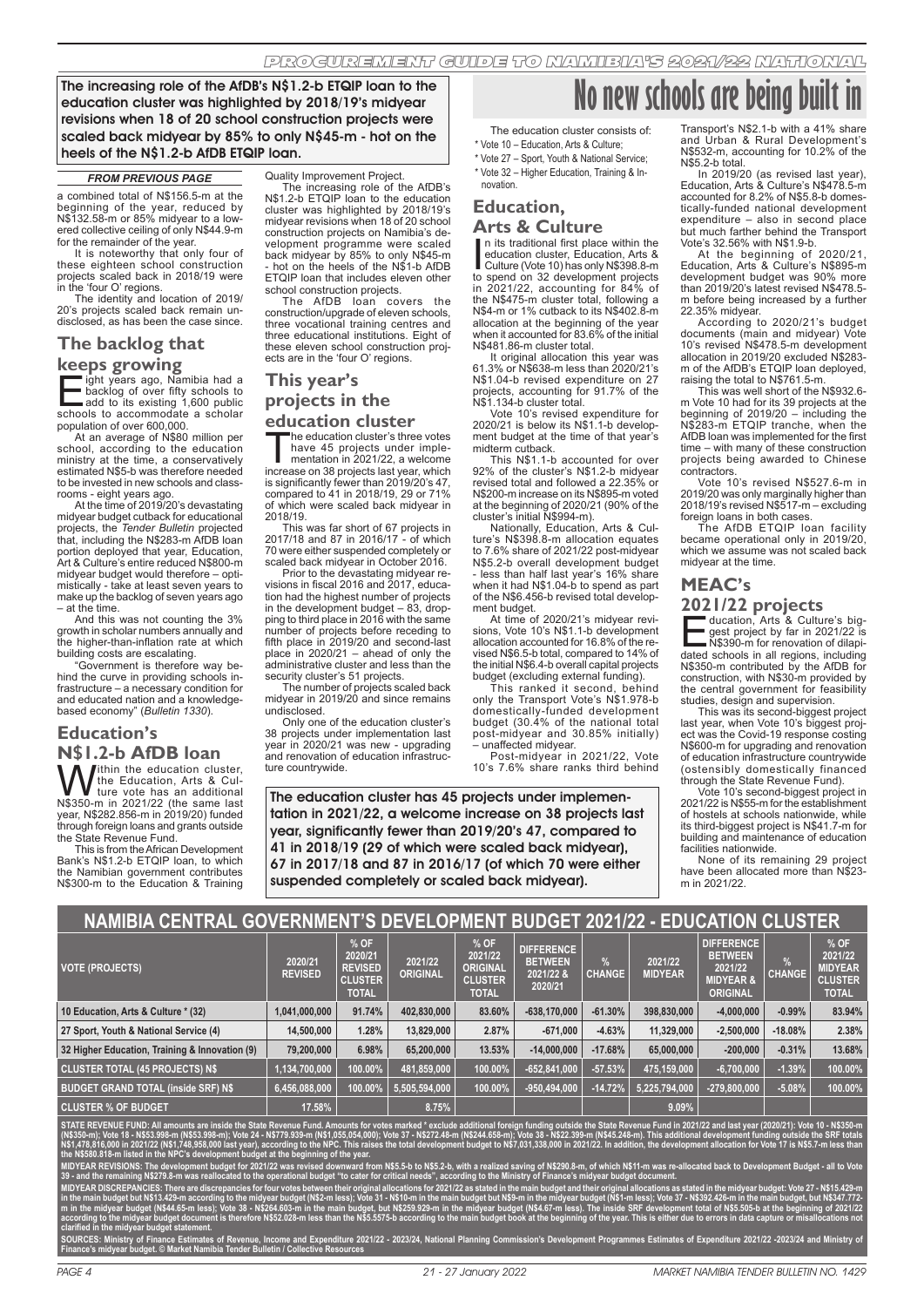# **2021/22 for the sixth consecutive year**

## **Higher Education**<br>**I** ligher Education, Training & In-

ligher Education, Training & In-<br>
novation (Vote 32) has N\$65-m<br>
10 spend on nine projects in<br>
2021/22 accounting for 13.68% of the novation (Vote 32) has N\$65-m to spend on nine projects in 2021/22, accounting for 13.68% of the N\$475-m cluster total, after its original allocation at the beginning of the year was cut by N\$200,000.

Its initial development ceiling at the beginning of the year was N\$14-m or 17.68% less than 2020/21's revised N\$79.2-m, having started the year with N\$80.7-m for seven projects, before being reduced by N\$1.5-m or 1.86%

midyear. Still, its N\$79.2-m midyear balance was almost quadruple 2019/20's latest revised N\$22.3-m for five projects.

Its share of the education cluster's development budget doubled from 2019/20's 4.3% (of N\$523.6-m) to 8.12% (of N\$994-m) at the beginning of 2020/21, only to contract to 6.66% (of N\$1.2-b) post-midyear.

Higher Education's N\$25.986-m development budget for five projects in 2019/20 was unaffected by the midyear revisions, accounting for 3.68% of the original N\$706.5-m cluster total at the beginning of the year and 4.6% of the lowered N\$566.4-m post midyear total.

Its latest revised N\$22.3-m for 2019/ 20 is lower than the N\$26-m at which it

was pegged at the time. This was 35.8% less than 2018/19's revised N\$40.47-m, when it accounted for 6.57% of the cluster total after 2018/ 19's midyear revisions.

Higher Education's initial N\$40.47-m for four development projects in 2018/ 19 was significantly reduced by 48% to N\$21-m, with three projects scaled back midyear.

Two of its projects in 2021/22 are seemingly new, compared to none in 2020/21, one the previous year, none in 2018/19 and one in 2017/18 - which had been the first in three years.

Higher Education's biggest project in 2021/22 is N\$25-m for the construction of UNAM lecture Halls Phase 1 at Southern Campus, Keetmanshoop, for which N\$30-m was voted last year when it was also the biggest project on Vote 32's agenda.

Its next biggest project is N\$14-m for the upgrading and renovation of the Old Power Station for a NUST Satellite Campus in Lüderitz, implemented by the Lüderitz Waterfront Development

Company. The Namibian Qualification Authority's N\$173-m head office in Windhoek, for which N\$42-m was first voted in 2017/18, has not featured for the past four years.

For the NQA's staff contingent of 55, this extravagant project aggregates at over N\$3-m per head.

## **Sport, Youth & National Service**<br>**N** *J*ote 27 has only N\$11.3-m to

**Vote 27 has only N\$11.3-m to** peed on four projects in 2021/<br>22, accounting for the remaining<br>2.4% of the N\$475-m cluster total, after spend on four projects in 2021/ its initial N\$13.8-m allocated the beginning of the year was cut back by 18% or N\$2.5-m midyear, when it accounted

for 2.8%. Vote 27 had N\$14.5-m to spend of its original N\$18.5-m on also four development projects, following that midyear's 21.6% cutback, its smallest share of the education cluster falling from 1.86% (of N\$994-m) at the beginning of the year to 1.22% (of N\$1.2-b).

Its latest revised N\$22.785-m development allocation for 2019/20 (4.35% of N\$523.567-m) according to last year's

Higher Education (Vote 32) has N\$65-m to spend on nine projects in 2021/22, after its original allocation at the beginning of the year was cut by N\$200,000.

budget was almost double the N\$12.8 m it was supposed to have after at the time of 2019/20's midterm revisions, however, when its N\$30.8-m for three development projects in 2019/20 was slashed by N\$18-m or 58.4% midyear to N\$12.8-m, reducing its share of the cluster total's original N\$706.5 to 2.26% ahead of Higher Education's 4.26% (N\$22.3-m).

None of this year's projects are new, as was the case over the past four years, compared to four in 2016/17 and three in 2015/16.

Sport, Youth & National Service's biggest project in 2021/22 is N\$6.4-m for construction of the Eenhana Sport Complex in the Ohangwena Region, which was also its biggest project last year, for which N\$7.65-m was voted at the beginning of the year.

According to last year's development budget, when project totals were still disclosed, Vote 27's biggest project was the construction of its N\$301-m ministerial HQ in Katutura, for which a whimsical N\$950,000 was voted in 2020/21.

In a repeat of 2018/19, this project remained absent from the development programme in 2019/20, after N\$32-m was last voted in 2016/17, of which N\$17-m was suspended that midyear.

Education, Arts & Culture's biggest project by far in 2021/ 22 is N\$390-m for renovation of dilapidated schools in all regions, including N\$350-m contributed by the AfDB.

Below is a project-by-project listing of the education cluster's 2021/22 development budget currently under implementation. Refer to the accompanying key to abbreviations of procurement categories

## **VOTE 10 - Education, Arts &**

## **Culture**

N\$402.8-m for 32 projects – all ongoing - reduced by 1% or N\$4-m midyear.

## **PROJECT 10/04/37 - Construction of Oshakati South Primary School, Oshana Region**

NPC CODE 18471: Pre-primary to Grade 7 for 800 learners. Components include 25 classrooms, admin block, ablution, sports field, fencing, drinking fountains, water and electricity connections. 2021/22 - bid evaluation, award and construction.

PURPORTED EXPENDITURE TO 2020/21  $=$  N\$0 2021/22 FUNDING SOURCE: GRN. AL-

LOCATION (excl. midyear revisions) = N\$5,000,000. EXPENDITURE COMPO-SITION: CRI = N\$4,250,000. FSDS = N\$750,000.

## **PROJECT 10/04/45 - Construction of a Primary School at**

**Mix Settlement, Khomas Region** NPC CODE 18801: To accommodate 600 learners. Consists of 32 classrooms, admin block, two teachers houses, two ablution blocks, sport field, fencing, walkways, drinking fountains, water/electricity connections. 2021/22 - bid evaluation and construction starts.

PURPORTED EXPENDITURE TO 2020/21 = N\$2,000,000

2021/22 FUNDING SOURCE: GRN. AL-LOCATION (excl. midyear revisions) = N\$8,000,000. EXPENDITURE COMPO-SITION: CRI = N\$6,800,000. FSDS = N\$1,200,000.

Education, Arts & Culture has only N\$398.8-m to spend on 32 development projects in 2021/22, following a N\$4-m cutback to its N\$402.8-m allocation at the beginning of the year.

## **PROJECT 10/04/2- Basic education facilities upgrading - all regions**

NPC CODE 283: Add classrooms, admin blocks, storerooms, libraries, toilet facilities to existing schools countrywide. 2021/22

- construction continues. PURPORTED EXPENDITURE TO 2020/21 =

N\$553,602,000 2021/22 FUNDING SOURCE: GRN. AL-

LOCATION (excl. midyear revisions) = N\$23,000,000. EXPENDITURE COM-POSITION: GRN internal (no tenders) = N\$23,000,000.

## **PROJECT 10/04/11 -**

## **Upgrading of Bravel PS, Mankumpi, Kavango West Region**

NPC CODE 5145: 15 classroom, multi-purpose hall, six hostel blocks, toilet and sports facilities, borehole, fence, teacher houses. 2021/22 - construction starts [same as 2017/ 18/ & 2018/19 & 2019/20].

- PURPORTED EXPENDITURE TO 2020/21 = N\$2,325,000
- 2021/22 FUNDING SOURCE: GRN. AL-LOCATION (excl. midyear revisions) =

N\$5,000,000. EXPENDITURE COMPO-SITION: CRI = N\$4,250,000. FSDS = N\$750,000.

## **PROJECT 10/03/15 - Construction of Ohangwena Education Directorate offices in Eenhana, Ohangwena Region**

NPC CODE 18457: Conference and boardroom, storerooms, ablutions, security room, cafeteria, parking, fencing. 2021/22 - commence construction [same as 2017/18 & 2018/19 & 2019/20].

PURPORTED EXPENDITURE TO 2020/21 = N\$1,838,000

2021/22 FUNDING SOURCE: GRN. AL-LOCATION (excl. midyear revisions) = N\$5,000,000. EXPENDITURE COMPO-SITION: CRI = N\$4,250,000. FSDS = N\$750,000.

## **PROJECT 10/04/44 - Construction of Primary School at Otavi, Otjozondjupa region**

NPC CODE 18800: 36 classrooms, 4 ablution blocks, 10 storerooms, library, computer lab, science lab, admin block, school hall and fence. 2021/22 - bid evaluation, award and construction

PURPORTED EXPENDITURE TO 2020/21 =



- 
- **Sewer & drain pipes and fittings**
- **Manholes & grates**
- **Valves, cast iron**

## N\$7,500,000

2021/22 FUNDING SOURCE: GRN. AL-LOCATION (excl. midyear revisions) = N\$10,000,000. EXPENDITURE COM-POSITION: CRI = N\$8,500,000. FSDS = N\$1,500,00.

## **PROJECT 10/04/31 - Construction of Primary School at Havana Settlement, Khomas**

NPC CODE 18448: Components include 30 classrooms, admin block, two ablution blocks, fencing, drinking fountains, water and electricity connections. 2021/22 - bid evaluation, award and construction Phase 3. PURPORTED EXPENDITURE TO 2020/21 = N\$8,000,000

2021/22 FUNDING SOURCE: GRN. AL-LOCATION (excl. midyear revisions) = N\$10,000,000. EXPENDITURE COM-POSITION: CRI = N\$8,500,000. FSDS = N\$1,500,000.

## **PROJECT 10/04/35 - Construction of boarding Primary School at Omakange, Omusati**

NPC CODE 18465: Project components are: 4 hostel blocks, kitchen, dining hall, 2 houses, toilets, fence and solar energy. 2021/22

- retention fee payment. PURPORTED EXPENDITURE TO 2020/21 = N\$23,044,000
- 2021/22 FUNDING SOURCE: GRN. AL-LOCATION (excl. midyear revisions) = N\$18,000,000. EXPENDITURE COMPO-SITION: CRI = N\$15,300,000. FSDS = N\$2,700,000.

## **PROJECT 10/04/12 - Construction of primary school at Otjomuise, Khomas**

- NPC CODE 5146: 23 classrooms, admin block, two ablution blocks, sports field, fencing, walkways, drinking fountains, water and electricity connections. 2021/22 - bid evaluation, award and construction.
- PURPORTED EXPENDITURE TO 2020/21 = N\$23,907,000
- 2021/22 FUNDING SOURCE: GRN. AL-LOCATION (excl. midyear revisions) = N\$5,000,000. EXPENDITURE COMPO-SITION: CRI = N\$4,250,000. FSDS = N\$750,000.

## **PROJECT 10/04/43 - Construction of combined school at Aussenkehr, //Kharas Region**

NPC CODE 18799: Main components are: 28 classrooms. ablution facilities. admin block. library. computer & science labs. school hall. teachers houses and fence. 2021/22 - bid evaluation, award and construction.

*TO NEXT PAGE*

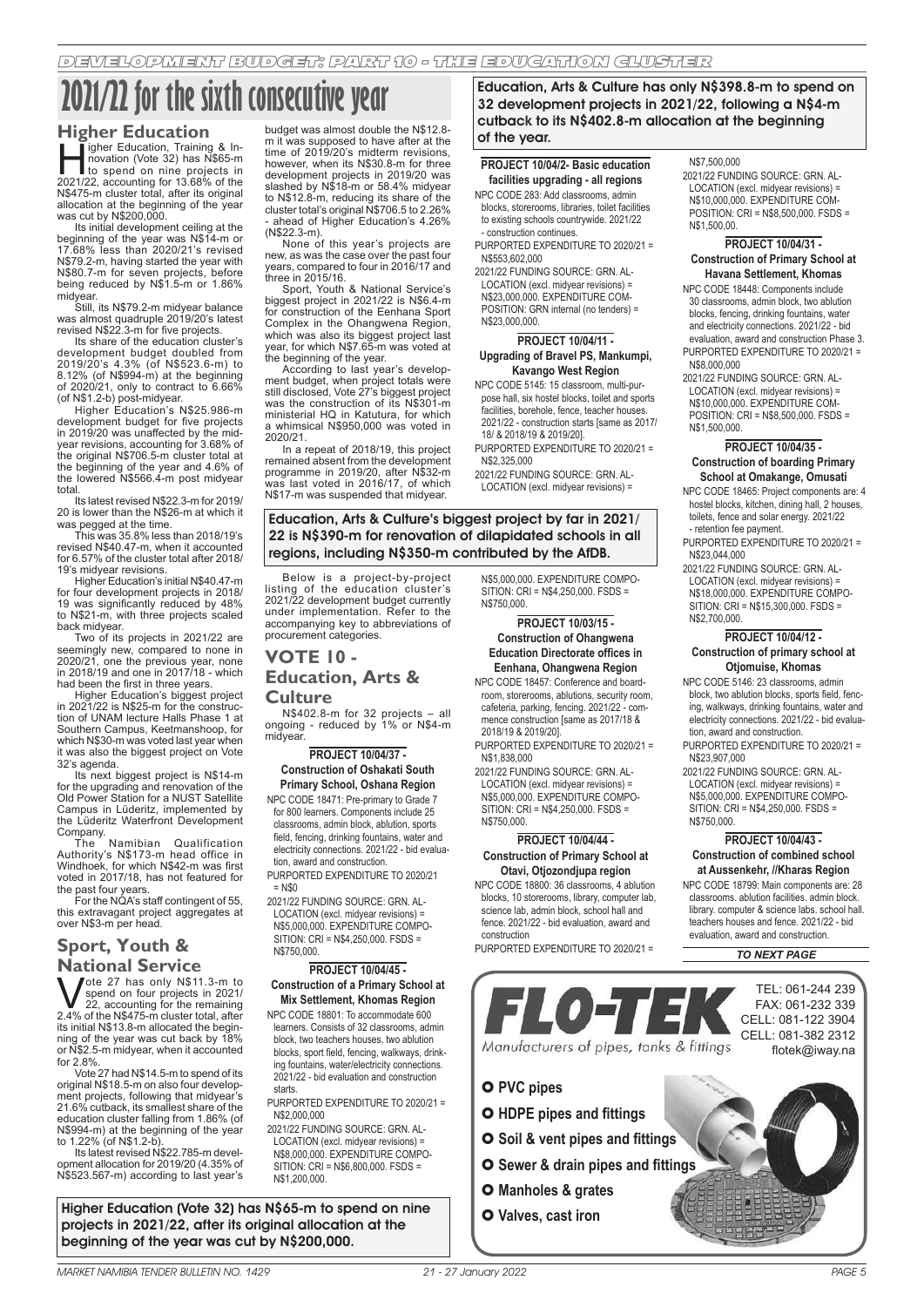## Higher Education's biggest project in 2021/22 is N\$25 m for the construction of UNAM lecture Halls Phase 1 at Southern Campus, Keetmanshoop.

#### *FROM PREVIOUS PAGE*

PURPORTED EXPENDITURE TO 2020/21  $=$  N\$0

2021/22 FUNDING SOURCE: GRN. AL-LOCATION (excl. midyear revisions) = N\$5,000,000. EXPENDITURE COMPO-SITION: CRI = N\$4,250,000. FSDS = N\$750,000.

## **PROJECT 10/04/47 - Construction of Otuzemba Primary School, Kunene**

NPC CODE 18803: 20 classrooms, admin block, library, school hall, toilets, sports facilities, fence. 2021/22 - construction continues. PURPORTED EXPENDITURE TO 2020/21 = N\$13,000,000

2021/22 FUNDING SOURCE: GRN. AL-LOCATION (excl. midyear revisions) = N\$15,000,000. EXPENDITURE COMPO-SITION: CRI = N\$12,750,000. FSDS = N\$2,250,000.

## **PROJECT 10/04/48 -**

## **Construction of primary school in Katima Mulilo, Zambezi Region**

NPC CODE 18804: Components: 30 classrooms, laboratories, library, admin block, sports facility, hall, computer centre for 1,200 learners. 2021/22 - tendering and award of project and start construction [same as 2018/19 & 2019/20].

PURPORTED EXPENDITURE TO 2020/21  $=$  N\$0

2021/22 FUNDING SOURCE: GRN. AL-LOCATION (excl. midyear revisions) = N\$8,000,000. EXPENDITURE COMPO-SITION: CRI = N\$6,800,000. FSDS = N\$1,200,000.

#### **PROJECT 10/04/28 -**

## **Construction of new primary school at Rundu Rural West, Kavango East**

NPC CODE 18441: 23 classrooms, admin block, teachers house, two ablution blocks, sports field, fencing, walkways, two drinking fountains and water/electricity connections for 800 learners. 2021/22 - construction continues.

PURPORTED EXPENDITURE TO 2020/21 = N\$12,000,000

2021/22 FUNDING SOURCE: GRN. AL-LOCATION (excl. midyear revisions) = N\$10,000,000. EXPENDITURE COM-POSITION: CRI = N\$8,500,000. FSDS = N\$1,500,000.

## **PROJECT 10/04/25 - Construction of new primary**

## **school in Swakopmund, Erongo**

NPC CODE 18433: 23 classrooms, admin block, teachers house, two ablution blocks sports field, fencing, walkways, two drinking fountains, water and electricity connections for 900 learners. 2021/22 - bid evaluation, award and construction.

PURPORTED EXPENDITURE TO 2020/21 = N\$7,859,000

2021/22 FUNDING SOURCE: GRN. AL-LOCATION (excl. midyear revisions) = N\$10,000,000. EXPENDITURE COM-POSITION: CRI = N\$8,500,000. FSDS = N\$1,500,000.

### **PROJECT 10/04/39 - Construction of primary school at Tsaraxa-aibes (Otjiwarongo), Otjozondjupa**

NPC CODE 18475: For 900 learners: 25 classrooms, storerooms, 4 ablution blocks,

Sport, Youth & National Service has only N\$11.3-m to spend on four projects in 2021/22, after its initial N\$13.8 m allocated the beginning of the year was cut back by N\$2.5-m midyear. *TO NEXT PAGE*

admin block, school hall, fence, water fountains, sewerage and electricity connections. 2021/22 - retention fee payment. PURPORTED EXPENDITURE TO 2020/21 = N\$15,000,000

2021/22 FUNDING SOURCE: GRN. AL-LOCATION (excl. midyear revisions) = N\$7,000,000. EXPENDITURE COMPO-SITION: CRI = N\$5,950,000. FSDS = N\$1,050,000.

## **PROJECT 10/04/50 - Construction of teachers houses, nationwide**

NPC CODE 18665: Housing for teachers in all regions, especially in rural areas to attract qualified teachers. 2021/22 - construction continues.

PURPORTED EXPENDITURE TO 2020/21 = N\$34,762,000

2021/22 FUNDING SOURCE: GRN. AL-LOCATION (excl. midyear revisions) = N\$3,000,000. EXPENDITURE COMPO-SITION: CRI = N\$2,550,000. FSDS = N\$450,000.

## **PROJECT 10/10/32 - Building and Maintenance of Education Facilities, nationwide**

NPC CODE 18726: Attend to emergencies at existing facilities in all regions. 2021/22 - minor renovations at head office, library buildings and maintenance.

PURPORTED EXPENDITURE TO 2020/21 = N\$45,500,000

2021/22 FUNDING SOURCE: GRN. AL-LOCATION (excl. midyear revisions) = N\$41,730,000. EXPENDITURE COMPO-SITION: CRI = N\$35,470,000. FSDS = N\$6,260,000.

## **PROJECT 10/10/33 -**

**Renovation of dilapidated schools in all regions - AfDB supported** NPC CODE 20225: 2021/22 - renovation of

schools. PURPORTED EXPENDITURE TO 2020/21 =

N\$380,000,000

2021/22 FUNDING SOURCE: 2021/22: ADB loan N\$350-m for construction and N\$30-m GRN for feasibility studies. ALLOCATION  $(excl. midyear$  revisions $) =$  N\$390,000,000. EXPENDITURE COMPOSITION: CRI = N\$350,000,000. FSDS = N\$40,000,000.

## **PROJECT 10/05/1 -**

**Renovations of Schools Nationwide** NPC CODE 1250: 2021/22 - renovation. PURPORTED EXPENDITURE TO 2020/21 =

N\$288,162,000 2021/22 FUNDING SOURCE: GRN. AL-LOCATION (excl. midyear revisions) = N\$35,000,000. EXPENDITURE COM-POSITION: GRN internal (no tenders) = N\$35,000,000.

## **PROJECT 10/05/11 - Construction of SSS in Grootfontein**

**(Donatus), Otjozondjupa Region** NPC CODE 5089: Build Donatus school for 600 learners. Phase 1 components - 32 classrooms, science and computer labs, admin block, hall, toilet facilities and library. Phase 2 - 8 hostel blocks, dining hall and sport facilities. 2021/2022 - bid advert, evaluation, award and construction. PURPORTED EXPENDITURE TO 2020/21 =

N\$34,243,000 2021/22 FUNDING SOURCE: GRN. AL-

LOCATION (excl. midyear revisions) = N\$8,000,000. EXPENDITURE COMPO-

## **It will take over seven years to make up**

SITION: CRI = N\$6,800,000. FSDS = N\$1,200,000.

## **PROJECT 10/05/48 - Construction of Rukonga Vision School in Mukwe, Kavango East**

NPC CODE 20021: Teachers accommodation, specialised classrooms and labs. 2021/22 - design and documentation.

PURPORTED EXPENDITURE TO 2020/21  $=$  N\$0

2021/22 FUNDING SOURCE: GRN. AL-LOCATION (excl. midyear revisions) N\$3,000,000. EXPENDITURE COMPO-SITION: CRI = N\$2,550,000. FSDS = N\$450,000.

## **PROJECT 10/05/14 - Renovation of Mureti Secondary School (Opuwo), Kunene**

NPC CODE 5096: Components include renovation of school and hostel buildings, teachers house, sewerage, water pipe lines and fences. 2021/22 - renovations continue. PURPORTED EXPENDITURE TO 2020/21 = N\$7,000,000

2021/22 FUNDING SOURCE: GRN. AL-LOCATION (excl. midyear revisions) = N\$10,000,000. EXPENDITURE COM-

 $POSITION: CRI = N$8,500,000. FSDS =$ N\$1,500,000.

## **PROJECT 10/05/41 - Construction of vision secondary school at Epembe, Ohangwena**

NPC CODE 18454: To accommodate 1,300 learners: 30 classrooms, 10 hostel blocks, admin block, ablutions, kitchen and dining, three teachers houses, four bachelor flats, library, science and computer labs, sports facilities and sewerage. 2021/22 - construction begins.

PURPORTED EXPENDITURE TO 2020/21 = N\$1,830,000

2021/22 FUNDING SOURCE: GRN. AL-LOCATION (excl. midyear revisions) = N\$5,000,000. EXPENDITURE COMPO-SITION: CRI = N\$4,250,000. FSDS = N\$750,000.

## **PROJECT 10/05/40 -**

## **Construction of hostel and kitchen facilities at Shituwa SS at Endola, Ohangwena**

NPC CODE 18453: Construction of hostel, kitchen facilities and sewerage system. 2021/22 - retention fee payment.

PURPORTED EXPENDITURE TO 2020/21 = N\$12,834,000

2021/22 FUNDING SOURCE: GRN. AL-LOCATION (excl. midyear revisions) = N\$5,000,000. EXPENDITURE COMPO-SITION: CRI = N\$4,250,000. FSDS = N\$750,000.

## **PROJECT 10/05/15 - Upgrading and Extension of Oshikunde Secondary School at Omundaungilo, Ohangwena**

NPC CODE 5249: Phase 2 includes renovating and repairing the existing school. addition of 2 hostel blocks. admin building. small dining hall and kitchen. additional toilet facilities and linking them and the existing teacher houses to the sewerage network. 2021/22 - bid advert, evaluation, award and construction.

PURPORTED EXPENDITURE TO 2020/21 = N\$47,246,000

2021/22 FUNDING SOURCE: GRN. AL-LOCATION (excl. midyear revisions) = N\$8,000,000. EXPENDITURE COMPO-SITION: CRI = N\$6,800,000. FSDS = N\$1,200,000.

**PROJECT 10/05/38 - Construction of Havana Secondary School, Khomas Region** NPC CODE 18449: 32 classrooms, admin

block, 6 ablution blocks, science lab computer room, school hall, sports fields for 1,120 learners. 2021/22- construction continues.

PURPORTED EXPENDITURE TO 2020/21 = N\$15,275,000

2021/22 FUNDING SOURCE: GRN. AL-LOCATION (excl. midyear revisions) = N\$20,000,000. EXPENDITURE COMPO-SITION: CRI = N\$17,000,000. FSDS = N\$3,000,000.

## **PROJECT 10/05/42 - Upgrading of Ashipala Senior**

**Secondary School, Elim, Omusati**  NPC CODE 18463: Construction of manholes, ponds, pumps, sewerage, 5 hostel blocks, and 3 houses. 2021/22- construction continues

PURPORTED EXPENDITURE TO 2020/21  $=$  N\$0

2021/22 FUNDING SOURCE: GRN. AL-LOCATION (excl. midyear revisions) = N\$7,000,000. EXPENDITURE COMPO- $SITION: CRI = N$5,950,000 FSDS =$ N\$1,050,000.

## **PROJECT 10/04/3 - Construction of a Primary School at Ehangano, Oshikoto**

NPC CODE 4174: Components include 23 classrooms for 800 learners, admin block, two ablution blocks, sports field, fencing, walkways, two drinking fountains, water and electricity connections. 2021/22 - tendering and construction.

PURPORTED EXPENDITURE TO 2020/21 = N\$1,300,000

2021/22 FUNDING SOURCE: GRN. AL-LOCATION (excl. midyear revisions) = N\$7,000,000. EXPENDITURE COMPO-SITION: CRI = N\$5,950,000. FSDS = N\$1,050,000.

## **PROJECT 10/04/49 - Establishment of Hostels at Schools Nationwide**

NPC CODE 18418: Includes facilities to accommodate boarders with 200 dormitories, big kitchen, dining hall two laundries, supervisor's house, and recreational hall. 2021/22 - construction continues.

PURPORTED EXPENDITURE TO 2020/21 = N\$47,137,000

2021/22 FUNDING SOURCE: GRN. AL-LOCATION (excl. midyear revisions) = N\$55,000,000. EXPENDITURE COMPO-SITION: CRI = N\$46,750,000. FSDS = N\$8,250,000.

## **PROJECT 10/06/4 -**

## **Construction of community learning development centre at Ngoma, Zambezi Region**

NPC CODE 18638: Computer room, offices, toilet facilities, conference hall, boardrooms, kitchen, parking and reception area. 2021/22 retention fee payment.

PURPORTED EXPENDITURE TO 2020/21 = N\$5,766,000

2021/22 FUNDING SOURCE: GRN. AL-LOCATION (excl. midyear revisions) = N\$5,000,000. EXPENDITURE COMPO-SITION: CRI = N\$4,250,000. FSDS = N\$750,000.

## **PROJECT 10/06/2 - Construction of regional library in Outapi, Omusati Region**

NPC CODE 4170: Components include study and reading areas, research facilities, meeting and training rooms including video conferencing facility, reference area, ICT room, children's section, library collection areas for print and electronic documents, storage rooms, community hall, regional records center offices, toilets and parking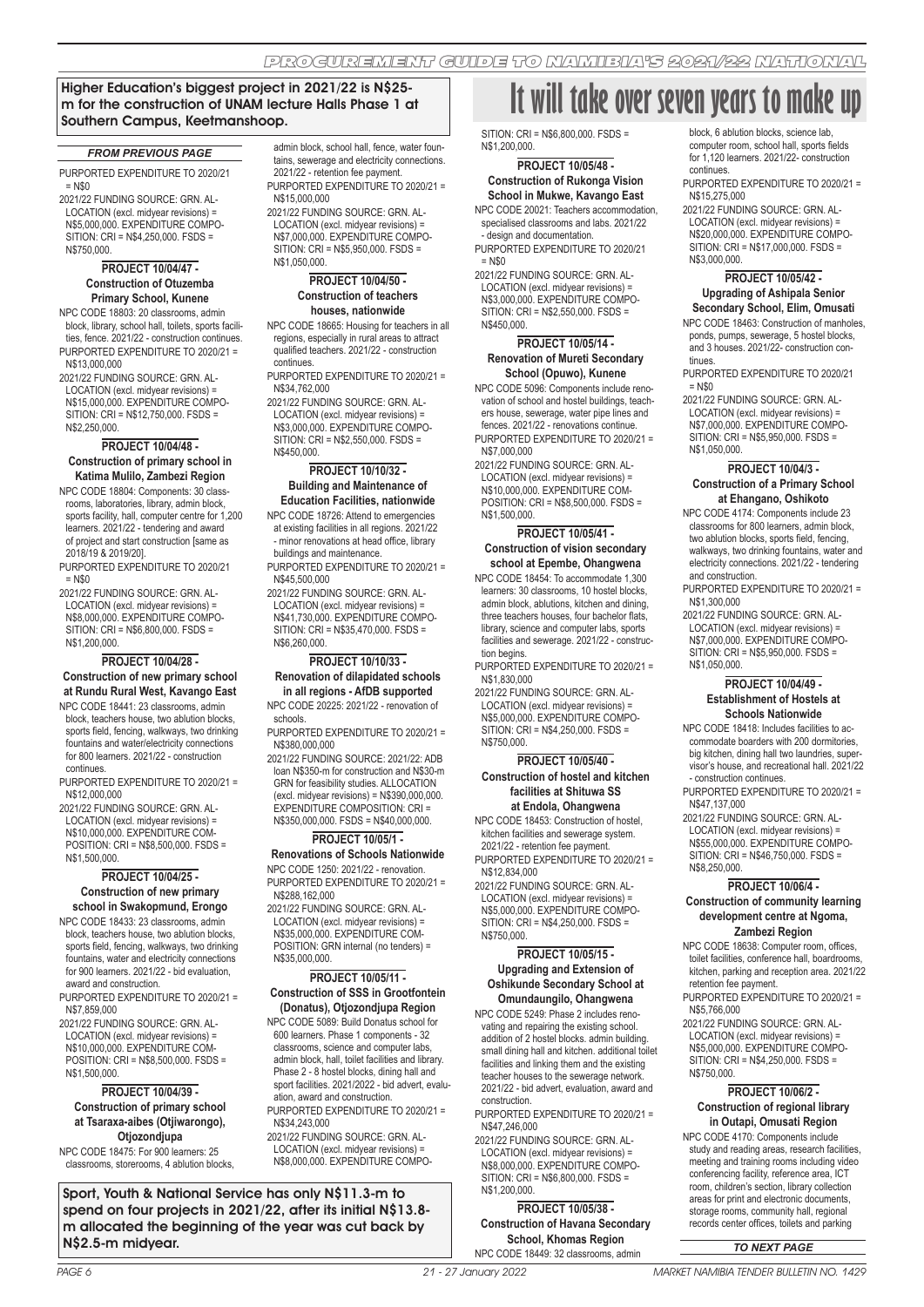## **the backlog of at least 50 new schools**

area. 2021/22 retention fee payment. PURPORTED EXPENDITURE TO 2020/21 = N\$17,834,000

2021/22 FUNDING SOURCE: GRN. AL-LOCATION (excl. midyear revisions) = N\$5,600,000. EXPENDITURE COMPO-SITION: CRI = N\$4,760,000. FSDS = N\$840,000.

## **PROJECT 10/12/5 - Construction of Eenhana Heroes Memorial, Ohangwena Region**

NPC CODE 18493: Architectural building blocks, interlock to shrine, car parking layouts, indoor and open air museums, library, art and craft market, kiosk, tombstones. 2020/21 - retention fee.

PURPORTED EXPENDITURE TO 2020/21  $=$  N\$0

2021/22 FUNDING SOURCE: GRN. ALLOCA-TION (excl. midyear revisions) = N\$500,000. EXPENDITURE COMPOSITION: GRN internal (no tenders) = N\$500,000.

## **VOTE 27 - Sport, Youth**

**& National Service** N\$13.8-m for four projects – all ongoing – reduced by N\$2.5-m or 18% to N\$11.3-m midyear.

## **PROJECT 27/03/16 -**

**Construction of Opuwo Multi-Purpose Youth Resource Centre, Kunene** 

NPC CODE 6003: 2021/22 - renovate the existing youth office.

PURPORTED EXPENDITURE TO 2020/21 = N\$3,770,000

2021/22 FUNDING SOURCE: GRN. AL-LOCATION (excl. midyear revisions) = N\$2,000,000. EXPENDITURE COMPOSI-TION: CRI = N\$2,000,000.

## **PROJECT 27/03/4 -**

## **Construction of Frans Dimbare Integrated Rural Youth Development Centre in Mukwe, Kavango East**

NPC CODE 900: Implemented by Dept of Works and monitored by RC Kavango East. Phase 8: Construction of sewer treatment plant. 2021/22 - construction of sewer system.

PURPORTED EXPENDITURE TO 2020/21 = N\$7,500,000

2021/22 FUNDING SOURCE: GRN. AL-LOCATION (excl. midyear revisions) = N\$5,000,000. EXPENDITURE COMPOSI-TION: CRI = N\$5,000,000.

### **PROJECT 27/06/24 - Construction of Lüderitz Waterfront (Sport Facilities), //Kharas Region**

NPC CODE 20266: Outdoor sport facilities, swimming pool, squash court, basketball and netball court, amphitheatre, multi-purpose hall and lobby to the multi-purpose hall. 2021/22 - construction.

PURPORTED EXPENDITURE TO 2020/21  $=$  N\$0

2021/22 FUNDING SOURCE: GRN. AL-LOCATION (excl. midyear revisions) = N\$2,029,000. EXPENDITURE COM-POSITION: GRN internal (no tenders) = N\$2,029,000.

#### **PROJECT 27/06/9 - Construction of Eenhana Sport Complex, Ohangwena Region**

NPC CODE 2094: Implemented by Dept of Works and monitored by RC Ohangwena. Complex with capacity for 600 athletes. Offices, sports field, ablution, pavilion, athletics track, netball/volleyball/basketball courts. fencing. 2021/22 - construct Phase 5: soccer, netball, volleyball, tartan track substation, mini-sub.

PURPORTED EXPENDITURE TO 2020/21 = N\$32,714,000

2021/22 FUNDING SOURCE: GRN. AL-

LOCATION (excl. midyear revisions) = N\$6,400,000. EXPENDITURE COMPOSI- $TION: CRI = N$6,400,000$ 

## **VOTE 32 - Higher Education, Training &**

**Innovation**

N\$65.2-m for nine projects – two seemingly new – reduced by N\$200,000 midyear.

## **PROJECT 32/04/4 - Construction of Keetmanshoop**

**Vocational Training Centre, //Kharas**  NPC CODE 8069: Executing agency NTA. Seven workshops, two classroom blocks,

admin block, bulk store and resource centre. 2021/22 - construction starts. PURPORTED EXPENDITURE TO 2020/21 =

N\$17,107,000

2021/22 FUNDING SOURCE: GRN. AL-LOCATION (excl. midyear revisions) = N\$2,500,000. EXPENDITURE COM-POSITION: GRN internal (no tenders) = N\$2,500,000.

## **PROJECT 32/03/2 - Construction of new offices for NCHE secretariat in Windhoek**

NPC CODE 18207: Executing agency NCHE. Two phases: erection of two-storey main office block under Phase 1 and third-storey additional office and auditorium under Phase 2. 2021/22 - continue with construction. PURPORTED EXPENDITURE TO 2020/21 = N\$45,829,000

2021/22 FUNDING SOURCE: GRN. AL-LOCATION (excl. midyear revisions) = N\$2,100,000. EXPENDITURE COM-POSITION: GRN internal (no tenders) = N\$2,100,000.

### **PROJECT 32/08/17 [NEW?] - Construction of School of Medicine phase 3 at Hage Geingob Campus, Windhoek**

NPC CODE 20259: Phase 3 at School of Medicine for health centre / training hospital where students will have internships and medical services will be provided. Departments include dentistry, surgery, family practice, radiology, obstetrician, gynaecology, orthopaedic. 2021/22 - Complete phase 3b construction (ambulatory & multipurpose building), procurement of furniture (both buildings) & installation of medical equipment.

PURPORTED EXPENDITURE TO 2020/21 = N\$0

2021/22 FUNDING SOURCE: GRN. AL-LOCATION (excl. midyear revisions) = N\$2,000,000. EXPENDITURE COM-POSITION: GRN internal (no tenders) = N\$2,000,000.

### **PROJECT 32/08/16 [NEW?] - Construction of veterinary teaching hospital for small animals at Main, Windhoek**

NPC CODE 20258: Construct a veterinary teaching hospital at main campus. 2021/22 - phase 1 bulk earthworks of platform and construction of road.

PURPORTED EXPENDITURE TO 2020/21  $=$  N\$0

2021/22 FUNDING SOURCE: GRN. AL-LOCATION (excl. midyear revisions) = N\$3,500,000. EXPENDITURE COM-POSITION: GRN internal (no tenders) = N\$3,500,000.

## **PROJECT 32/08/11 - Construction of UNAM lecture Halls Phase 1 at Southern Campus, Keetmanshoop**

NPC CODE 20253: Phase 1 includes 4 Lecture Halls, 3 classrooms, ablutions and offices. 2021/22 - construction continues.

## Sport, Youth & National Service's biggest project in 2021/22 is N\$6.4-m for construction of the Eenhana Sport Complex

PURPORTED EXPENDITURE TO 2020/21 = N\$30,000,000

2021/22 FUNDING SOURCE: GRN. AL-LOCATION (excl. midyear revisions) N\$25,000,000. EXPENDITURE COM-POSITION: GRN internal (no tenders) = N\$25,000,000.

## **PROJECT 32/02/7 - Construction of a Consolidated Campus for NUST in Klein Kuppe, Windhoek**

NPC CODE 20251: New and consolidated campus to expand the current campus of NUST at city centre, laboratories, lecture rooms, office space and student accommodation. 2021/22 - construction for Phase 1 begins.

PURPORTED EXPENDITURE TO 2020/21 = N\$3,000,000

2021/22 FUNDING SOURCE: GRN. AL-LOCATION (excl. midyear revisions) = N\$2,600,000. EXPENDITURE COM-POSITION: GRN internal (no tenders) = N\$2,600,000.

## **PROJECT 32/03/8 - Construction of a Student Village in Windhoek**

NPC CODE 20236: Student accommodation in Windhoek especially for students from marginalized communities. Main components are dormitories, kitchen, hall and sports facilities. 2021/22 - land purchase. PURPORTED EXPENDITURE TO 2020/21 = N\$16,500,000

2021/22 FUNDING SOURCE: GRN. AL-LOCATION (excl. midyear revisions) = N\$10,500,000. EXPENDITURE COM-POSITION: GRN internal (no tenders) = N\$10,500,000.

## **PROJECT 32/02/6 -**

**Construction of Parking Facilities and Postgraduate Research Centre for NUST, Windhoek**

NPC CODE 20250: Including lecture-, discussions/consultation rooms, laboratories and offices. 2021/22 - construction continues.

PURPORTED EXPENDITURE TO 2020/21 = N\$3,000,000

2021/22 FUNDING SOURCE: GRN. AL-LOCATION (excl. midyear revisions) = N\$3,000,000. EXPENDITURE COM-POSITION: GRN internal (no tenders) = N\$3,000,000.

## **PROJECT 32/03/7 -**

## **Upgrading and renovation of Old Power Station for NUST Satellite**

**Campus in Lüderitz, //Kharas Region** NPC CODE 20198: Implemented by the

Lüderitz Waterfront Development Company. The Old Power Station will house the Namibia University of Science and Technology satellite campus. 2020/21 - internal and external finishes, aluminium work. electrical and mechanical work.

PURPORTED EXPENDITURE TO 2020/21 = N\$19,000,000

2021/22 FUNDING SOURCE: GRN. AL-LOCATION (excl. midyear revisions) = N\$14,000,000. EXPENDITURE COM-

POSITION: GRN internal (no tenders) = N\$14,000,000.

See accompanying tables and key to abbreviations for procurement categories in our detailed project-by-project listing for the administrative cluster in 2021/22. *To be continued.*

Our procurement guide to Namibia's 2021/22 development budget so far:

- \* Bulletin 1414 Part 1- Introduction The degradation of development
- \* Bulletin 1417 Part 2 Deconstructing distorted development (A) - Dancing the

developmentaloota tango in the dark

- \* Bulletin 1419 Part 3 Deconstructing distorted development (B) – Capital swept under the carpet
- \* Bulletin 1420 Part 4 Development and debt – Development for debtors
- \* Bulletin 1422 Part 5 Midyear revisions & project execution – Another midyear 'blunder-budget'
- \* Bulletin 1423 Part 6 National debt & foreign-funded projects - Development with a capital 'F'
- \* Bulletin 1426 Part 7 Programmes Preview – Security projects prioritized more
- \* Bulletin 1427 Part 8 The Administrative Cluster & office space – The never-ending office party
- \* Bulletin 1428 Part 9 The Security Cluster – Security apparatus projects pimped up.

© Copyright Namibia Tender Bulletin / Collective Resources (Pty) Ltd. All rights reserved.

## **NOTES TO THE STATE PROCUREMENT BUDGET**

**This scoping of what we call government's 'procurement budget' as part of the overall budget is unique to the Tender Bulletin, has been undertaken for most financial years since 1993 and is unreplicated in Namibia. Its purpose is to alert tenderers to forthcoming procurement opportunities.**

**Procurement spending relates to heads of expenditure normally directed through public procurement channels (with abbreviations): \* Materials and Supplies (M&S): Expenditure relating to the acquisition of store items of consumable nature to be utilized in the process of government services/operations, such as provisions, spares, stationery and other materials.** 

**\* Other goods, services and expenses (OSE): Generally relating to recurrent spending on items sourced in the real economy, i.e. excluding remuneration, other conditions service relating to the public service, transport provided by the government garage, utilities, property rental etc. OSE consists of consultancy services unrelated to construction as well as non-consultancy services such as advertising, catering, cleaning, entertainment, event management, gifts, legal, printing, security, travel, training services etc.** 

**These two spending heads are form part of government's current expenditure in the operational budget as well as in the development budget.**

**Other procurement spending components occurring both as capital expenditure in the op-erational budget (i.e. not current expenditure) and also in the development budget are:**

**\* furniture and office equipment (FOE) \* operational equipment, machinery and plant (OEMP);**

icles (V).

**Procurement components occurring only within the development budget are:**

**\* construction, renovations and improvement (CRI);**

es, design and supervisi **(FSDS).**

**Maintenance expenses consists of expenditure relating to maintaining capital assets, including office and operational equipment, buildings, roads and bridges, and other capital assets.** 

**Although annual and multi-year tenders are issued in this area (e.g. minor capital works, water infrastructure, vehicle, plant, electrical and electronic maintenance), we deliberately exclude it from our analysis to err on the safe side, since some of this maintenance is sourced internally within certain government ministries (e.g. the departments of works and of water affairs).**

**Although our coverage of the development budget overlaps with some of the operational budget, a project-by-project presentation of the development budget concretizes tendering opportunities more specifically with reference to actual project implementation and is presented separately from the estimates of operational expenditure.**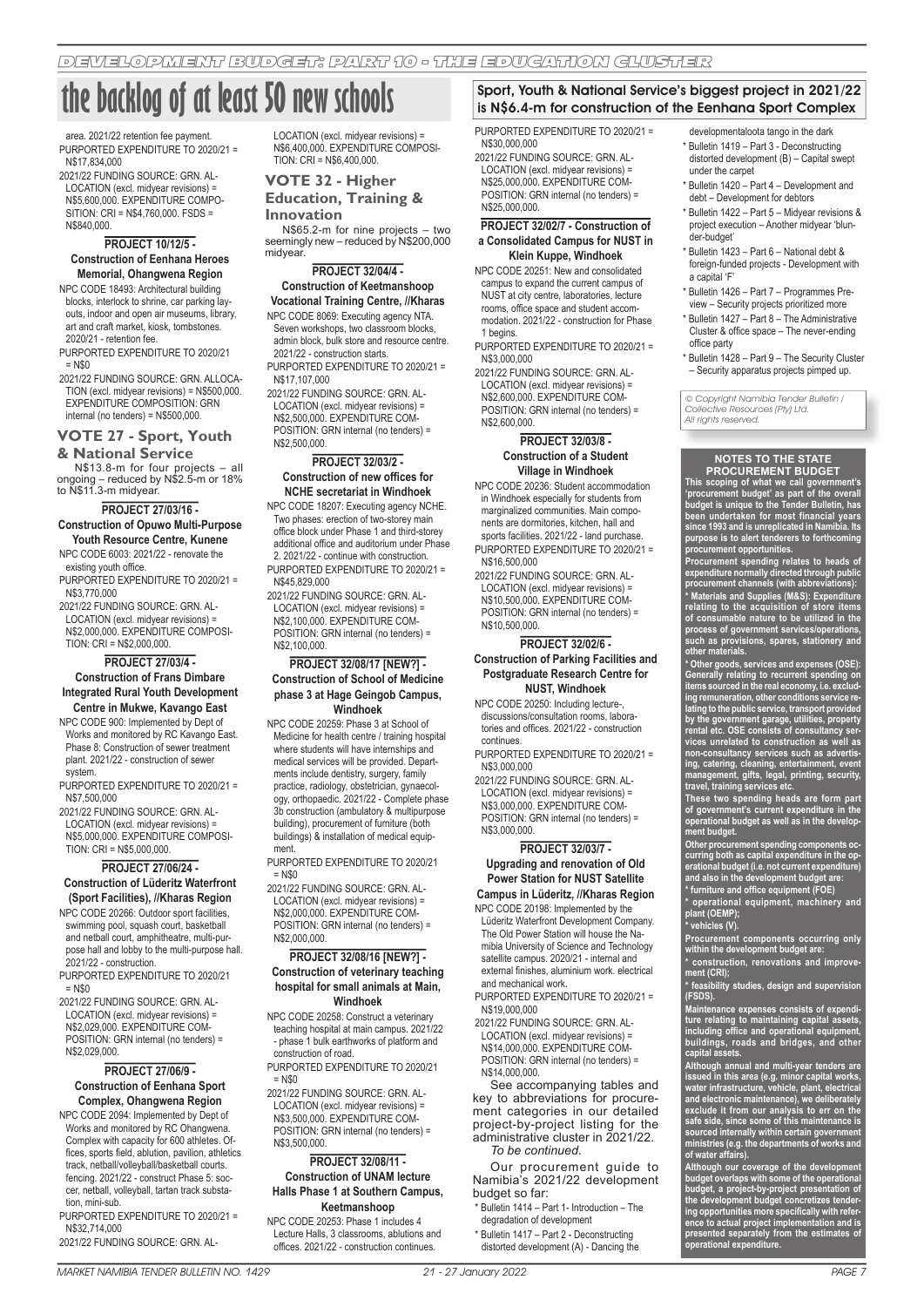## **AIRCONDITIONING & REFRIGERATION**

**REFERENCE**: NCS/RFQ/ONARC-255/2021/2022; **CLOSING**: 01-Feb-22 11:00

**DESCRIPTION**: RFQ: Supply and install 2x new air-conditioning units and remove old units at RC Oshana Chamber [quotation only on website]

**CONTACT:** Oshana Regional Council; Leo Shoopala Street, Oshakati; Procurement Management Unit (documents); bid box (bids); head of PMU - Kaarin Kaafuli (enquiries); ph.: +264-(0)65-2288200 (PMU); web: pmu@oshanarc.gov.na or kkaafuli@oshanarc.gov.na (enq); **DOCUMENTATION:** Obtain quotation document from www.oshanarc.gov.na

**REFERENCE**: NCS/RFQ/ONARC-DOW-256/2021/2022; **CLOSING**: 01-Feb-22 11:00 **DESCRIPTION**: RFQ: Supply and install 3x high wall split type DC inverter air-conditioners for Maintenance Division [quotation only on website]

CONTACT: Oshana Regional Council; Leo Shoopala Street, Oshakati; Procurement<br>Management Unit (documents); bid box (bids); head of PMU - Kaarin Kaafuli; Mathias<br>Lumingu (technical enquiries); ph.: +264-(0)65-2288200 (PMU); **DOCUMENTATION:** Obtain quotation document from www.oshanarc.gov.na

### **REFERENCE**: NCS/ONB/DBN-24/2021; **CLOSING**: 10-Feb-22 15:00

DESCRIPTION: Invitation to bidders: Installation and maintenance of air-conditioners (time-<br>based). Sites / DBN offices: Windhoek HO, Walvis Bay, Rundu and Ongwediva. Please<br>only chose one site. "Bidders" are invited from listed services to DBN. SUBMIT: Sealed envelopes marked with the procurement reference number must be placed in the bid box at the listed offices. TERMS & CONDITIONS: DBN reserves the right to cancel any part of the request in whole or in part without making any award at its sole discretion, without any liability being incurred by the DBN to<br>any entity or individual for any expenses, cost, loss or damage incurred or suffered by any<br>entity/individual as a result of such comply with the provisions, procedures and requirements or is incomplete, ambiguous or which contains errors, alterations, misleading information, omissions or irregularities of any kind, may be rejected and disqualified at the discretion of the DBN. Due to security<br>reasons, some services may require vetting. DBN has the right to: ask for clarification at<br>the time of evaluating company profiles; r

not adhered to and conduct site inspections at company premises.<br>CONTACT: Development Bank of Namibia; DBN Head Office, 12 Daniel Munamava Street,<br>Windhoek, reception; Erongo office at Ef 735 c/o Sam Nujoma Drive and 16th Walvis Bay; Ongwediva Office at 5626 Main Road, Trade Fair Grounds or Rundu Office<br>at MVA Building, Eugene Kakukuru Street (all for documents); bid boxes at the respective<br>offices (bids); ph.: +264-(0)61-2908000; web: inf **DOCUMENTATION:** Documents can be downloaded from www.dbn.com.na/procurement

**REFERENCE**: MHSS 1428 - Okankolo cold room; **CLOSING**: 28-Jan-22 11:00 **DESCRIPTION**: RFQ: Repair cold room at Okankolo Health Centre [extended from 18-Jan-21] [quotation only on website]

**CONTACT:** Ministry of Health & Social Services main building; Harvey Street, Windhoek West; Procurement Management Unit; M Martin (administrative); N Hilukilwa (technical enquiries); quotation/bid box MHSS Finance & Procurement Building, PMU/tender office (bids); Secretary: Procurement Committee - Evaristus Iita (issued by); ph.: +264-(0)61- 2032255 (adm); 2032175 (tech); web: procurement@mhss.gov.na (enq); **DOCUMENTATION:** RFQ document available on www.mhss.gov.na/tenders

## **BUILDING MATERIALS**

### **NOTE: The following applies to the two RC Erongo RFQs:**

**CONTACT:** Erongo Regional Council, Tobias Hainyeko Street, Acacia Building, Swakopmund; Procurement Management Unit (enquiries); [quotation only on website] **DOCUMENTATION:** RFQ document on www.erc.com.na/procurement

- **REFERENCE**: G/RFQ/ERC-148/2021/2022; **CLOSING**: 25-Jan-22 10:00 **DESCRIPTION**: Joinery equipment for the Division: Gender Equality & Child Welfare (41 items incl. tools, compressor etc.)
- **CONTACT:** Gloria Tjongarero (enquiries); ph.: +264-(0)64-462580 (enq); web: tjongarerog.gt@gmail.com (enq);
- **REFERENCE**: G/RFQ/ERC-097/2021/2022; **CLOSING**: 01-Feb-22 10:00

DESCRIPTION: Supply and deliver building materials for Okombahe Community Kindergarten<br>(17 items of pelmets, ceilings, cornices, vent vales, tiles, corner stays, wire, locks, etc.<br>plus transport: 70km from Omaruru to Okomb 097/2021/2022 closing 26-Oct-21]

**CONTACT:** C Kahiiko or T Sikume (enquiries); ph.: +264-(0)64-4105700 (enq)

## **REFERENCE**: G/RFQ/39-08/21/22; **CLOSING**: 27-Jan-22 10:00

**DESCRIPTION**: RFQ: Supply and deliver maintenance materials for Namibian Correctional Service: Grootfontein Correctional Facility (5 items of tiles, grout, tile bond) [quotation only on website]

CONTACT: Ministry of Home Affairs, Immigration, Safety & Security; Head Office, Windhoek;<br>Procurement Management Unit (enquiries); PMU Chairperson - A Nelumbu (issued by);<br>Namibia Correctional Service - CCO W Fredrick (enq 2365 (PMU); 081-7259086 or 081-8663230 (enq); web: Procurement.Management@mha

.gov.na (PMU); ncs.procurement@ncs.gov.na (enq); **DOCUMENTATION:** No charge for document on www.mha.gov.na under 'tenders'

- **REFERENCE**: G/RFQ/NAMPORT-4000000802/2021; **CLOSING**: 31-Jan-22 time not stated **DESCRIPTION**: RFQ: Supply and deliver road overlay materials high steel reinforcement to
- comply with SABS 920 for CH150 to CH250 [quotation only on website]<br>CONTACT: Namibian Ports Authority, Walvis Bay; Procurement Management Unit (enquiries);<br>ph.: +264-(0)64-2082111 (proc); web: procurement@namport.com.na (e
- **DOCUMENTATION:** bid document available on www.namport.com.na/Procurement

## **CONSTRUCTION & WORKS**

## **NOTE: The following applies to the two MHSS RFQs:**

CONTACT: Ministry of Health & Social Services main building; Harvey Street, Windhoek West;<br>Procurement Management Unit; quotation/bid box MHSS Finance & Procurement Buil-<br>ding, PMU/tender office (bids); Secretary: Procurem on website]; **DOCUMENTATION:** RFQ document available on www.mhss.gov.na/tenders

#### **REFERENCE**: MHSS 1429 - Outjo fence; **CLOSING**: 01-Feb-22 11:00 **DESCRIPTION:** Repair 20 high razor mesh fence at Outio District Hospital, Kunene Region

**REFERENCE**: MHSS 1429 - Outjo burglar; **CLOSING**: 01-Feb-22 11:00 **DESCRIPTION**: Installation of burglar doors and burglar [bars] at the windows of doctor's flat and senior medical officer's house at Outjo District Hospital, Kunene Region **REFERENCE**: W/RFQ/NPWR-26/2022; **CLOSING**: 31-Jan-22 11:00

- **DESCRIPTION**: RFQ: Construction of access roads for Walvis Bay Kuiseb 132kV lines [quotation only on website] **CONTACT:** NamPower Centre, 15 Luther Street, Windhoek; entrance foyer, bid box (bids);
- Procurement Management Unit; Loide Ntinda (enquiries); ph.: +264-(0)61-2052703 (enq); fax: 2052703 (enq); web: quotations@nampower.com.na (enq);
- **DOCUMENTATION:** Bid documents are available on www.nampower.com.na free of charge

## **REFERENCE**: NCS/ONB/DBN-26/2021; **CLOSING**: 10-Feb-22 15:00

- PAGE 8 21 27 January 2022 MARKET NAMIBIA TENDER BULLETIN NO. 1429 MARKET NAMIBIA TENDER BULLETIN NO. 1429 21 27 January 2022 PAGE 9 CLASSIFIED NEW TENDERS CLASSIFIED **DESCRIPTION:** Invitation to bidders: General building maintenance services and minor works<br>(time-based). Sites / DBN offices: Windhoek HO, Walvis Bay, Rundu and Ongwediva.<br>Please only chose one site. "Bidders" are invited reference number must be placed in the bid box at the listed offices. TERMS & CONDI-TIONS: DBN reserves the right to cancel any part of the request in whole or in part with-<br>out making any award at its sole discretion, without any liability being incurred by the DBN<br>to any entity or individual for any exp any entity/individual as a result of such withdrawal. Any EOI submitted which does not strictly comply with the provisions, procedures and requirements or is incomplete, ambiguous or which contains errors, alterations, misleading information, omissions or irregularities of any kind, may be rejected and disqualified at the discretion of the DBN. Due to security reasons, some services may requir
	- CONTACT: Development Bank of Namibia; DBN Head Office, 12 Daniel Munamava Street,<br>Windhoek, reception; Erongo office at Ef 735 c/o Sam Nujoma Drive and 16th Road,<br>Walvis Bay; Ongwediva Office at 5626 Main Road, Trade Fair at MVA Building, Eugene Kakukuru Street (all for documents); bid boxes at the respective offices (bids); ph.: +264-(0)61-2908000; web: info@www.dbn.com.na; www.dbn.com.na; **DOCUMENTATION:** Documents can be downloaded from www.dbn.com.na/procurement

## **NOTE: The following applies to the nine RCC invitations to bidders:**

- **CONTACT:** Roads Contractor Company, Head Office at Unit 20-30, 2nd floor, Hidas Centre, Windhoek; bid box at the entrance foyer (bids); Ms Cloete (payment); Martin Shivute (procurement/commercial); Andreas Nambahu (technical); ph.: +264-(0)61-2979000; 9043 (proc); 9018 (tech); fax: 2979020; web: Martin.Shivute@rcc.com.na (proc); Andreas.Nambahu@rcc.com.na (tech). RCC invites reputable and qualified bidders to bid for subcontracting of the listed gravel blading units. SUBMIT completed bid documents in plain sealed envelopes clearly marked with the procurement reference number, delivered and posted inside the bid box at RCC head office. Bids will be opened in the presence of bidders or their representatives in the RCC boardroom immediately after the closing time.
- **DOCUMENTATION:** A non-refundable levy [amount not stated] will be charged for bidding documents based on the contract value as prescribed by the "Procurement Act" of 2015.

**REFERENCE**: W/ONB/RCC-10/2021/2022; **CLOSING**: 21-Feb-22 11:00

**DESCRIPTION**: Procurement for Phase 2 of the sub-contracts for the blading of gravel roads in the Windhoek Region. Lot: GU-WHK-LOT 5 (WHK 07 & 08)

**REFERENCE**: W/ONB/RCC-04/2021/2022; **CLOSING**: 21-Feb-22 11:00 **DESCRIPTION**: Procurement for Phase 2 of the sub-contracts for the blading of gravel roads in the Oshakati Region. Lot: GU-OSH-LOT 3 (OSH 15 & 16)

**REFERENCE**: W/ONB/RCC-06/2021/2022; **CLOSING**: 21-Feb-22 11:00 **DESCRIPTION**: Procurement for Phase 2 of the sub-contracts for the blading of gravel roads in the Windhoek Region. Lot: GU-WHK-LOT 1 (WHK 23 & 24)

**REFERENCE**: W/ONB/RCC-03/2021/2022; **CLOSING**: 21-Feb-22 11:00 **DESCRIPTION**: Procurement for Phase 2 of the sub-contracts for the blading of gravel roads in the Oshakati Region. Lot: GU-OSH-LOT 2 (OSH 12, 13 & 14)

**REFERENCE**: W/ONB/RCC-05/2021/2022; **CLOSING**: 21-Feb-22 11:00 **DESCRIPTION**: Procurement for Phase 2 of the sub-contracts for the blading of gravel roads in the Otjiwarongo Region. Lot: GU-OTJ-LOT 1 (OTJ 06, 07 & 09)

**REFERENCE**: W/ONB/RCC-09/2021/2022; **CLOSING**: 21-Feb-22 11:00 **DESCRIPTION**: Procurement for Phase 2 of the sub-contracts for the blading of gravel roads in the Windhoek Region. Lot: GU-WHK-LOT 4 (WHK 04, 05 & 06)

**REFERENCE**: W/ONB/RCC-08/2021/2022; **CLOSING**: 21-Feb-22 11:00 **DESCRIPTION**: Procurement for Phase 2 of the sub-contracts for the blading of gravel roads in the Windhoek Region. Lot: GU-WHK-LOT 3 (WHK 01, 02 & 03)

**REFERENCE**: W/ONB/RCC-02/2021/2022; **CLOSING**: 21-Feb-22 11:00 **DESCRIPTION**: Procurement for Phase 2 of the sub-contracts for the blading of gravel roads in the Oshakati Region. Lot: GU-OSH-LOT 1 (OSH 09, 10 & 11)

**REFERENCE**: W/ONB/RCC-07/2021/2022; **CLOSING**: 21-Feb-22 11:00 **DESCRIPTION**: Procurement for Phase 2 of the sub-contracts for the blading of gravel roads in the Windhoek Region. Lot: GU-WHK-LOT 2 (WHK 25 & 26)

## **ELECTRICAL**

## **NOTE: The following applies to the six CENORED Invitations for Bids: CONTACT:** CENORED head office, 30 Dr Frans Indongo Street; PO Box 560; Otjiwarongo (documents); Chairperson: Procurement Board (bids); Procurement Management Unit - Nathan Mathew (procurement); Vehonga Ndura (technical); ph.: +264-(0)67-314100 (proc); 314187 (tech); fax: 304701; web: nmathew@cenored.com.na (proc); vndura@ cenored.com.na (tech); www.cenored.com.na. Disclaimer: CENORED does not bind itself to accept the lowest or any offer, nor to provide justification as to the acceptance or rejection of any offer received. **DOCUMENTATION:** N\$300 (non-refundable) fee per bid document. **PRE-TENDER SCHEDULE:** Compulsory pre-bid briefing meeting: n/a

**REFERENCE**: W/ONB/CENO-11/2021/ENG; **CLOSING**: 17-Feb-22 10:00 **DESCRIPTION**: Low voltage supply and house connections in "Blankkies Town" in Grootfontein, Otjozondjupa Region

**REFERENCE**: W/ONB/CENO-10/2021/ENG; **CLOSING**: 17-Feb-22 10:00 **DESCRIPTION**: Low voltage supply and house connections in Kuvukiland Settlement in Tsumeb Town, Oshikoto Region

**REFERENCE**: W/ONB/CENO-09/2021/ENG; **CLOSING**: 17-Feb-22 10:00 **DESCRIPTION**: Low voltage supply and house connections in Saamstaan (Agra) in Tsumeb Town, Oshikoto Region

*TO PAGE 10* **REFERENCE**: W/ONB/CENO-14/2021/ENG; **CLOSING**: 17-Feb-22 10:00 **DESCRIPTION**: Medium and low voltage [networks] and house connections in Saamstaan in Outio, Kunene Region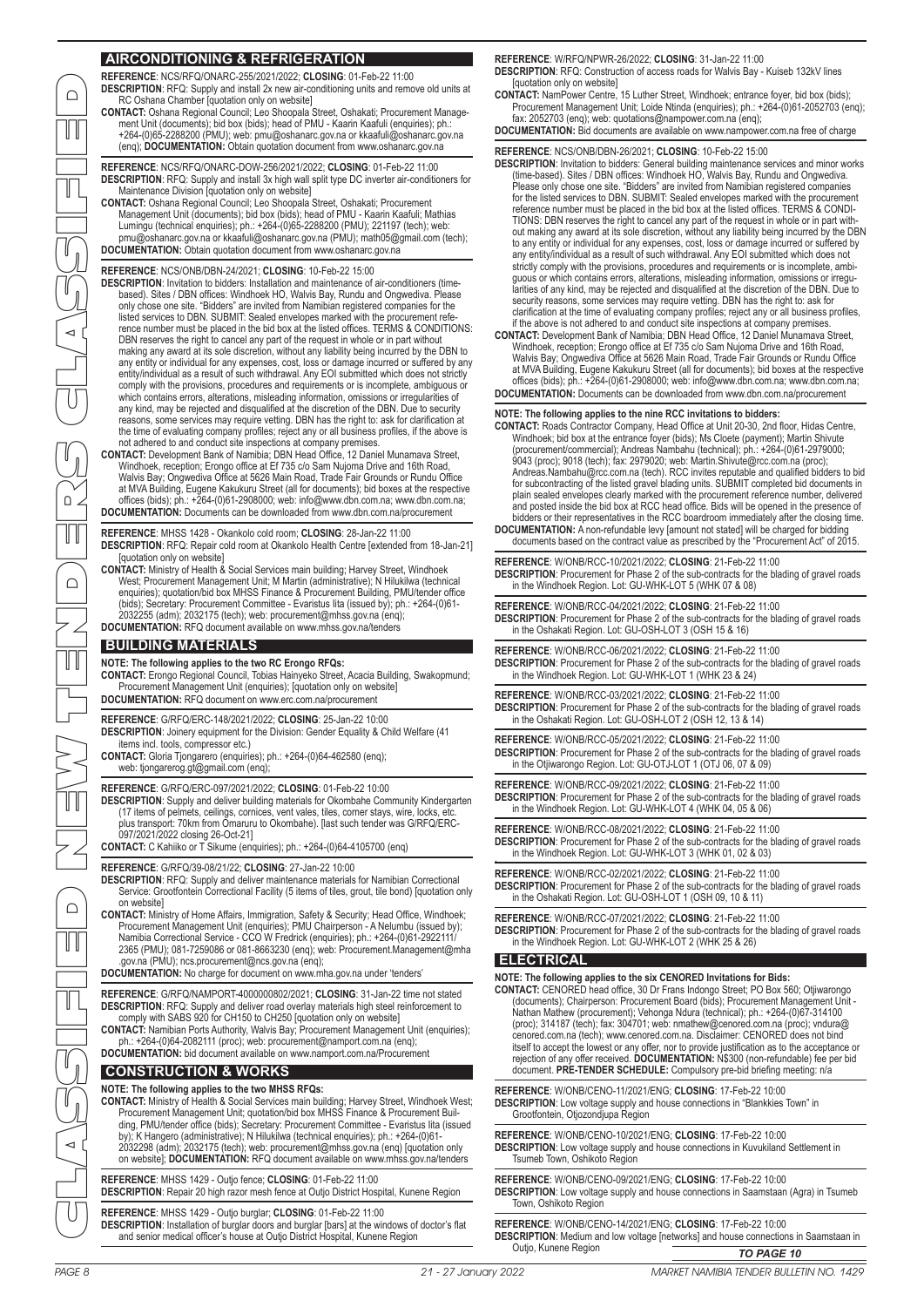# **A two-year torrent of toilet paper**

Forty-seven offers were received for the supply and delivery of toilet paper (single and double ply) to the Central Government Stores for a period of two years, when tender G/ ONB/23-05/2021/2022 closed at the Ministry of Works & Transport head office in Windhoek at 11:00, Monday 29 November 2021.

The tender was reserved for 100% Namibian owned SMEs and entities with 51% or more equity owned by Namibian citizens and have a banking account at a Namibian banking institution.

Interested bidders also had to comply with the directive issued in terms of Section 73 of the Public Procurement Act 15 of 2015 on preferential procurement, as issued by the Ministry of Finance on 14-Dec-20.

Unit prices for single and double ply toilet paper, delivered in Windhoek, Keetmanshoop, Otjiwarongo, Ondangwa, Rundu and Katima Mulilo, were recorded by WMT Procurement Management Unit staff and posted on the website.

Not all companies tendered for all towns and in some cases the single ply is more expensive than the double ply toilet paper!

For comparison, the bidders are listed from the lowest to the highest price per toilet roll (double and single) delivered in Windhoek or another town, if Windhoek was not offered:

- \* Dime Trading Enterprises = N\$4.30, N\$4.00
- \* Bonsiki Investment = N\$4.39,
- N\$5.49 [sic]
- \* Ngayemwene Investment Keet-
- manshoop = N\$4.45, N\$6.20 [sic]
- \* TMU Supply & Delivery Service =
- N\$4.58, N\$2.50 \* Be-Tech Investments = N\$4.70,
- N\$3.62
- \* Tulu Trading Enterprises = N\$4.70, N\$3.62
- \* Stream Two Properties = N\$4.80, N\$2.95
- \* Omholo Trading = N\$4.85, N\$7.88
- \* Soft Cloud Investment = N\$4.90,
- N\$3.11
- \* Nova Investment = N\$5.00, N\$4.39
- \* Fresh Unit Investment = N\$5.15,

N\$4.15 \* Hernaka Investment = N\$5.20,

N\$4.85 \* Shane Investment = N\$5.29,

- N\$4.35 \* Touchline Trading = N\$5.30, N\$4.34 \* T&M Ecofield Trading = N\$5.30,
- N\$5.10 \* Namibia Pulp Paper = N\$5.35,
- N\$3.69 \* Dicajo Investment = N\$5.40,
- N\$3.80 \* Brand Excellence Investment =
- N\$5.41, N\$3.84 \* Alicia Investment = N\$5.45, N\$3.55
- \* Ekwakuti Trading = N\$5.46, N\$4.18
- \* Bzama Trading = N\$5.50, N\$3.50
- \* Metway Investments = N\$5.59,  $N$4.30$
- \* I AM Trading Enterprises = N\$5.60, N\$3.11
- \* Medisupply Namibia = N\$5.62, N\$3.14
- \* Capo Namibia Investment = N\$5.65, N\$3.65
- \* Pandana Investment = N\$5.70,
- \* Old and new tenderpreneurs step on one another's toes to get a piece of the action alongside established suppliers amongst 47 bids to deliver toilet paper to the Central Government Stores for two years
- \* Double ply rolls in Windhoek for anything from N\$4.30 to N\$9.70 or even N\$19.77 each
- \* Tender reserved for SMEs and companies with at least 51% equity owned by Namibian citizens
- N\$3.80
- \* Bookers Trading = N\$5.73, N\$4.60
- \* HRP Trading Enterprises = N\$5.90, N\$4.10
- \* Trustegic Trading = N\$5.96, N\$3.94 \* EL-EM Investment = N\$6.00, N\$4.10
- \* MJ Tanko Investment Rundu = N\$6.00,
- N\$4.25 \* Muheua Investment = N\$6.00, N\$4.49
- \* Elrisha Trading = N\$6.00, N\$4.53
- \* Gomeb Trading Enterprises = N\$6.02, N\$4.10
- $*$  R&G Investments = N\$6.10, N\$4.60
- \* Oureword Trading Enterprises = N\$6.10,  $NQ$ 4.90 \* Salute Trading = N\$6.15, N\$4.06
- \* Odime Investments = N\$6.17, N\$4.28
- $*$  Ballata Investment = N\$6.20, N\$4.10
- \* CRB Office Supplies = N\$6.20, N\$4.25 \* Nakaye-Nayo Investment = N\$6.22, N\$4.31
- \* Globemaster Trading = N\$6.24, N\$5.35
- $*$  Brand & Print House = N\$6.26, N\$4,34
- $*$  Yondon Investment = N\$6.35, N\$4.05
- \* Synea Investment = N\$6.38, N\$4.42
- \* The Pyramid Investment = N\$6.38, N\$4.43 \* Florida Trading = N\$6.40, N\$4.35
- Vino's Cleaning & Construction = N\$6.50, N\$4.12
- \* Lida Cleaning Outsourcing = N\$6.73, N\$3.88
- N\$6.79, N\$4.13
	-
- 
- \* Opulance Business Solutions = N\$6.88, N\$5.00
- \* Shangadi Investment Group = N\$6.90, N\$4.79
- \* Thaele Investment = N\$6.90, N\$7.90 [sic] \* Stewe Investment - Rundu = N\$6.95,
- NN\$4.50 \* Dilu Investment Group = N\$6.99, N\$4.98
- \* Hanat Multi Trading = N\$7.00, N\$4.00
- $*$  Atrena Investment = N\$7.20, N\$4.15
- $*$  RJ Investments = N\$7.35, N\$4.45
- \* STS Mega Investment = N\$7.45, N\$4.85
- \* M&M Investment Holding = N\$7.50, N\$4.20
- \* Etemo Trading Enterprises = N\$7.60, N\$7.30
- \* JMG Investment = N\$7.69, N\$5.00
- $*$  Edge Investment = N\$7.74, N\$4.47
- \* Amutanga Trading Enterprises = N\$8.52, N\$5.70
- \* Essence Power Investment = N\$8.70, N\$5.70
- \* Loni & Sons Investment = N\$8.72, N\$5.54
- \* STNS Uli Equipment Investment Keetmanshoop = N\$9.70, N\$6.20
- \* Titanium Investments = N\$19.77, N\$8.98 [sic].
- Four companies stated amounts for undisclosed quantities:
- \* GMG Trading Enterprises = N\$235.50, N\$160.50
- \* K&G Trading = N\$269.00, N\$173.00 \* Rendez-Vous Investment = N\$293.25, N\$162.45
- \* Biaan Trading = N\$1,746.50, N\$2,495.00 [sic].
- BANK OF NAMIBIA'S N\$52.161.700.000 IRS SPREAD DEC-21 7,000,000,000 6.000.000.000 goo  $\overline{a}$ 720,000 ă  $\frac{1}{20}$ 960 3,738,560,000 790  $\overline{\mathbf{g}}$ 4,168, ,400,000 5,000,000,000 4,136 169. ,813, 80 1,818,990,000  $000$ ,553 290,000 3,342, 3,401 4.000.000.000 850, 800 ã 3,972,990,000 1.606. 102 956.9 3.000.000.000 29,620,0 2,000,000,000  $\frac{8}{2}$  $\frac{90}{2}$ 第. 1.000.000.000  $\theta$ GC22 GC23 GC24 GC25 GC26 GC27 GC30 GC32 GC35 GC37  $GC40$  $GC43$ GC45 GC48 GC50 8.75% 8.85% 10.50% 8.50% 8.60% 8.00% 8.00% 9.00% 9.50% 9.50% 9.80% 10.00% 9.85% 10.00% 10.25% SOURCE: Bank of Namibia, CHART @ Collective Resources / Market Namibia, Tender Bulletin

**BANK OF NAMIBIA AUCTION/TENDER RESULTS FOR THE SALE OF INTERNAL REGISTERED STOCK IN DECEMBER 2021**

| <b>INSTRUMENT</b>                                                                | <b>AMOUNT ON</b><br><b>OFFER</b> | <b>TENDERS</b><br><b>RECEIVED</b> | % SUB-<br><b>SCRIBED</b> | <b>ALLOTTED</b> | $%$ OF<br><b>TARGET</b> | <b>WEIGHTED</b><br><b>YIELD TO</b><br><b>MATURITY</b><br>$\%$ | <b>PREVIOUS</b><br>YTM <sub>%</sub> |
|----------------------------------------------------------------------------------|----------------------------------|-----------------------------------|--------------------------|-----------------|-------------------------|---------------------------------------------------------------|-------------------------------------|
| GC23 (8.85%)                                                                     | 70,000,000                       | 258,320,000                       | 369%                     | 70,000,000      | 100%                    | 6.54                                                          | 6.93                                |
| GC26 (8.50%)                                                                     | 80,000,000                       | 246,830,000                       | 309%                     | 80,000,000      | 100%                    | 8.35                                                          | 8.28                                |
| GC30 (8.00%)                                                                     | 70,000,000                       | 108,280,000                       | 155%                     | 70,000,000      | 100%                    | 10.38                                                         | 10.52                               |
| GC32 (9.00%)                                                                     | 65,000,000                       | 43,810,000                        | 67%                      | 43,810,000      | 67%                     | 11.44                                                         | 11.25                               |
| GC35 (9.50%)                                                                     | 65,000,000                       | 54,870,000                        | 84%                      | 49,870,000      | 77%                     | 11.90                                                         | 11.85                               |
| GC37 (9.50%)                                                                     | 55,000,000                       | 26,750,000                        | 49%                      | 23,750,000      | 43%                     | 12.97                                                         | 12.70                               |
| GC40 (9.80%)                                                                     | 55,000,000                       | 115,590,000                       | 210%                     | 100,000,000     | 182%                    | 13.03                                                         | 13.29                               |
| GC43 (10.00)                                                                     | 55,000,000                       | 75,990,000                        | 138%                     | 55,000,000      | 100%                    | 13.34                                                         | 13.17                               |
| GC45 (9.85%)                                                                     | 55,000,000                       | 34,900,000                        | 63%                      | 34,900,000      | 63%                     | 13.57                                                         | 13.51                               |
| GC48 (10.00%)                                                                    | 50,000,000                       | 43,280,000                        | 87%                      | 42,120,000      | 84%                     | 13.66                                                         | 13.29                               |
| GC50 (10.25%)                                                                    | 50,000,000                       | 132,200,000                       | 264%                     | 80,130,000      | 160%                    | 13.62                                                         | 13.75                               |
| <b>TOTAL (N\$)</b>                                                               | 670,000,000                      | 1,140,820,000                     | 170%                     | 649,580,000     | 97%                     |                                                               |                                     |
| Source: Bank of Namibia. © Collective Resources / Market Namibia Tender Bulletin |                                  |                                   |                          |                 |                         |                                                               |                                     |

## $*$  Hawick Investment = N\$6.55, N\$4.15 \*!Obondo Investment = N\$6.60, N\$4.20

- \* National Commodity & Procurement =
	- \* Nau-Aib Investment = N\$6.80, N\$5.80
		- $*$  Vega Investment = N\$6.87, N\$4.25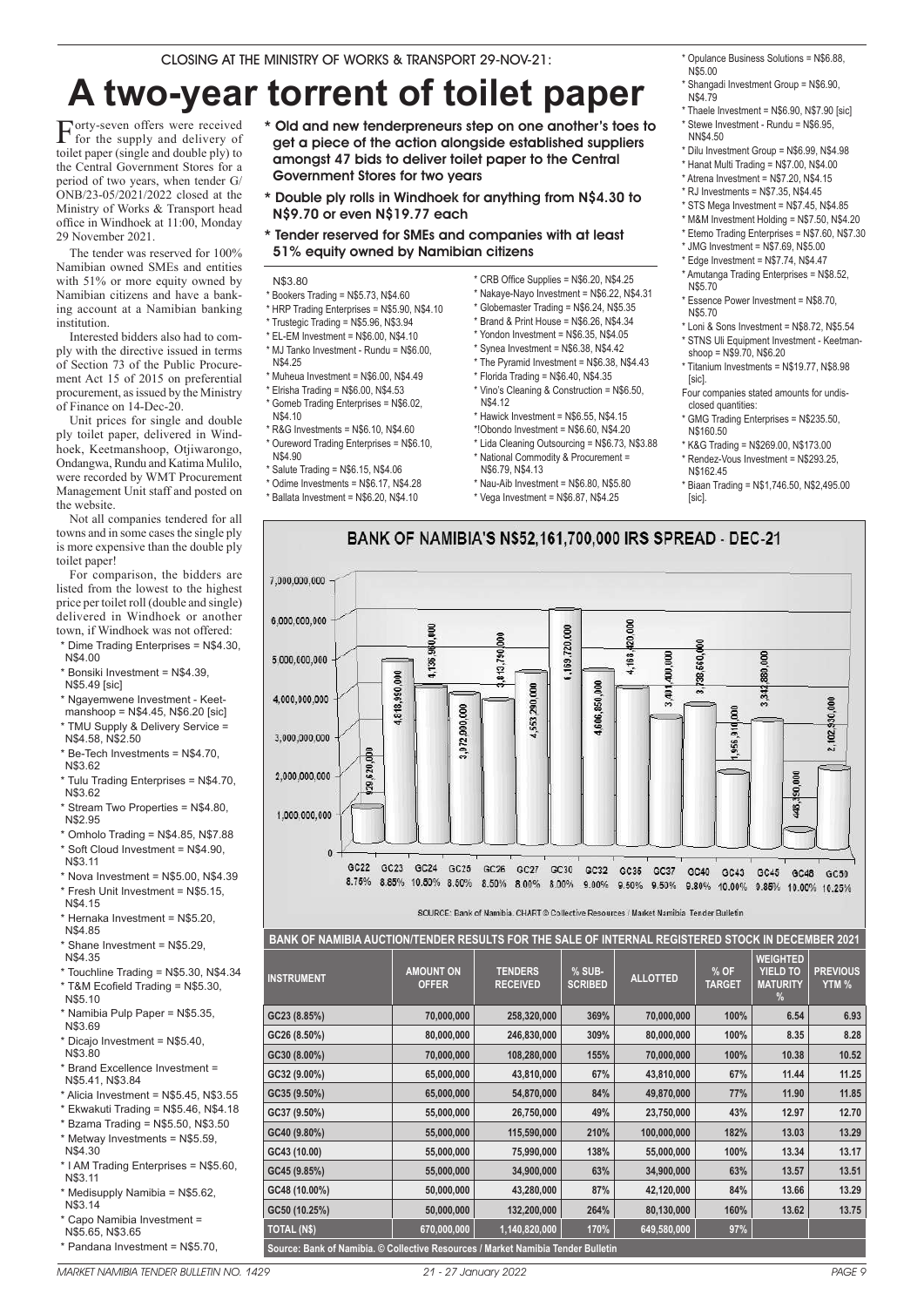## **ELECTRICAL**

**REFERENCE**: W/ONB/CENO-41/2021-2022/ENG; **CLOSING**: 17-Feb-22 10:00 **DESCRIPTION**: Medium and low voltage networks and house connections at Ben Hur Settlement, Omaheke Region

**REFERENCE**: W/ONB/CENO-42/2021-2022/ENG; **CLOSING**: 17-Feb-22 10:00 **DESCRIPTION**: Medium and low voltage networks and house connections at Drimiopsis Settlement, Omaheke Region

**REFERENCE**: NCS/ONB/DBN-22/2021; **CLOSING**: 10-Feb-22 15:00

- **DESCRIPTION**: Invitation to bidders: Provision of general electrical maintenance services (time-based). Sites / DBN offices: Windhoek HO, Walvis Bay, Rundu and Ongwediva. Please only chose one site. "Bidders" are invited from Namibian registered companies<br>for the listed services to DBN. SUBMIT: Sealed envelopes marked with the procurement<br>reference number must be placed in the bid box at th TIONS: DBN reserves the right to cancel any part of the request in whole or in part with-<br>out making any award at its sole discretion, without any liability being incurred by the DBN<br>to any entity or individual for any exp by any entity/individual as a result of such withdrawal. Any EOI submitted which does not strictly comply with the provisions, procedures and requirements or is incomplete, ambiguous or which contains errors, alterations, misleading information, omissions or irregularities of any kind, may be rejected and disqualified at the discretion of the DBN. Due to security reasons, some services may require vetting. DBN has the right to: ask for clarification at the time of evaluating company profiles; reject any or all business profiles, if the above is not adhered to and conduct site inspections at company premises.
- **CONTACT:** Development Bank of Namibia; DBN Head Office, 12 Daniel Munamava Street, Windhoek, reception; Erongo office at Ef 735 c/o Sam Nujoma Drive and 16th Road,<br>Walvis Bay; Ongwediva Office at 5626 Main Road, Trade Fair Grounds or Rundu Office at MVA Building, Eugene Kakukuru Street (all for documents); bid boxes at the respective offices (bids); ph.: +264-(0)61-2908000; web: info@www.dbn.com.na; www.dbn.com.na; **DOCUMENTATION:** Documents can be downloaded from www.dbn.com.na/procurement

**REFERENCE**: G/RFQ/39-09/21/22; **CLOSING**: 27-Jan-22 10:00

**DESCRIPTION**: RFQ: Supply and deliver maintenance materials for Namibian Correctional

Service: Grootfontein Correctional Facility (5 items of contactors, switches, fluorescent<br>tubes, insulation tape, cable lugs) [quotation only on website]<br>**CONTACT:** Ministry of Home Affairs, Immigration, Safety & Security; 2365 (PMU); 081-7259086 or 081-8663230 (enq); web: Procurement.Management@mha .gov.na (PMU); ncs.procurement@ncs.gov.na (enq);

**DOCUMENTATION:** No charge for document on www.mha.gov.na under 'tenders'

- **REFERENCE**: G/IQ/OHRC23-08/2021/2022; **CLOSING**: 25-Jan-22 11:00
- **DESCRIPTION**: RFQ: Supply and deliver electrical materials for maintenance purposes (15 items) [quotation only on website]
- **CONTACT:** Ohangwena Regional Council, 103 Church Street, Eenhana; Procurement Management Unit; bid box (bids); Section: Works Maintenance & Technical<br>Services - Lina Shamaila (enquiries); ph.: +264-(0)65-208401/00 (enq); web:<br>linanikanor@gmail.com (enq); **DOCUMENTATION:** download bidding documents f https://ohangwenarc.gov.na/procurement

## **FINANCIAL**

**REFERENCE**: BON1429/TB182; **CLOSING**: 27-Jan-22 09:30

- DESCRIPTION: Tenders are invited for 182-Day Treasury Bills dated 28-Jan-22. Auction date<br>27-Jan-22. Settlement date 28-Jan-22. NEW ISSUANCE T/Bills ID: GT182/28Jan22;<br>100 amount on offer: N\$500,000,000; maturity date: 2 ID: GT182/30Jul21; maturity date 28-Jan-22; maturing amount: N\$500,000,000. Tenders<br>must be in multiples of N\$10,000, with a minimum of N\$10,000 and the price percent<br>offered must be at most to the nearest five decimal pl Division by 10:00 on the auction date. The subscription forms are available at BoN.<br>Payments are to be made via NISS before 10:00 on Friday, 28-Jan-22, and no cash<br>payments are accepted. The Government of the Republic of N are not liable for tenders that did not reach BoN on time. Thus, tenderers must confirm telephonically of via e-mail, the receipt of their tenders with the BoN's Investment & Domestic Markets Division.
- **CONTACT:** Bank of Namibia; Investment & Domestic Markets Division, 71 Robert Mugabe Ave, Windhoek; ph.: +264-(0)61-2835111/5222/5163; fax: 2835214 (dedicated); web: www.bon.com.na; **DOCUMENTATION:** No charge

## **FIREFIGHTING & SAFETY**

**REFERENCE**: NCS/ONB/DBN-33/2021 [ref duplicated, but stated as NCS/ONB/DBN-34/2021 on the website]; **CLOSING**: 10-Feb-22 15:00

- PAGE 10 21 27 January 2022 MARKET NAMIBIA TENDER BULLETIN NO. 1429 MARKET NAMIBIA TENDER BULLETIN NO. 1429 21 27 January 2022 PAGE 11 CLASSIFIED NEW TENDERS CLASSIFIED **DESCRIPTION**: Invitation to bidders: Installation and maintenance of fire detection, fire suppression, fire safety equipment, access control, CCTV, motor gates and security alarm system (time-based). Site / DBN office: Windhoek HO. "Bidders" are invited from Namibian registered companies for the listed services to DBN. SUBMIT: Sealed envelopes marked with the procurement reference number must be placed in the bid box at the listed offices. TERMS & CONDITIONS: DBN reserves the right to cancel any part of the<br>request in whole or in part without making any award at its sole discretion, without any<br>liability being incurred by the DBN to any entit or damage incurred or suffered by any entity/individual as a result of such withdrawal. Any EOI submitted which does not strictly comply with the provisions, procedures and requirements or is incomplete, ambiguous or which contains errors, alterations, misleading information, omissions or irregularities of any kind, may be rejected and disqualified at the discretion of the DBN. Due to security reasons, some services may require vetting. DBN has the right to: ask for clarification at the time of evaluating company profiles; reject any or all business profiles, if the above is not adhered to and conduct site inspections at company premises.
	- CONTACT: Development Bank of Namibia; DBN Head Office, 12 Daniel Munamava Street,<br>Windhoek, reception; Erongo office at Ef 735 c/o Sam Nujoma Drive and 16th Road,<br>Walvis Bay; Ongwediva Office at 5626 Main Road, Trade Fair at MVA Building, Eugene Kakukuru Street (all for documents); bid boxes at the respective offices (bids); ph.: +264-(0)61-2908000; web: info@www.dbn.com.na; www.dbn.com.na; **DOCUMENTATION:** Documents can be downloaded from www.dbn.com.na/procurement

## **FOOD & CATERING**

**REFERENCE**: G/RFQ/ONARC-ORDC-242/2021/2022; **CLOSING**: 01-Feb-22 11:00 **DESCRIPTION**: RFQ: Supply and deliver kitchen equipment to Ongwediva Rural Development Centre (8 items incl. pots, bowls, cutlery, polony slicer, basting brush, meat mallet) [quotation only on website]

- **CONTACT:** Oshana Regional Council; Leo Shoopala Street, Oshakati; Procurement Management Unit (documents); bid box (bids); head of PMU - Kaarin Kaafuli; Mike Kamati (enquiries); ph.: +264-(0)65-228203/2288200 (PMU); 209315/081-7817269 (enq); web: pmu@oshanarc.gov.na or kkaafuli@oshanarc.gov.na (PMU); m.kamati@ongwedivardc. com (eng)
- **DOCUMENTATION:** Obtain quotation document from www.oshanarc.gov.na

#### **FUELS**

- **REFERENCE**: G/RFQ/ONARC-ORDC-244/2021/2022; **CLOSING**: 01-Feb-22 11:00 **DESCRIPTION**: RFQ: Supply and deliver cooking fuels to Ongwediva Rural Development Centre for 12 months [quotation only on website]
- CONTACT: Oshana Regional Council; Leo Shoopala Street, Oshakati; Procurement Management Unit (documents); bid box (bids); head of PMU Kaarin Kaafuli; Mike Kamati<br>(enquiries); ph.: +264-(0)65-228203/2288200 (PMU); 209315/ pmu@oshanarc.gov.na or kkaafuli@oshanarc.gov.na (PMU); m.kamati@ongwedivardc.com (enq);
- **DOCUMENTATION:** Obtain quotation document from www.oshanarc.gov.na

## **FUMIGATION & DISINFECTION**

**REFERENCE**: NCS/RFQ/RA-29/2021; **CLOSING**: 25-Jan-22 10:00 **DESCRIPTION**: RFQ: Provision of disinfection services to RA for 14 months (01-Feb-22 to 31-

- Mar-23) [quotation only on website] **CONTACT:** Roads Authority; Procurement Management Unit; RA Head Office, c/o Mandume Ndemufayo Ave & David Hosea Meroro Road, Windhoek; ground floor, bid box (bids); Secretary: Procurement Committee - Julia Itana; Anita Louw (enquiries); ph.: +264-(0)61-<br>2847183/7341 (PC); 2847114 (enq); web: louwa@ra.org.na<br>**DOCUMENTATION:** RFQ documents available on www.ra.org.na
- 

## **FUNERAL SERVICES**

**REFERENCE**: NCS/ONB/08-03/2021; **CLOSING**: 27-Jan-22 10:45

- DESCRIPTION: Invitation for bids: Supply of caskets and provision of funeral services to the<br>MDVA for one year from 01-Feb-22 to 01-Feb-23. [Extension of closing date from 20-<br>Jan.] Competent Namibian companies are invited National Bidding procedures [ONB tenders should run for 30 days] as outlined below.
- **CONTACT:** Ministry of Defence & Veterans Affairs; Bastion 4, 16 TV Moore Street, Windhoek; ground floor, Room 010 (documents / bids); Procurement Management Unit; Brig Gen TS Namupala or Col W Ankama (enquiries); ph.: +264-(0)61-2042099/2838 (enq); web: mod.gov.na/procurements;
- **DOCUMENTATION:** N\$300 (non-refundable) levy to be paid cash for bidding documents at Bastion 1, Sam Nujoma Drive, Windhoek, 1st floor cashier, Room B1-133 between 08: 00 and 12:00.

**PRE-TENDER SCHEDULE:** All enquiries and clarifications will be shared with all bidders.

## **FURNITURE & FITTINGS**

**REFERENCE**: G/RFQ/ERC-146/2021/2022; **CLOSING**: 25-Jan-22 10:00

**DESCRIPTION**: RFQ: Supply and deliver salon equipment - Ministry of Gender Equality (3 items: 6x salon/barber chairs and 1x mirror stand) [quotation only on website] **CONTACT:** Erongo Regional Council, Tobias Hainyeko Street, Acacia Building, Swakopmund;

Procurement Management Unit (enquiries); C Kahiiko (enquiries); ph.: +264-(0)64- 4105700 (enq); **DOCUMENTATION:** RFQ document on www.erc.com.na/procurement

**REFERENCE**: G/RFQ/ERC-154/2021/2022; **CLOSING**: 01-Feb-22 10:00

**DESCRIPTION**: RFQ: Supply and deliver 2x office chairs [quotation only on website] **CONTACT:** Erongo Regional Council, Tobias Hainyeko Street, Acacia Building, Swakopmund; Procurement Management Unit; EE Apollus (enquiries); ph.: +264-(0)64-4105741 (enq); **DOCUMENTATION:** RFQ document on www.erc.com.na/procurement

**REFERENCE**: G/RFQ/NIP-1/2022; **CLOSING**: 03-Feb-22 11:00

**DESCRIPTION**: RFQ: Supply and deliver 87x draughtsman polyurethane laboratory chairs

- [quotation only on website] **CONTACT:** Namibia Institute of Pathology; NIP House, c/o Hosea Kutako Drive & Rowan Street, Windhoek (bids); Secretary to Procurement Committee / Procurement Officer Lourentia Howaes; Assistant Procurement Officer - Anna Haitembu (enquiries); ph.: +264-
- (0)61-2954064 / 081-1432849 (enq); web: procurement@nip.com.na (enq); **DOCUMENTATION:** RFQ document available on www.nip.com.na

**REFERENCE**: MHSS 1429 - WCH furniture; **CLOSING**: 28-Jan-22 11:00

**DESCRIPTION**: RFQ: Office "furniture's" and equipment for Stock Control Room 26 and Radiation Oncology, Windhoek Central Hospital (11 items) [quotation only on website]

- **CONTACT:** Ministry of Health & Social Services main building; Harvey Street, Windhoek West; Procurement Management Unit; Victoria Johannes (administrative); T Mungonena (technical enquiries); quotation/bid box MHSS Finance & Procurement Building, PMU/ tender office (bids); Secretary: Procurement Committee - Evaristus Iita (issued by); ph.: +264-(0)61-2032172 (adm); 203048 (tech); web: procurement@mhss.gov.na (enq);
- **DOCUMENTATION:** RFQ document available on www.mhss.gov.na/tenders

## **HOSPITALITY**

**REFERENCE**: NCS/RSQ/26-30/2021/22; **CLOSING**: 25-Jan-22 10:00

**DESCRIPTION**: RFQ: Accommodation (incl. 3-course meal) for 47 people for team building exercise in Swakopmund from 01- to 05-Feb-22 [quotation only on website]

- **CONTACT:** National Planning Commission; Government Office Park; Secretary: Procurement Committee Sylvia Kaune (enquiries); ph.: +264-(0)61-2834111/4006 (enq); web: skaune@npc.gov.na or pmu@npc.gov.na (enq);
- **DOCUMENTATION:** RFQ documents available on www.npc.gov.na

**REFERENCE**: NCS/RFQ/08-04/2021; **CLOSING**: 27-Jan-22 10:45

- **DESCRIPTION**: Invitation for bids: Provision of accommodation for MDVA students for 10 months from 01-Feb-22 to 30-Nov-22. [Extension of closing date from 20-Jan.] Competent Namibian companies are invited to submit their best bids through Request for Sealed Quotations procedures.
- **CONTACT:** Ministry of Defence & Veterans Affairs; Bastion 4, 16 TV Moore Street, Windhoek; ground floor, Room 010 (documents / bids); Procurement Management Unit - Brig Gen TS Namupala or Col W Ankama (enquiries); ph.: +264-(0)61-2042099/2838 (enq); web: mod.gov.na/procurements;
- **DOCUMENTATION:** N\$300 (non-refundable) levy to be paid cash for bidding documents at Bastion 1, Sam Nujoma Drive, Windhoek 1st floor cashier, Room B1-133 between 08:00 and 12:00.

**PRE-TENDER SCHEDULE:** All enquiries and clarifications will be shared with all bidders.

*TO NEXT PAGE*

## www.tenders24.com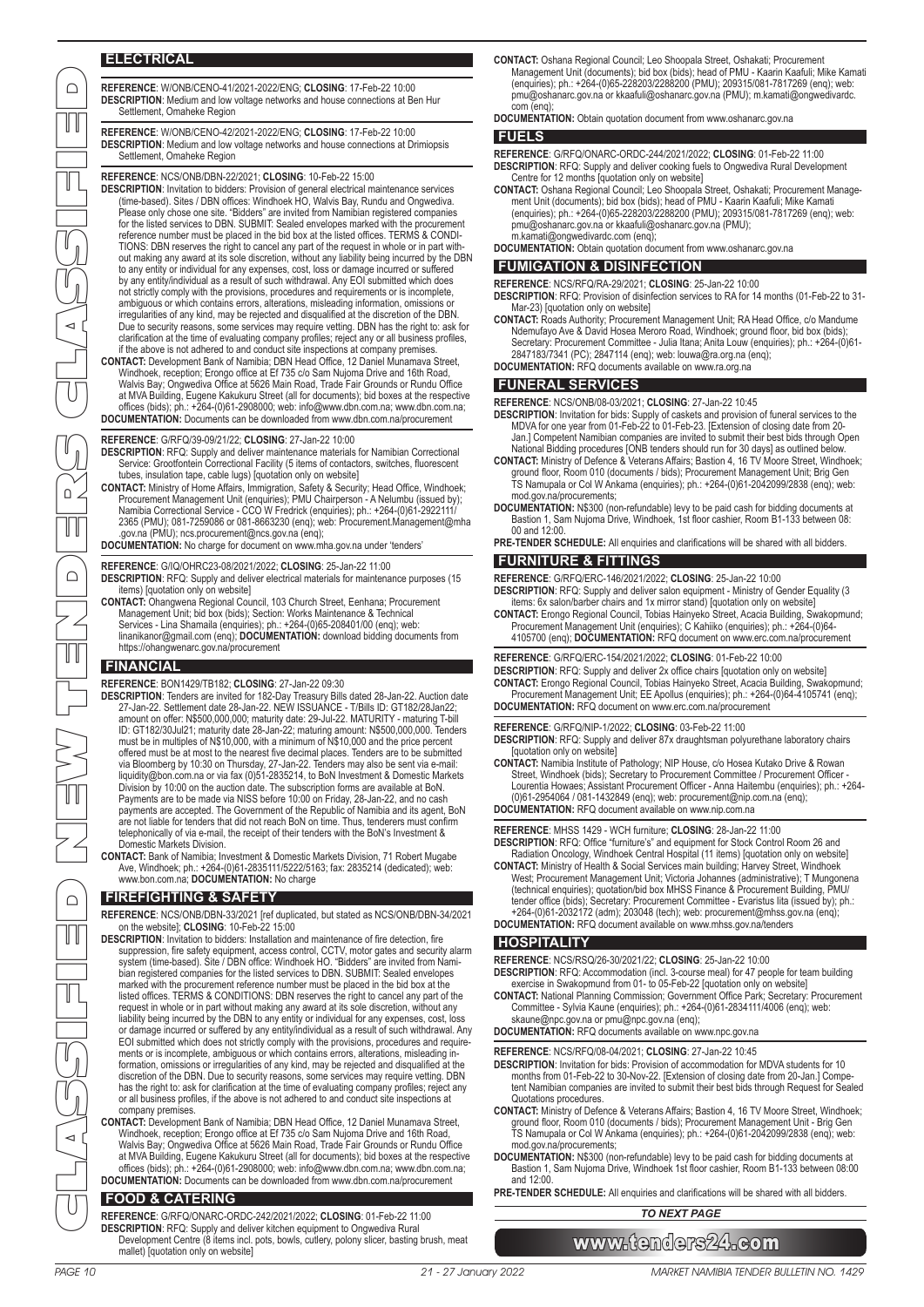## **PLANNING OSHAKATI'S SECOND PURIFICATION PLANT**

*21 JANUARY 2022* SHAH Technical Consultants Pvt Ltd from India in joint venture with Water Resources Consultants (Pty) has been awarded the tender for engineering consulting services for the Oshakati Purification Plant Extension.

The African Development Bank posted the award dated 09- Dec-21 on its website, valued at US\$628,995 (approx N\$10.1-m) plus N\$2,723,588.00 - both excl VAT. The contract period is 38 months.

The India-based joint venture scored 76.3% on the technical evaluation but was ranked first, when their financial offer was also considered. No domestic or regional preferences were applicable.

The other three pre-qualified bidders, their prices and technical scores were:

- \* SMEC International (Pty) (South Africa) in JV with VKE Namibia = N\$20,040,450.69 (80.7%)
- \* Bigen Africa Services (Pty) in association with Bigen Kuumba Infrastructure Services (Pty) = N\$36,486,260.83 (80.2%)
- Nicholas O'Dwyer Ltd in JV with GCS
- Water & Environmental Consultants (Pty) =

## **ICT & OFFICE SYSTEMS**

#### **REFERENCE**: NCS/ONB/31-01/2021; **CLOSING**: 27-Jan-22 10:45

- **DESCRIPTION**: Invitation for bids "Request for quotations": Rental of six multifunction photocopier machines and 13 multifunction printers for the Dept of Veterans Affairs for a period of four years. Competent Namibian companies are invited to submit their best bids
- through Open National Bidding procedures [ONB tenders should run for 30 days] as outlined below. [Notice dated 07-Jan but stamped 10-Jan, advertised 18-Jan]. **CONTACT:** Ministry of Defence & Veterans Affairs; Bastion 4, 16 TV Moore Street, Windhoek; ground floor, Room 010 (documents / bids); Procurement Management Unit; Brig Gen TS Namupala or Nestor Immanuel (enquiries); ph.: +264-(0)61-2042099 or 2963057 (enq);
- web: mod.gov.na/procurements
- **DOCUMENTATION:** N\$200 (non-refundable) levy to be paid cash for bidding documents at Bastion 1, Sam Nujoma Drive, Windhoek, 1st floor cashier, Room B1-133 between 08: 00 and 12:00.
- PRE-TENDER SCHEDULE: All enquiries and clarifications will be shared with all bidders.

## **NOTE: The following applies to the three NCAA RFQs:**

**CONTACT:** Namibia Civil Aviation Authority; head office; P/Bag 12003, Windhoek; 4 Rudolph Hertzog Street; Secretariat: NCAA Procurement Committee, West Wing, 1st floor (documents/bids); Athella Strauss or Uno Mazeingo (enquiries); ph.: +264--083- 2352167 or 083-2352201 (enq); web: straussa@ncaa.na or mazeingou@ncaa.na (enq);

procurement@ncaa.na; www.ncaa.com.na; **DOCUMENTATION:** Bidding document available on website

**REFERENCE**: NCS/RFQ/NCAA-07/2022; **CLOSING**: 18-Feb-22 time not stated **DESCRIPTION**: Board pack software

**REFERENCE**: NCS/RFQ/NCAA-06/2022; **CLOSING**: 15-Feb-22 time not stated **DESCRIPTION**: VM Ware virtualization software

**REFERENCE**: G/RFQ/NCAA-15/2022; **CLOSING**: 17-Feb-22 time not stated **DESCRIPTION**: IT computer and laptop purchase

**REFERENCE**: G/ONB/NCAA-02/2022; **CLOSING**: 28-Feb-22 time not stated **DESCRIPTION**: Rental of printers/copiers for a three-year period.

- **CONTACT:** Namibia Civil Aviation Authority; head office; P/Bag 12003, Windhoek; 4 Rudolph Hertzog Street; Secretariat: NCAA Procurement Committee, West Wing, 1st floor (documents/bids); Athella Strauss or Uno Mazeingo (enquiries); ph.: +264--083-2352167 or 083-2352201 (enq); web: straussa@ncaa.na or mazeingou@ncaa.na (enq); procurement@ncaa.na; www.ncaa.com.na;
- **DOCUMENTATION:** Bidding documents will be issued to bidders with a proof of payment of N\$100.00 between 09:00 and 12;00 on weekdays. All payments to be made electronically<br>or by cash deposit into account: Namibia Civil Aviation Authority; Standard Bank of<br>Namibia; account no. 042677068; Ausspannplatz Branch
- **REFERENCE**: G/IQ/KRC:01/2022; **CLOSING**: 31-Jan-22 11:00

DESCRIPTION: Informal quotation: Supply anti-virus software licenses (60x Kaspersky), 5x<br>UPS mouse and 1x duster blower 600W [quotation only on website]<br>CONTACT: Kunene Regional Council, Head Office, Mbumbijazo Muharukua S

- Head Procurement Management Unit, bid box (bids); PMU Head Sendra Nakale (enquiries); ph.: +264-(0)65-273950 (enq); web: pmu@kunenerc.gov.na (enq);
- **DOCUMENTATION:** download bidding documents from www.kunenerec.gov.na

**REFERENCE**: G/RFQ/NPWR-94/2021; **CLOSING**: 25-Jan-22 11:00

- **DESCRIPTION**: RFQ: Supply and deliver a 75" Intelligent Interactive Touch Board [quotation only on website]
- **CONTACT:** NamPower Centre, 15 Luther Street, Windhoek; entrance foyer, bid box (bids); Procurement Management Unit; Rajah Mariine (enquiries); ph.: +264-(0)61-2052219 (enq); fax: 2052219 (enq); web: quotations@nampower.com.na or Rajah.Mariine@namp wer.com.na (enq)
- **DOCUMENTATION:** Bid document available on www.nampower.com.na free of charge

## Indian JV awarded N\$12.8-m consultancy under N\$2.43-b AfDB loan and grant package

## N\$26,767,797.37 (70.4%)

The two other pre-qualified bidders whose technical score was below the minimum of 70% were:

- \* WAPCOS Limited (India) / GWC Consulting Engineers / WCE [listed as Clevima Consulting Engineers in May-21] / E-Square Engineering JV - 67.80%
- 
- \* Engrido Engineering Solutions (Pirtugal), Procesl Engenharia Hydraulica e Ambiental,
- A1V2 Engineering Consulting Namibia (Pty) Ltd, Oshoopala Consulting Engineers 62.6%.

## **Project outline**

The Oshakati Water Works is at the heart of NamWater's water supply in northern Namibia, but due to inadequate capacity, there is now a need for an additional plant, which will ensure that future water demand in the central-northern part of Namibia is met, especially to the urban centres and rural areas of the Oshana, Ohangwena and Oshikoto regions.

The consultancy services include:

\* the design (inception, preliminary and

final design) of an additional treatment plant with a capacity of 50,000m<sup>3</sup>/day (for 20 hours operation);

\* environmental and social related services;

\* contractor procurement and contract administration;

\* project management and construction supervision for a period of 24 months.

## **Three bulk water supply projects in northern Namibia**

The Oshakati Purification Plant Extension is one of three tenders co-funded by the African Development Bank under the fiveyear Namibia Water Sector Support Program (NWSSP) that started in 2020 at a cost of N\$3.3-b.

The programme is co-financed through a N\$1.893-b loan plus a N\$54-m grant from the AfDB.

The consultancy contract for the Rundu water treatment plant to Irish company Nicholas O'Dwyer Ltd in JV with GCS Water & Environmental Consultants was published in *Bulletin 1426*, while the consultancy award for the Ohangwena 2 Wellfield development is still to be announced.

All three consultancy tenders had closed at NamWater on 22- Jan-21 with 138 offers. In May last year 16 pre-qualified consultants then submitted technical and financial offers to NamWater.

The three EOIs were issued in December 2020 by NamWater as Project Implementation Unit for the AfDB-funded projects resorting under the Ministry of Agriculture, Water & Land Reform.

The Project ID Number for all three projects is P-NA-E00- 005 under Financing Agreement Reference 2000200004682.

Details on the three projects and the EOIs received were published in Bulletin 1385 and the 16 pre-qualified bidders in *Bulletin 1404*.



**REFERENCE**: W/RFQ/NPWR-25/2022; **CLOSING**: 31-Jan-22 11:00 **DESCRIPTION**: RFQ: Supply, deliver and install multi-mode fiber optics at several NamPower substations [quotation only on website]

**CONTACT:** NamPower Centre, 15 Luther Street, Windhoek; entrance foyer, bid box (bids); Procurement Management Unit; Loide Ntinda (enquiries); ph.: +264-(0)61-2052703 (enq); fax: 2052703 (enq); web: quotations@nampower.com.na (enq);

**DOCUMENTATION:** Bid documents are available on www.nampower.com.na free of charge

## **ICT MANAGEMENT & CONSULTING**

- **REFERENCE**: G/OIB/NAC-01/2021; **CLOSING**: 28-Feb-22 15:00
- **DESCRIPTION**: Invitation for bids Open International Bidding: Provision of Common Use Passenger Processing System (CUPPS) for Hosea Kutako International Airport. Bid closing date extension notice [on 21-Jan-22] from 31-Jan-22. NAC invites qualified and experienced companies on an OIB procurement method to bid. Bidders are urged to adhere to the Instructions to Bidders. Tender opening at 15:10 on the closing day.
- **CONTACT:** Namibia Airports Company; NAC Head Office, Sanlam Centre 5th floor, 154 Independence Ave, Windhoek; Procurement Management Unit (enquiries); ph.: +264- (0)61-2955000; web: ShivuteTBJ@airports.com.na (enq); tender@airports.com.na;
- **DOCUMENTATION:** Bidding document can be downloaded from NAC website on www.airports.com.na/procurement.
- **PRE-TENDER SCHEDULE:** Enquires should be in writing by email to the PMU at ShivuteTBJ @airports.com.na. Last date of request for clarification: 14-Feb-22 [previously: 18-Jan-22]

## **MACHINERY, EQUIPMENT & PLANT**

**REFERENCE**: G/IQ/OHRC23-09/2021/2022; **CLOSING**: 25-Jan-22 11:00

- **DESCRIPTION**: RFQ: Supply and deliver mechanical materials for maintenance purposes (6 items incl. manifold set, condenser fans & motor, refrigeration disposal and thermostat dual pressure control) [quotation only on website]
- **CONTACT:** Ohangwena Regional Council, 103 Church Street, Eenhana; Procurement Management Unit; bid box (bids); Section: Works Maintenance & Technical Services - Lina Shamaila (enquiries); ph.: +264-(0)65-208401/00 (enq); web: linanikanor@gmail.com (enq); **DOCUMENTATION:** download bidding documents from https://ohangwenarc.gov.na/procurement

## **MANAGEMENT & CONSULTING**

**REFERENCE**: CS/RFP/ECB-2021/22-03-HR; **CLOSING**: 21-Feb-22 12:00

- DESCRIPTION: Invitation to bid / request for proposal: Procurement of recruitment services<br>for the CEO vacancy [re-issue of cancelled tender closing 14-Jan-22]. ECB invites<br>qualified, competent and registered individuals, bids. OVERALL OBJECTIVE: To assist and advise the ECB Board in the recruitment of a<br>CEO. The overall recruitment will be driven by the ECB Board. SUBMIT your bid (original<br>and one hard copy as well as an electronic version name of the bidder must be indicated on the cover of each envelope. The bid must first be
- registered at reception and then deposited in the tender box. **CONTACT:** Electricity Control Board; ECB office, 35 Dr Theo-Ben Gurirab Street, PO Box 2923, Windhoek (documents); ECB Procurement Officer (address bids to); tender box (bids); Ester Hamukwaya (enquiries); ph.: +264-(0)61-374334 (enq); fax: 374305; web:
- ehamukwaya@ecb.org.na (enq); www.ecb.org.na; **DOCUMENTATION:** Documents for this bid/RFP can be collected at the ECB office. **PRE-TENDER SCHEDULE:** All requests for information relating to this RFP should be channeled in writing to ehamukwaya@ecb.org.na

#### **REFERENCE**: RP/RFQ/ONARC-ORDC-04/2021/2022; **CLOSING**: 01-Feb-22 11:00 **DESCRIPTION**: Request for Proposal for exterior and interior design sketches/plans for Ongwediva Rural Development Centre Guesthouse [quotation only on website]

CONTACT: Oshana Regional Council; Leo Shoopala Street, Oshakati; Procurement<br>Management Unit (documents); bid box (bids); head of PMU - Kaarin Kaafuli; Mike<br>Kamati (enquiries); ph.: +264-(0)65-228203/2288200 (PMU); 209315/ web: pmu@oshanarc.gov.na or kkaafuli@oshanarc.gov.na (PMU); m.kamati@ongwedivardc.com (enq);

**DOCUMENTATION:** Obtain quotation document from www.oshanarc.gov.na

NEW TENDERS SYSTEM

 $\overline{U}$ 

 $\overline{\cup}$ 

 $\mathbb{I}$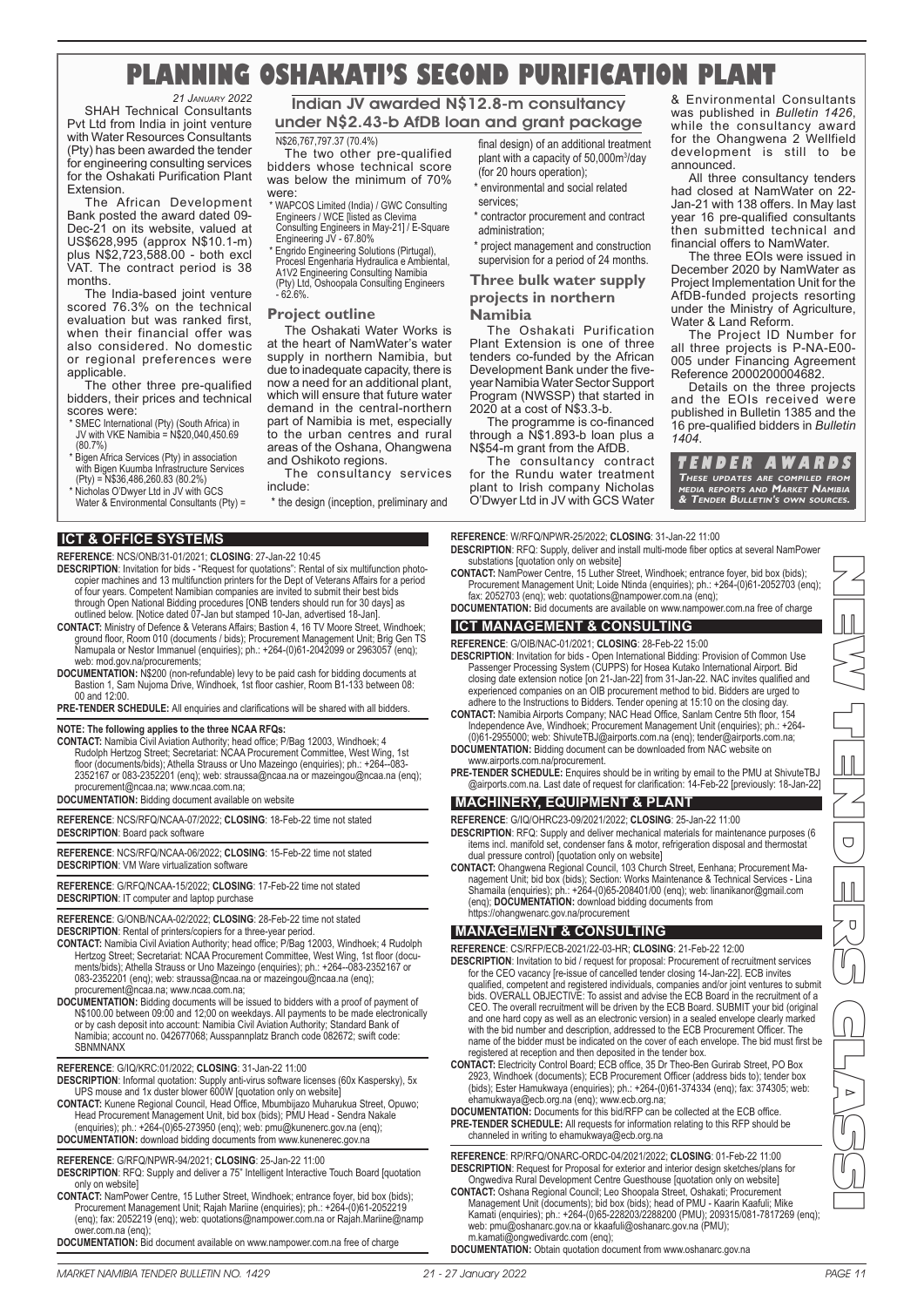## **MANAGEMENT & CONSULTING**

## *FROM PREVIOUS PAGE*

**REFERENCE**: NCS/RFQ/SM-001/2022; **CLOSING**: 02-Feb-22 11:00 **DESCRIPTION**: RFQ: Environmental impact assessment for the subdivision, closure and rezoning of Erven 1023 and 3778 and for the street extension/creation of Erf 3654. [partial re-issue of NCS/RFQ/SM-014/2021 closing 05-May-21] [quotation only on website]<br>CONTACT: Swakopmund Town Council; Municipal Head Office, Swakopmund, c/o Rakotoka<br>Street & Daniel Kamho Ave; Procurement Management Unit; yello foyer (bids); Environmental Officer: Engineering & Planning Services - P Engelbrecht (enquiries); ph.: +264-(0)64-4104100 (gen); 4104400/081-1438766 (enq); web: pmu@swkmun.com.na (proc); **DOCUMENTATION:** Obtain quotation document from www.swkmun.com.na

**REFERENCE**: NCS/RSQ/26-31/2021/22; **CLOSING**: 25-Jan-22 10:00 **DESCRIPTION**: RFQ: Consultant(s) for 47 people for team building exercise in Swakopmund on 03- & 04-Feb-22 [quotation only on website]

**CONTACT:** National Planning Commission; Government Office Park; Secretary: Procurement Committee - Sylvia Kaune (enquiries); ph.: +264-(0)61-2834111/4006 (enq); web: skaune@npc.gov.na or pmu@npc.gov.na (enq);

**DOCUMENTATION:** RFQ documents available on www.npc.gov.na

#### **REFERENCE**: 2021\_RFP\_010; **CLOSING**: 28-Jan-22 12:00

PAGE 12 21 - 27 January 2022 MARKET NAMIBIA TENDER BULLETIN NO. 1429 MARKET NAMIBIA TENDER BULLETIN NO. 1429 MARKET NAMIBIA TENDER BULLETIN NO. 1429 MARKET NAMIBIA TENDER BULLETIN NO. 1429 MARKET NAMIBIA TENDER BULLETIN NO DESCRIPTION: Requests for Proposals are invited for comprehensive business plan [re-issue<br>from 17-Dec-21]. NAMDOCK invites suitably qualified and experienced service providers<br>to submit proposals for the facilitation and f tailor-made for NAMDOCK to be implemented from the top to the bottom in the organisa-tion. All documents produced will be the property of NAMDOCK. SCOPE OF WORK: Familiarization with NAMDOCK, its people and environment of operations (three days on<br>site). Conduct a 2-4-day on-site strategic workshop with shareholders, board of directors,<br>executive and senior management to determine and gather information related to the business plan. The successful service provider is to provide subject matter expertise for all requirements during the discussions to ensure<br>that the output is aligned to the environment in which NAMDOCK operates (make envi-<br>ronment clear). FIRST input [output] required - com plan; (iv) alignment of high-level organizational structure up to senior management level;<br>(v) technical equipment plan; (vi) financial plan. SECOND output required - enterprise<br>risk management plan (subject matter expert strategic plan. THIRD output required - skills transfer plan for the Alignment, Innovation & Resilience and People Experience & Relations departments for the business plan actions as developed for implementation. Technical functionality EVALUATION CRITERIA: (A) company experience in ship repair and capability - the service provider must demonstrate<br>their experience as a business planning and risk facilitator conducted in similar organisa-<br>tions (above five years experience = 20 p business planning and risk facilitation - service provider should provide reference letters not older than five years on the letterhead of the previously serviced client and should re-flect at least the name of the client, description of the relevant service rendered, year completed, contactable reference name and contact details and whether the quality of<br>work was satisfactory or not; it should be signed by a duly authorised person or their re-<br>presentative (3 letters attached = 20 points; attached = 5 points; 0 reference letter = 0 points); (C) bidders must provide a detailed methodology and project work plan (detailed work plan that clearly indicates deliverables = 20 points; project plan only = 10 points; no methodology and project plan = 0 points); (D) qualifications and competence of the facilitator and other consultants - facilitator must have business management qualifications, attach CVs and qualification certificates (post graduate degree in business management or commercial studies with masters degree an added advantage = 10 points; degree in business management or commercial studies = 8 points; diploma in business management or commercial studies = 5 points); (E) experience of the facilitator and other consultants - facilitator must have at least five years experience in business planning and risk facilitation (above 5 years = 30 points; 3-5 years experience = 20 points; 1-3 years experience = 10 points; 0 years experience = 0 points). NOTE: A bidder must obtain a minimum of 70 out of 100 points to advance to the next stage of evaluation. (F) Financial issues - proposals must provide information indicative of the budget for the overall project which includes: number and level of staff members<br>required for "all part" of the assignment; costs of each study part; any other additional<br>costs (e.g. stakeholder engagement, travelin entation. Submissions must be received before the closing date and time via email to sonel.dt@namdock.com and the reference/subject must contain 2021 RFP\_010. **CONTACT:** Namibia Drydock & Ship Repair, PO Box 2340, c/o Second Street East & Hanna

Mupetami Road, Walvis Bay; Finance Dept; Superintendent: Supply Chain Management - Sonel du Toit (enquiries); ph.: +264-(0)64-2186000/6767 (enq); fax: 2186001; web: sonel.dt@namdock.com (enq/bids); info@namdock.com; **DOCUMENTATION:** not stated

**REFERENCE**: MURD 1429; **CLOSING**: 11-Jan-22 11:00 [possibly closing 11-Feb-22] **DESCRIPTION**: Invitation for Expression of Interest: Consultancy services to assess the sta-tus of implementation of decentralisation, as well as for the revision of the Decentralisation Policy (DP) and the development of the Decentralisation Implementation Plan (DIP) and its result-based monitoring and evaluation [advertised on 17-Jan-22 to close on 11- Jan-22]. (1) BACKGROUND: MURD is responsible for coordinating the implementation of the DP and agenda of government in close cooperation with sector offices, ministries, agencies (OMAs), regional councils and other stakeholders. Under the MURD Strategic Plan 2018-2022, two of the three key sector themes focus on good governance and operational excellence and regional and local economic development. Under these themes, MURD intends to conduct an assessment of the national status of decentralisation and subsequently review and amend the DP of 1997. The consultant is expected to deliver the key outputs in collaboration with technical staff at the Ministry: inception report, assessment report, revised DP, develop DIP and results-based M&E system (plan and result framework). (2) SCOPE OF WORK: (a) provide consultancy services to MURD to address the outputs indicated and expected deliverables; (b) conduct an assessment on the status of the implementation of the DP; (c) revise the national DP and develop the DIP; (d) develop an M&E system to measure progress and check if objectives are met as well as "play as a repository for information for information and decision making". (3) QUALIFICATION REQUIREMENTS: Academic - masters or bachelors degree with honours in social science, political science, law, economics, international development or related fields. Ex-perience - minimum ten years of national/international professional experience in the practice area with policy or programme management; relevant knowledge and experience in governance approaches with focus on the role of regional and local governance with demonstrable evidence of integrated economic governance approaches covering economic, social and environmental governance; experience in working in the field of know-ledge management and/or organizational management highly desirable; knowledge of

human-centred and design thinking methodology is desirable "is a plus"; experience in partnership building and inter-agency coordination; proven ability to interact at the highest governmental and inter-agency levels and to provide high quality policy advice; related work experience in a developing country, particularly in Africa/Asia is highly desirable; experience in the use of computers and office software packages; excellent writing, re-search, analytical and presentation skills. (4) SHORT-LISTED consultants will further be required to participate in the procurement proceedings for the above. (5) This EOI must<br>be delivered on or before 11-Jan-22 [sic]. Late or electronic proposals will be rejected.<br>The EOIs submitted will be opened in the pre choose to attend at MURD, 1st floor. Applications must be submitted in sealed envelopes

- marked 'EOI Decentralization Policy' for the attention of the Head: PMU. **CONTACT:** Ministry of Urban & Rural Development; Windhoek; Luther Street, Government Office Park; Head: Procurement Management Unit; 1st floor, bidding box (bids);<br>EV Muundjua (enquiries); ph.: +264-(0)61-2975107 / 081-1664509 (enq); web:<br>pmu@murd.gov.na (enq); **DOCUMENTATION:** not stated.
- **PRE-TENDER SCHEDULE:** (6) All enquiries and clarifications pertaining to this EOI should be in writing to pmu@murd.gov.na for attn Mr EV Muundjua

## **MARINE ENGINEERING**

**REFERENCE**: DBMNE0422; **CLOSING**: 04-Feb-22 12:00

**DESCRIPTION**: Expression of interest: Remote inspection technology (above water). SCOPE OF WORK: Debmarine Namibia is seeking for an experienced service provider that can supply reliable and robust drone (unmanned aerial vehicle) technology enabling remote inspection of confined and enclosed spaces as well as at height inspections on its reco-very vessels. Interested parties should have proven experience in supplying drone technology for similar applications. Debmarine Namibia's needs are focused on: (1) Inspection of confined spaces (e.g. ball mills, pipes, 700mm dredge hoses, bins, tanks, screen underpans); (2) Inspection of enclosed spaces (e.g. vibrating screen bottom decks, chutes); (3) Inspection at heights (e.g. marine recovery vessel structures); (4) Training of person-nel to operate the solution; (5) Maintenance and after sale support of the technology. Debmarine Namibia requires the drone technology to have the following capabilities: 4K<br>or higher camera quality; 180 degree or greater pan and tilt camera with lighting; camera<br>should be dust and water proof with a minimum viewing; 2D measurement (i.e. distance between 2 points within view); 3D modeling; Photogrammetry programme integration will be an added advantage; Enter 400mm diameter manholes; Operate remotely; Battery operated; Able to recover the drone remotely; Non-line of sight drone to controller communication of minimum 180m guaranteed; drone to controller communication through steel structures in a production plant. Autonomous control from the drone will be an added advantage. Drone to controller communication through steel, rubber with steel reinforcement, rubber or polyurethane; Operate in areas with radio frequencies without interference of vessel or aircraft radio transmission. Should have frequency hopping spectrum spread technology capability (FHSST); Collision tole-rance; Ability to do thickness measurement of steel pipe walls, rubber and polyurethane liners will be an added advantage; Ability to operate in a highly flammable and explosive<br>environment would be an added advantage. DOCUMENTATION TO BE SUBMITTED: (1)<br>Company profile; (2) Years of experience in supplying an Proof of nature of supplier status, i.e. Original Equipment Manufacturer (OEM), sole<br>supplier in country or distributor. (5) Case studies demonstrating the technology's capa<br>bility to conduct inspections in confined spaces providing such services are requested to submit the required documentation with Refe-<br>rence Number DBMNE0422 by electronic submission in PDF format. Subject:<br>DBMNE0422. DISCLAIMER: Debmarine Namibia shall not be responsibl incurred in the preparation and submission of a response to this Expression of Interest and furthermore reserves the right not to extend this Expression of Interest into any future tenders, negotiations and/or engagements. Debmarine Namibia will not accept submissions rendered after the closing date and time.

**CONTACT:** Debmarine Namibia; Windhoek; Procurement Officer (enquiries); ph.: +264-(0)61- 2978481 (enq); web: Tenders@debmarine.com (enq);

**DOCUMENTATION:** Not stated. **PRE-TENDER SCHEDULE:** For enquiries contact the Procurement Officer and specify the reference number

#### **MEDICAL**

**REFERENCE**: MHSS 1429 - Rundu pumps; **CLOSING**: 28-Jan-22 11:00 **DESCRIPTION**: RFQ: Annual servicing of vacuum pumps for Intermediate Hospital Rundu

[quotation only on website]

**CONTACT:** Ministry of Health & Social Services main building; Harvey Street, Windhoek West; Procurement Management Unit; MM Andowa (administrative); NS Muyeu (technical enquiries); quotation/bid box MHSS Finance & Procurement Building, PMU/tender office (bids); Secretary: Procurement Committee - Evaristus Iita (issued by); ph.: +264-(0)61- 2032216 (adm); (0)66-265552 (tech); web: procurement@mhss.gov.na (enq); **DOCUMENTATION:** RFQ document available on www.mhss.gov.na/tenders

## **PRINTING & PUBLISHING**

**REFERENCE**: G/RFQ/CC03/-2021/2022; **CLOSING**: 26-Jan-22 11:00

- DESCRIPTION: Provision of layout design, proofreading/editing and delivery of AMTA's<br>annual report 2019/20 and 2020/21. Reputable, suitable and experienced Namibian-<br>based companies/persons are hereby invited to submit the of the following corporate services. SUBMIT bids in sealed envelopes clearly marked with the bid number and description.
- **CONTACT:** Agro Marketing & Trade Agency, AMTA Head Office, Erf 209, Industria Road, Northern Industrial, Lafrenz, Windhoek (documents); Secretary, Procurement Committee, PO Box 350, Windhoek (address bids to); A Nelenge (general enquiries); Pasval Elijah (technical); ph.: +264-(0)61-2023300 (all enq); web: nelengean@amta.na (enq) or elijahme@amta.na (tech); www.amta.na;
- **DOCUMENTATION:** N\$100 non-refundable fee (incl. VAT) per bid document available Monday to Friday between 08:00 and 17:00. Deposit or transfer the fee into the AMTA account (no cash will be accepted) and produce a printed proof of payment to the<br>receptionist in order to be issued with a bid document. Use your company name as<br>reference. Bank details: Account name: AMTA; Standard Bank N number 240967380; business current account; Windhoek branch code 08237200

## **PRINTING & STATIONERY**

**NOTE: The following applies to the two RC Oshana RFQs:**

CONTACT: Oshana Regional Council; Leo Shoopala Street, Oshakati; Procurement Manage-<br>ment Unit (documents); bid box (bids); head of PMU - Kaarin Kaafuli; ph.: +264-(0)65-<br>2288200 (PMU); web: pmu@oshanarc.gov.na or kkaafuli [quotation only on website] **DOCUMENTATION:** Obtain quotation document from www.oshanarc.gov.na

**REFERENCE**: G/RFQ/ONARC-MGEPESW-147/2021/2022; **CLOSING**: 01-Feb-22 11:00 **DESCRIPTION**: Supply and deliver teaching and learning materials for ECD Centre (24 items incl. games, art materials, stationery, balls, etc.)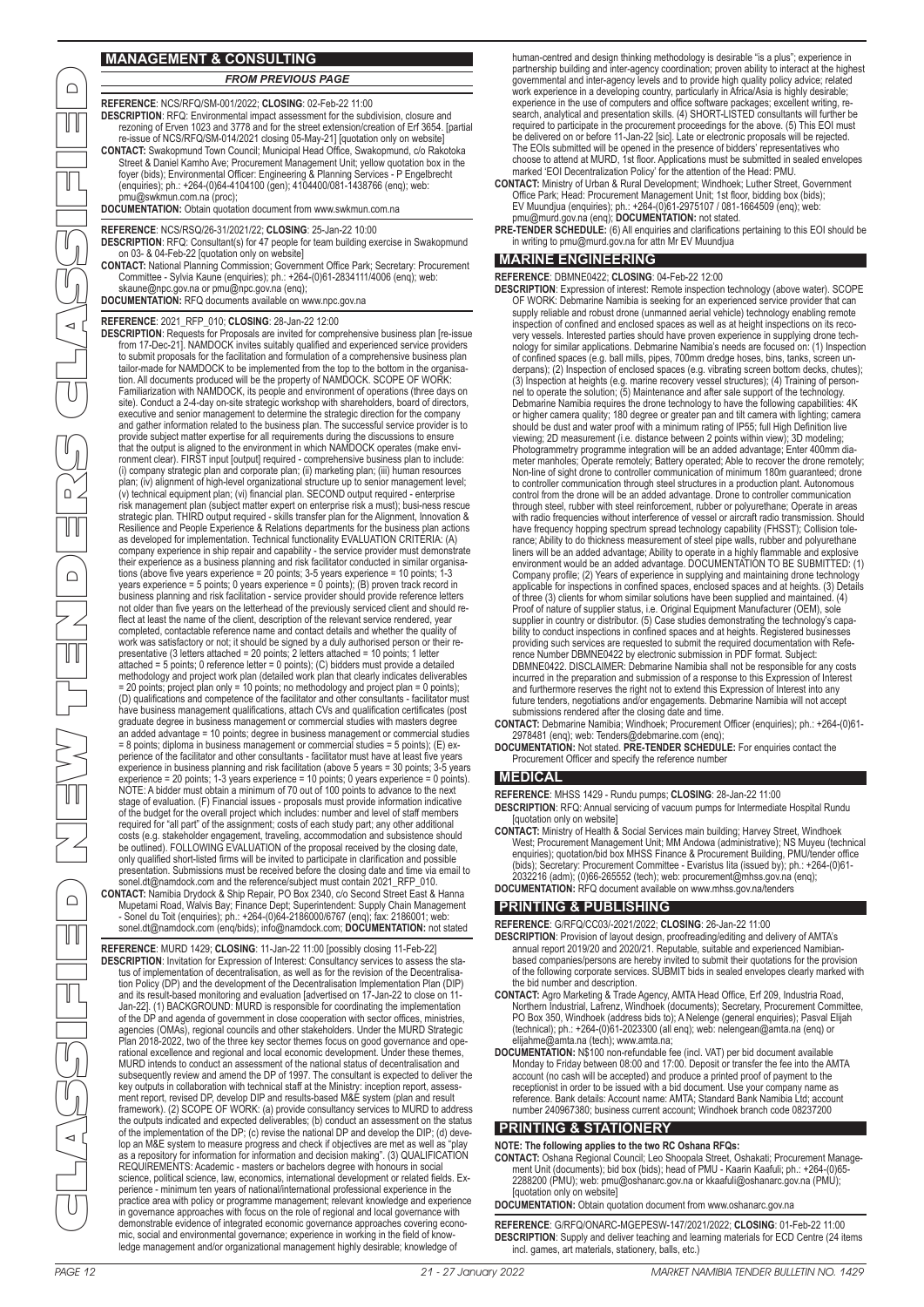## **PRINTING & STATIONERY**

## *FROM PREVIOUS PAGE* **CONTACT:** RC Oshana - Ministry of Gender Equality, Poverty Eradication & Social Welfare - Esiko Haikuti (enquiries); ph.: 081-6049145 (enq)

**REFERENCE**: G/RFQ/ONARC-246/2021/2022; **CLOSING**: 01-Feb-22 11:00 **DESCRIPTION**: RFQ: Supply and deliver cartridges (4 items of cartridges plus suspension files & flip chart stand); **CONTACT:** ph.: +264-(0)65-2288200 (enq)

**REFERENCE**: G/IQ/RA-52/2021; **CLOSING**: 25-Jan-22 10:00

**DESCRIPTION**: Informal quotation: Supply and deliver 600x plastic bags for cash-in-transit books and 400x metal seals [quotation only on website]

CONTACT: Roads Authority; Procurement Management Unit; RA Head Office, c/o Mandume<br>Ndemufayo Ave & David Hosea Meroro Road, Windhoek; ground floor, bid box (bids);<br>Secretary: Procurement Committee - Julia Itana; Anita Louw 2847183/7341 (PC); 2847114 (enq); web: louwa@ra.org.na (enq); **DOCUMENTATION:** RFQ documents available on www.ra.org.na

#### **REFERENCE**: G/RFQ/NIP-6/2022; **CLOSING**: 28-Jan-22 11:00

**DESCRIPTION**: RFQ: Supply and deliver laboratory specimen bags (360x red and 360x green) and report bags (120x green) [quotation only on website]

**CONTACT:** Namibia Institute of Pathology; NIP House, c/o Hosea Kutako Drive & Rowan Street, Windhoek (bids); Secretary to Procurement Committee / Procurement Officer - Lourentia Howaes; Assistant Procurement Officer - Saima Shikongo (enquiries); ph.: +264-(0)61-2954101 / 081-1672251 (enq); web: procurement@nip.com.na (enq); **DOCUMENTATION:** RFQ document available on www.nip.com.na

**REFERENCE**: G/RFQ/ERC-153/2021/2022; **CLOSING**: 25-Jan-22 10:00 **DESCRIPTION**: RFQ: Supply and deliver stationery - ERC (21 items) [quotation only on woheite

**CONTACT:** Erongo Regional Council, Tobias Hainyeko Street, Acacia Building, Swakopmund; Procurement Management Unit; EE Apollus (enquiries); ph.: +264-(0)64-4105700/5741 (enq); **DOCUMENTATION:** RFQ document on www.erc.com.na/procurement

## **SCIENTIFIC & LABORATORY**

**REFERENCE**: G/RFQ/NIP-2/2022; **CLOSING**: 04-Feb-22 11:00

- **DESCRIPTION**: RFQ: Supply and deliver a centrifuge [quotation only on website]
- **CONTACT:** Namibia Institute of Pathology; NIP House, c/o Hosea Kutako Drive & Rowan Street, Windhoek (bids); Secretary to Procurement Committee / Procurement Officer
	-
- Lourentia Howaes; Assistant Procurement Officer Saima Shikongo (enquiries); ph.: +264-(0)61-2954101 / 081-1672251 (enq); web: procurement@nip.com.na (enq); **DOCUMENTATION:** RFQ document available on www.nip.com.na

## **TENTS & TARPAULINS**

**REFERENCE**: MHSS 1429 - Rundu tents; **CLOSING**: 28-Jan-22 11:00

- **DESCRIPTION**: RFQ: Supply and deliver 3x 5x5m Marquee tents, Rhino Ripstop canvas, for Intermediate Hospital Rundu [quotation only on website]
- **CONTACT:** Ministry of Health & Social Services main building; Harvey Street, Windhoek West; Procurement Management Unit; MM Andowa (administrative); NS Muyeu (technical enquiries); quotation/bid box MHSS Finance & Procurement Building, PMU/tender office (bids); Secretary: Procurement Committee - Evaristus Iita (issued by); ph.: +264-(0)61- 2032216 (adm); (0)66-265552 (tech); web: procurement@mhss.gov.na (enq);
- **DOCUMENTATION:** RFQ document available on www.mhss.gov.na/tenders

## **TEXTILES & CLOTHING**

- **REFERENCE**: G/RFQ/NIP-5/2022; **CLOSING**: 28-Jan-22 11:00
- **DESCRIPTION**: RFQ: Supply and deliver white laboratory coats and white disposable laboratory coats (12 items) [quotation only on website]
- CONTACT: Namibia Institute of Pathology; NIP House, c/o Hosea Kutako Drive & Rowan<br>Street, Windhoek (bids); Secretary to Procurement Committee / Procurement<br>- Lourentia Howaes; Assistant Procurement Officer Saima Shikong **DOCUMENTATION:** RFQ document available on www.nip.com.na
- **REFERENCE**: G/RFQ/SM-002/2022; **CLOSING**: 02-Feb-22 11:00

DESCRIPTION: RFQ: Supply and deliver branded t-shirts [last such tender was G/RFQ/SM-<br>050/2021 closing 03-Nov-21]. [quotation only on website]<br>CONTACT: Swakopmund Town Council; Municipal Head Office, Swakopmund, c/o Rakoto

Street & Daniel Kamho Ave; Procurement Management Unit; yellow quotation box in the foyer (bids); Corporate Services & Human Capital; Corporate Officer: Marketing & Communication - Aili Gebhardt (enquiries); ph.: +264-(0)64-4104100 (gen); 4104218/081- 1438763 (enq); web: pmu@swkmun.com.na (proc); **DOCUMENTATION:** Obtain quotation document from www.swkopmun.com.na

## **REFERENCE**: G/RFQ/ERC-149/2021/2022; **CLOSING**: 25-Jan-22 10:00

- **DESCRIPTION**: RFQ: Supply and deliver sewing machines for the Division: Gender Equality & Child Welfare (4 items) [quotation only on website]
- **CONTACT:** Erongo Regional Council, Tobias Hainyeko Street, Acacia Building, Swakopmund; Procurement Management Unit; Gloria Tjongarero (enquiries); ph.: +264-(0)64-462580 (enq); web: tjongarerog.gt@gmail.com (enq);
- **DOCUMENTATION:** RFQ document available on www.erc.com.na/procurement
- **REFERENCE**: G/RFQ/ERC-155/2021/2022; **CLOSING**: 01-Feb-22 10:00
- **DESCRIPTION**: REF: Supply, deliver and install tailoring equipment for Walvis Bay Rural Constituency CDF (2 items: 1x overlocker, 183m SHWE material) [quotation only on website]
- **CONTACT:** Erongo Regional Council, Tobias Hainyeko Street, Acacia Building, Swakopmund; Procurement Management Unit (enquiries); C Kahiiko or E Haipinge (enquiries); ph.: +264-(0)64-4105700 (RC) or 271250 (enq);
- **DOCUMENTATION:** RFQ document on www.erc.com.na/procurement
- **REFERENCE**: G/RFQ/RA-46/2021; **CLOSING**: 01-Feb-22 10:00
- **DESCRIPTION**: RFQ: Provision of uniforms for RA front line staff for a period of 24 months
- (12 items) [quotation only on website]<br>CONTACT: Roads Authority; Procurement Management Unit; RA Head Office, c/o Mandume<br>Nelemufayo Ave & David Hosea Meroro Road, Windhoek; ground floor, bid box (bids);<br>Secretary: Procure 2847183/7341 (PC); 2847114 (enq); web: louwa@ra.org.na (enq);

**DOCUMENTATION:** RFQ documents available on www.ra.org.na

## *YOUR ADVERTISEMENT PROMOTES TENDER TRANSPARENCY TO NEXT PAGE*

**REFERENCE**: WB 1429 - transport; **CLOSING**: 27-Jan-22 no closing date or time stated **DESCRIPTION**: Transport tenders: WB is looking for transport companies to tender for the listed routes from or to the WB Central Distribution Centre in Brakwater: Route, frequency and delivery destinations: Route N1 - tautliner, weekly: Okahao, Okatana and Outapi; Oshifo Store, Opuwo Store and Tsandi Store; Oshakati Inter, Oshakati Cash & Carry and Ongwediva. Route N2 - tautliner, weekly: Ondangwa Inter and Ondangwa Sales House;

Punyu Store and Punyu Liq; Oshivelo, Onyaanya and Omuthiya. Route N3 - tautliner,<br>weekly: Okalongo Store and Ondobe Store; Oshikango Border and Oshikango Store;<br>Eenhana Store and Eenhana Liq. Route NE - tautliner, every 2n Outjo; Omaruru and Karibib; Swakopmund and Walvis Bay. Route S - 16 ton, every 2nd<br>week: Rehoboth Supermarket, Hyper and Block E; Kalkrand and Mariental; Keetmans-<br>hoop. CROSS BORDER: Johannesburg to Windhoek; Johannesburg

**CONTACT:** Woermann Brock & Co; Windhoek - Eugene Joubert (enquiries and more details); ph.: +264--081-3582069 (enq); web: EugeneJ@woermannbrock.com (enq)

## **VEHICLE TRACKING**

**REFERENCE**: NCS/ONB/DBN-08/2021; **CLOSING**: 10-Feb-22 15:00

- DESCRIPTION: Invitation to bidders: Fleet management services (installation of Global Posi-<br>tioning Systems (GPS) vehicle tracking devices for DBN fleet). "Bidders" are invited from<br>Namibian registered companies for the li lopes marked with the procurement reference number must be placed in the bid box at the listed offices. TERMS & CONDITIONS: DBN reserves the right to cancel any part of the request in whole or in part without making any award at its sole discretion, without any<br>liability being incurred by the DBN to any entity or individual for any expenses, cost, loss<br>or damage incurred or suffered by an EOI submitted which does not strictly comply with the provisions, procedures and require-ments or is incomplete, ambiguous or which contains errors, alterations, misleading information, omissions or irregularities of any kind, may be rejected and disqualified at the discretion of the DBN. Due to security reasons, some services may require vetting. DBN<br>has the right to: ask for clarification at the time of evaluating company profiles; reject any<br>or all business profiles, if the above i company premises.
- CONTACT: Development Bank of Namibia; DBN Head Office, 12 Daniel Munamava Street,<br>Windhoek, reception; Erongo office at Ef 735 c/o Sam Nujoma Drive and 16th Road,<br>Walvis Bay; Ongwediva Office at 5626 Main Road, Trade Fair at MVA Building, Eugene Kakukuru Street (all for documents); bid boxes at the respective offices (bids); ph.: +264-(0)61-2908000; web: info@www.dbn.com.na; www.dbn.com.na; **DOCUMENTATION:** Documents can be downloaded from www.dbn.com.na/procurement

## **VEHICLES, PLANT & ACCESSORIES**

**REFERENCE**: NCS/IQ/OHRC23-02/ & 23-03/ & 23-04/ & 23-05/ & 23-06/2021/2022; **CLOSING**: 25-Jan-22 13:00

- **DESCRIPTION:** Informal quotations: Service and repair of 5x GRN vehicles [quotation only on website]
- CONTACT: Ohangwena Regional Council, 103 Church Street, Eenhana; Procurement<br>Management Unit; bid box (bids); Works, Maintenance & Technical Services LT<br>Ndafelai (enquiries); ph.: +264-(0)65-264300 (PMU); 208401 (enq); w angwenarc.gov.na (enq); **DOCUMENTATION:** download bidding documents from https: //ohangwenarc.gov.na/procurement

**REFERENCE**: G/ONB/SM-001/2022; **CLOSING**: 21-Feb-22 11:00

- **DESCRIPTION**: Open National Bid invitation: Supply and delivery of fire truck, 15,000L water tanker to the municipality. PREREQUISITE: Bidder must submit documentary proof confirming accredited dealership. SUBMIT bid (one original and one copy) in sealed envelopes marked on the front with the tender number and title and addressed to the Head of the PMU. Bidder's name and address must be clearly marked on the back of the sealed envelope
- CONTACT: Swakopmund Town Council; PO Box 53, Municipal offices, Rakotoka Street c/o<br>Daniel Kamho Ave, Swakopmund; cashier (documents); Head: Procurement Management<br>Unit (address bids to); red bid box on the ground floor (b

**DOCUMENTATION:** N\$300 (non-refundable VAT inclusive) levy for bid document.

**PRE-TENDER SCHEDULE:** Pre-bid meeting: Monday 07-Feb-21 at 10:00, Swakopmund Municipality Training Room

## **WASTE MANAGEMENT & CLEANING**

**REFERENCE**: G/RFQ/ERC-152/2021/2022; **CLOSING**: 25-Jan-22 10:00

- **DESCRIPTION**: RFQ: Supply and deliver cleaning materials ERC (25 items incl. toilet paper, plastic bags, gloves, deo blocks, mops/brooms, bleach, dishwashing, etc.) [quotation only on website].
- **CONTACT:** Erongo Regional Council, Tobias Hainyeko Street, Acacia Building, Swakopmund; Procurement Management Unit; EE Apollus (enquiries); ph.: +264-(0)64-4105700/5741 (enq); **DOCUMENTATION:** RFQ document on www.erc.com.na/procurement

**REFERENCE**: NCS/ONB/DBN-35/2021; **CLOSING**: 10-Feb-22 15:00

- **DESCRIPTION**: Invitation to bidders: Cleaning services for Walvis Bay Regional Office. "Bidders" are invited from Namibian registered companies for the listed services to DBN. SUBMIT: Sealed envelopes marked with the procurement reference number must be placed in the bid box at the listed offices. TERMS & CONDITIONS: DBN reserves the right to cancel any part of the request in whole or in part without making any award at its sole discretion, without any liability being incurred by the DBN to any entity or individual for any expenses, cost, loss or damage incurred or suffered by any entity/individual as a result of such withdrawal. Any EOI submitted which does not strictly comply with the provisions, procedures and requirements or is incomplete, ambiguous or which contains errors, alterations, misleading information, omissions or irregularities of any kind, may be rejected and disqualified at the discretion of the DBN. Due to security reasons, some services may require vetting. DBN has the right to: ask for clarification at the time of evaluating company profiles; reject any or all business profiles, if the above is not
- adhered to and conduct site inspections at company premises. **CONTACT:** Development Bank of Namibia; DBN Head Office, 12 Daniel Munamava Street, Windhoek, reception; Erongo office at Ef 735 c/o Sam Nujoma Drive and 16th Road, Walvis Bay; Ongwediva Office at 5626 Main Road, Trade Fair Grounds or Rundu Office at MVA Building, Eugene Kakukuru Street (all for documents); bid boxes at the respective offices (bids); ph.: +264-(0)61-2908000; web: info@www.dbn.com.na; www.dbn.com.na; **DOCUMENTATION:** Documents can be downloaded from www.dbn.com.na/procurement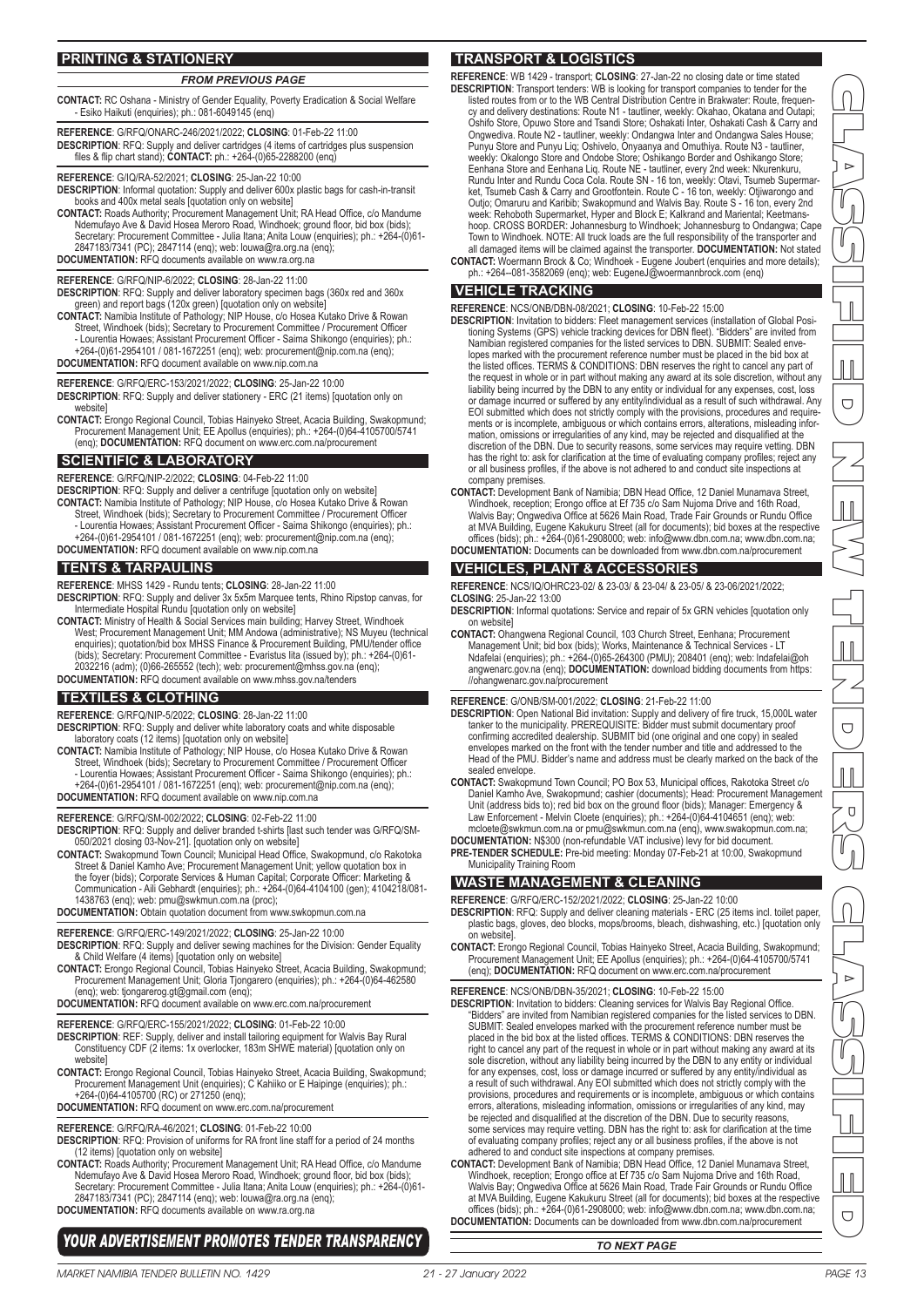## **WASTE MANAGEMENT & CLEANING**

**REFERENCE**: G/IQ/KRC:DWSSC-01/2022; **CLOSING**: 31-Jan-22 11:00

**DESCRIPTION**: Informal quotation: Supply cleaning materials for DWSSC Office (8 items incl. mops, wringer, buckets, refuse bags, cloths, furniture polish) [quotation only on website] CONTACT: Kunene Regional Council, Head Office, Mbumbijazo Muharukua Street, Opuwo;<br>Head Procurement Management Unit, bid box (bids); PMU Head - Sendra Nakale;<br>DWSSC- LH Mutambo (enquiries); ph.: +264-(0)65-273950/3030 (enq

*FROM PREVIOUS PAGE*

pmu@kunenerc.gov.na (enq);

**DOCUMENTATION:** download bidding documents from www.kunenerec.gov.na

**REFERENCE**: G/RFQ/OHRC17-50/2021/2022; **CLOSING**: 25-Jan-22 11:00

**DESCRIPTION**: RFQ: Supply and deliver cleaning materials to RC Ohangwena (11 items incl. toilet paper, refuse bags, globes, bleach, dish washing, etc.) [quotation only on website].<br>CONTACT: Ohangwena Regional Council, 103 Church Street, Eenhana; Procurement<br>Management Unit; bid box (bids); Leopoldine Kamukwan

## **WATER EQUIPMENT, MATERIALS & WORKS**

//ohangwenarc.gov.na/procurement

**NOTE: The following applies to the two RC Oshana RFQs: CONTACT:** Oshana Regional Council; Leo Shoopala Street, Oshakati; Procurement Management Unit (documents); bid box (bids); head of PMU - Kaarin Kaafuli (enquiries); ph.: +264-(0)65-2288200 (enq); web: pmu@oshanarc.gov.na or kkaafuli@oshanarc.gov.na (PMU). [quotation only on website] **DOCUMENTATION:** Obtain quotation document from www.oshanarc.gov.na

## **REFERENCE**: G/RFQ/ONARC-214/2021/2022; **CLOSING**: 01-Feb-22 11:00

**DESCRIPTION**: Supply and deliver water pipes and couplings for Oontjuula Cash/Food for Work project (4 items)

**REFERENCE**: G/RFQ/ONARC-245/2021/2022; **CLOSING**: 01-Feb-22 11:00

**DESCRIPTION**: Supply and deliver water pipes for Kanuwa ka Ngwavi water pipeline - Cash/ Food for Work 2021/22 (2 items: HDPE pipe and couplings)

#### **REFERENCE**: G/ONB/NW-013/2022; **CLOSING**: 15-Feb-22 11:00

- **DESCRIPTION**: Bid invitation: Supply and delivery of valves. Restriction (Section 29(b)): Bid is reserved for Namibian registered entities. NamWater invites registered and reputable<br>firms to submit bids. NB: All prospective bidders wishing to do business with NamWater<br>will be subject to the Public Procurement Act 1
- **CONTACT:** Namibia Water Corporation Ltd, 176 Iscor Street, Aigams Building, Windhoek; quotation/bid box (bids); Procurement Management Unit (enquiries); ph.: +264-(0)61-;
- web: bids@namwater.com.na (enq); www.namwater.com.na; **DOCUMENTATION:** N\$300 (non-refundable) document levy for bidding documents available on recent from bids@namwater.com.na\.
- **PRE-TENDER SCHEDULE:** Non-compulsory pre-bid meeting: n/a. Last day for clarification requests/written enquiries: 31-Jan-22

#### **NOTE: The following applies to the two MHSS RFQs:**

- **CONTACT:** Ministry of Health & Social Services main building; Harvey Street, Windhoek West; Procurement Management Unit; quotation/bid box MHSS Finance & Procurement Building, PMU/tender office (bids); Secretary: Procurement Committee - Evaristus Iita (issued by); web: procurement@mhss.gov.na (enq); [quotation only on website] **DOCUMENTATION:** RFQ document available on www.mhss.gov.na/tenders
- **REFERENCE**: MHSS 1428 Okankolo sewer pumps; **CLOSING**: 28-Jan-22 11:00 **DESCRIPTION**: Replacement of two burnt sewer pumps at Okankolo Health Centre [extended from 18-Jan-21]
- **CONTACT:** M Martin (administrative); N Hilukilwa (technical enquiries); ph.: +264-(0)61- 2032255 (adm); 2032175 (tech)

## **REFERENCE**: MHSS 1429 - Opuwo tanks; **CLOSING**: 01-Feb-22 11:00

**DESCRIPTION**: Procurement, delivery, installation and commissioning of emergency erection of additional 8x water reservoir tanks at Opuwo District Hospital, Kunene Region **CONTACT:** K Hangero (administrative); N Hilukilwa (technical enquiries); ph.: +264-(0)61- 2032298 (adm); 2032175 (tech)

- REFERENCE: NCS/ONB/DBN-31/2021; CLOSING: 10-Feb-22 15:00<br>DESCRIPTION: Invitation to bidders: Provision of general plumbing maintenance services<br>time-based). Sites / DBN offices: Windhoek HO, Walvis Bay, Rundu and Ongwediva Please only chose one site. "Bidders" are invited from Namibian registered companies<br>for the listed services to DBN. SUBMIT: Sealed envelopes marked with the procurement<br>reference number must be placed in the bid box at th TIONS: DBN reserves the right to cancel any part of the request in whole or in part with-out making any award at its sole discretion, without any liability being incurred by the DBN to any entity or individual for any expenses, cost, loss or damage incurred or suffered by any entity/individual as a result of such withdrawal. Any EOI submitted which does not strictly comply with the provisions, procedures and requirements or is incomplete, ambiguous or which contains errors, alterations, misleading information, omissions or irregula-rities of any kind, may be rejected and disqualified at the discretion of the DBN. Due to security reasons, some services may require vetting. DBN has the right to: ask for clarification at the time of evaluating company profiles; reject any or all business profiles, if the above is not adhered to and conduct site inspections at company premises.
- **CONTACT:** Development Bank of Namibia; DBN Head Office, 12 Daniel Munamava Street, Windhoek, reception; Erongo office at Ef 735 c/o Sam Nujoma Drive and 16th Road,<br>Walvis Bay; Ongwediva Office at 5626 Main Road, Trade Fair Grounds or Rundu Office at MVA Building, Eugene Kakukuru Street (all for documents); bid boxes at the respective<br>offices (bids); ph.: +264-(0)61-2908000; web: info@www.dbn.com.na; www.dbn.com.na;<br>DOCUMENTATION: Documents can be downloaded from ww

## **MISCELLANEOUS**

- REFERENCE: G/IQ/RA-54/2021; CLOSING: 25-Jan-22 10:00<br>DESCRIPTION: Informal quotation: Supply and deliver goods: Lot 1 HR: 100x Covid-19<br>care packs with water bottles, branded string bags, sanitizers. Lot 2 HR: 15x infr thermometers. Lot 3 - HR: 100x MVA immune boosters. Lot 3 - Network Planning: 2x 1st Aid boxes. Lot 5 - Administration & Shared Services: 2x RA flags, 2x AU flags, 2x Namibia flags [quotation only on website]
- CONTACT: Roads Authority; Procurement Management Unit; RA Head Office, c/o Mandume<br>Nemufayo Ave & David Hosea Meroro Road, Windhoek; ground floor, bid box (bids);<br>Secretary: Procurement Committee Julia Itana; Anita Louw **DOCUMENTATION:** RFQ documents available on www.ra.org.na

#### **NOTE: The following applies to the three RC Erongo RFQs:**

**CONTACT:** Erongo Regional Council, Tobias Hainyeko Street, Acacia Building, Swakopmund; Procurement Management Unit [quotation only on website]

**DOCUMENTATION:** RFQ document available on www.erc.com.na/procurement **REFERENCE**: G/RFQ/ERC-151/2021/2022; **CLOSING**: 25-Jan-22 10:00

- **DESCRIPTION**: Stationery for the Division: Gender Equality & Child Welfare (18 items also incl. batteries)
- **CONTACT:** Gloria Tjongarero (enquiries); ph.: +264-(0)64-462580 (enq); web: tjongarerog.gt@gmail.com (enq);
- **REFERENCE**: G/RFQ/ERC-156/2021/2022; **CLOSING**: 01-Feb-22 10:00
- **DESCRIPTION**: Supply of "items" for Disaster Risk Management, Swakopmund (3 items: 5x tents; 50x mattresses; 100x blankets)
- **CONTACT:** R Gauiseb (enquiries); ph.: +264-(0)64-4105700/463799 (enq); web: rgauiseb@erongorc.gov.na (enq);

**REFERENCE**: G/RFQ/ERC-150/2021/2022; **CLOSING**: 25-Jan-22 10:00 **DESCRIPTION**: Cleaning materials for the Division: Gender Equality & Child Welfare (18 items also incl. toilet paper, mops, masks, etc.)

**CONTACT:** Gloria Tjongarero (enquiries); ph.: +264-(0)64-462580 (enq); web: tjongarerog.gt@gmail.com (enq);

PAGE 14 21 - 27 January 2022 MARKET NAMIBIA TENDER BULLETIN NO. 1429 MARKET NAMIBIA TENDER BULLETIN NO. 1429 21 - 27 January 2022 PAGE 15 CLASSIFIED NEW TENDERS CLASSIFIED **REFERENCE**: Notice No. TSBM 01/2022 [suppliers]; **CLOSING**: 31-Mar-22 11:00 **DESCRIPTION**: Notice to suppliers: Request for the submission of company profiles for provision of goods, works and services to M. Tsumeb. PURPOSE: To obtain company profiles from suppliers interested in conducting business with M. Tsumeb in respect of the<br>supply of goods, works and services to be procured through 2022/23 and 2023/24 finan-<br>cial years. Companies are required to submit the cate the types of goods and services they used to render, and it should "correspondence" with the nature of business stated in the founding statement or amendment [classification as listed by M. Tsumeb]. GOODS supply: newspapers, periodicals, books and other me-<br>dia publicity materials; stationeries/general office supplies; cleaning materials and equip-<br>ment or related materials and supplies; comp tools and materials; data and communication network and related equipment; cell phones.<br>ipads and electronic accessories; gifts; office furniture; hygiene related supplies; re-<br>freshments; security equipment and related su flowers and plants; protective clothing; tyres; road and traffic signs; pipes and fittings; electrical motors; pumps and pump spares for water and sewer; refuse bins/skip containers; fuel and oil; bitumen products. WORKS: operational equipment and office equip-ment; installation of water meters; electrical and mechanical services; engineering; interior design; software design; street cleaning and sweeping; general works (trench digging and laying of pipes - water and sewer lines); paving; surfacing of roads; building, construction and painting. CONSULTANCY SERVICES: architecture; quantity surveying; town planners; land surveyors; engineering; software design; valuations; auctioneers;<br>legal and conveyancing; material and labour consultancy; hydro geologist. NON-<br>CONSULTANCY SERVICES: Supply of air tickets and transport equipment (elevators, machinery, etc.); service air conditioners, fire extinguishers; service security systems (access control, alarm systems and surveillance cameras); short training courses, symposiums and workshops; advertisement; printing; event management and decorations; hospitality and catering; supply of computer equipment (computers, servers, switches and printers); licensed and computer software; refuse removal and skips; rental of photocopiers; branding; cleaning. The DOCUMENTS outlined are mandatory in order<br>to be eligible to participate: valid company registration certificate; original valid certificate<br>of good standing with SSC; original valid Action compliance certificate, proof from Employment Equity Commissioner that bidder is not a relevant employer or exemption issued in terms of Section 42 of the Affirmative Action Act 29 of 1998; written undertaking as contemplated in Section 138(2) of the<br>Labour Act 2007; certificate indicating SME status (for bids reserved for SMEs). The<br>public entity shall have the RIGHTS to: (a) ask [for] company profile; (b) reject all company profiles, if the abovementioned is not adhered to; (c) due to security reasons, some services may require vetting. SUBMIT profiles in sealed envelopes. **DOCUMENTATION:** Not stated

**CONTACT:** Tsumeb Municipality, Erf 264, Moses Garoeb Street; municipal offices; office of the Chief Executive Officer (bids); Acting CEO - Monique Muturi (issued by); John Amutenya (enquiries); ph.: +264-(0)67-221056 (enq); web: jamutenya@tsumebmun.org.na (enq)

## **NOTE: The following applies to the two DBN invitations to bidders:**

**CONTACT:** Development Bank of Namibia; DBN Head Office, 12 Daniel Munamava Street, Windhoek, reception; Erongo office at Ef 735 c/o Sam Nujoma Drive and 16th Road, Walvis Bay; Ongwediva Office at 5626 Main Road, Trade Fair Grounds or Rundu Office at MVA Building, Eugene Kakukuru Street (all for documents); bid boxes at the respective offices (bids); ph.: +264-(0)61-2908000; web: info@www.dbn.com.na; www.dbn.com.na. "Bidders" are invited from Namibian registered companies for the listed services to DBN. SUBMIT: Sealed envelopes marked with the procurement reference number must be placed in the bid box at the listed offices. TERMS & CONDITIONS: DBN reserves the right to cancel any part of the request in whole or in part without making any award at its sole discretion, without any liability being incurred by the DBN to any entity or individual for any expenses, cost, loss or damage incurred or suffered by any entity/individual as a result of such withdrawal. Any EOI submitted which does not strictly comply with the provisions, procedures and requirements or is incomplete, ambiguous or which contains errors, alterations, misleading information, omissions or irregularities of any kind, may<br>be rejected and disqualified at the discretion of the DBN. Due to security reasons,<br>some services may require vetting. DBN has the r

## **DOCUMENTATION:** Documents can be downloaded from www.dbn.com.na/procurement

**REFERENCE**: SC/RP/DBN-32-2021 stated as SC/RFQ/DBN-32/2021 on website; **CLOSING**: 10-Feb-22 15:00

**DESCRIPTION**: Workouts and collection services: (i) auctioneering; (ii) transportation (including yellow goods and heavy machinery; (iii) valuation services; (iv) storage facilities

#### **REFERENCE**: NCS/ONB/DBN-33/2021; **CLOSING**: 10-Feb-22 15:00

**DESCRIPTION**: Ad-hoc services (time-based): Sanitizing (as and when required); landscaping and gardening (biannually in February & August); pest control (monthly); carpets and upholstery (once p.a. in December); floor treatment / scrubbing (biannually in January & July); high rise window cleaning ("quarterly" in April, August & November). Please only chose one service. Sites / DBN offices: Windhoek HO and DFN Building

**All rights reserved.** *Market Namibia & Tender Bulletin* **is researched and published by Collective Resources CORE (Pty) Ltd. No part of this publication may be copied, stored, retrieved, reproduced, distributed, ©conveyed or transmitted anywhere in any form without prior written consent.**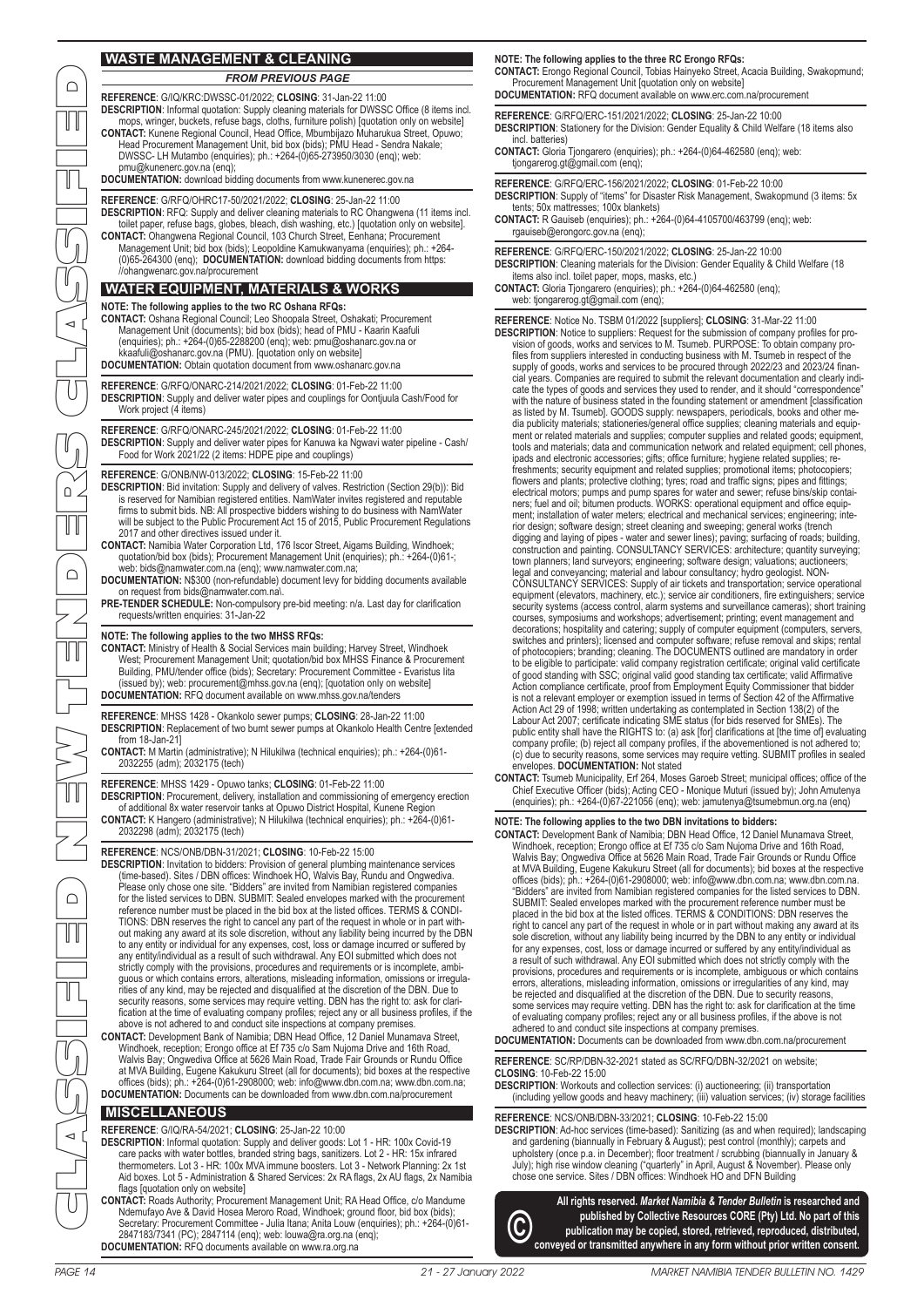## **AUCTIONS**

- REF: AUCOR FOR: Live webcast auction of bank repo and salvage vehicles incl. trucks, trailers, sedans, bakkies, 4x4s and SUVs / ONDANGWA, viewing 24- to 26-Jan-22 from 09:00 -16:00
- AT: Auctioneering Corporation; ph. 061-257945/6 or (0)65-240189; info@aucornamibia.com; www.aucor.auction (registration & bidding); www.aucornamibia.com
- DUE: 24-Jan-22 27-Jan-22 10:00
- REF: Ministry of Works & Transport
- FOR: Government moveable assets: Furni-ture, computers, stoves, fridges, etc. / MARIENTAL Dept of Works
- AT: ph. 061-2086411/081-2492338 E Steenkamp; ph. 081-7134682 Mr Tyron
- DUE: 25-Jan-22 10:00
- REF: AUCOR
- FOR: On-line auction of truck and salvage vehicles incl. trucks, trailers, busses, 4x4s, SUVs and sedans / WINDHOEK Brakwater Auction Yard, viewing 31- Jan-22 to 02-Feb-22, 09:00 to 16:00 AT: Auctioneering Corporation; ph. 061-
- 257945/6, info@aucornamibia.com; www.aucor.auction (registration & bidding); www.aucornamibia.com DUE: 31-Jan-22 10:00 - 03-Feb-22 10:00

## **BUSINESS EVENTS**

- REF: M. Ruacana
- FOR: Valuation Court hearing on objections to interim provisional valuation roll of rateable properties / RUACANA Town Council Chamber
- AT: Acting CEO (written objections)
- DUE: 27-Jan-22 9:00 AM

## *Marmorwerke ECC*

- REF: Marmorwerke Karibib (Pty) Ltd
- FOR: Public consultation meeting for IAPs as part of renewal of Environmental Clearance Certificate for continued operation of stone processing factory and reclamation plus rehabilitation of an abandoned borrow pit within Ka-ribib townlands / KARIBIB (venue & time will be communicated to registered IAPs)
- AT: Omavi Geo-technical & Geo-environmental Consultants; ph. 081- 4786306 (SMS / Whatsapp) or enviro@omavi.com.na (obtain BID)
- DUE: 29-Jan-22
- REF: Shamambungu Farming (Pty) Ltd FOR: General meeting for directors, i.a. to elect office bearers, replace deceased directors and draft ageement with in-vestors / ZAMBEZI Region Sachona Community Forest Boardroom
- AT: ph. 081-1280186 Eric Ndala or 081- 4023420 - Fredy Mumbumbulwa DUE: 30-Jan-22 2:00 PM

## *Green Hydrogen Task Force*

- REF: Namibia Investment Promotion & Development Board
- FOR: Namibian private sector associations/ bodies to join the Namibian Private Sector Green Hydrogen Task Force aiming to bring together private players in the hydrogen sector including large industrial groups, SMEs, star-ups, laboratories and R&D centres, clusters, territorial authorities, etc.
- AT: NIPDB, for more info: osephine.diogenus@nipdb.com DUE: 31-Jan-22

## *Walvis stone processing*

- REF: Best Cheer Investments Namibia (Pty) FOR: Public consultation meeting for IAPs as part of Environmental Clearance Certificate for continued operation of Walvis Bay Stone Processing factory on Farm 38 and reclamation plus rehabilitation of an abandoned borrow pit within Walvis Bay townlands / WALVIS BAY (venue & time will be communicated to registered IAPs)
- AT: Omavi Geo-technical & Geo-environ-mental Consultants; ph. 081- 4786306 (SMS / Whatsapp) or enviro@omavi.com.na (obtain BID)
- DUE: 05-Feb-22
	- **CONTRACTS**
- REF: National Commission of Research
- Science & Technology FOR: 6-month renewable contracts as: (5) assistant laboratory technician; (6)
- system developer / WINDHOEK AT: NCRST, Manager: HR & Organisational Development - ph. 061-
- 4317000; www.ncrst.na for full details DUE: 24-Jan-22
- REF: National Housing Enterprise<br>FOR: 5-year contract as Chief Fina FOR: 5-year contract as Chief Financial Officer / WINDHOEK (min. require-
- ments and experience required) AT: Elite Employment, Windhoek; ph. 061-234151 - Yvonne le Roux,
- yvonne@eliteemployment.com.na; www.eliteemployment.com.na DUE: 24-Jan-22 5:00 PM
- REF: Roads Authority<br>FOR: 5-year contract 5-year contract for: Divisional
	- Manager for Transport Inspectorate - Business Unit: Transportation (E2) / **WINDHOEK**
- AT: www.ra.org.na (further information) DUE: 28-Jan-22

## **DEADLINES**

## *Investor eyes Arandis*

- REF: M. Arandis<br>FOR: Objections Obiections to the sale by private transaction of 49,174sqm 'general industrial' erf in Ext. 1 to Tolefi France for N\$4,524,008
- AT: ph. 064-512400, Property Administrator - E Guriras (information); CEO (objections) DUE: 27-Jan-22
	- *Truck port at Shiyungwe*
- REF: Leonel & Simon Investment cc<br>FOR: Register as IAP as part of EIA Register as IAP as part of EIA for proposed construction and operation of Trixon truck port, lodge and leisure centre at Shiyungwe Village, Kavango East Region
- Outrun Investment, ph. 081-2683578 or outrungreeninfo@hotmail.com - Josiah Mukutiri

DUE: 28-Jan-22

## *Lithium mining near Uis*

- REF: Earth Dimensions Consulting cc FOR: Register as IAP as part of EIA process for mineral exploration for tin, tantalite and lithium on EPL 8535, 18km SW of Uis
- AT: Impala Environmental Consulting; ph. 085-6630598 or eia@impalac.com - S Andjamba

## DUE: 30-Jan-22

- REF: Ministry of Industrialisation & Trade FOR: Invitation for 6-month training of entrepreneurs in gemstone cutting and poli-shing at Karibib Gemstone Centre commencing 01-Mar-22 (for unemployed youth & women, 18-45 years old, min. Grade 10, basic English & Maths)
- AT: MIT Head Office, ph. 061-2837225 or Nafimane.Shipanga@mit.gov.na (enq) DUE: 31-Jan-22

## **Namibia Dairies in Avi**

- of EIA and Environmental Management Plan for dairy processing facilities in Avis, Windhoek
- AT: LM Environmental Consulting, Windhoek; ph. 061-255750 or lima@iway.na - Dr Lima Maartens
- DUE: 31-Jan-22
- REF: Kaap Agri Namibia (Pty) Ltd
- FOR: Register as IAP as part of EIA for con-struction and operation of a fuel retail facility on Erf 14, Stasie Straat, Outjo AT: Petrosol Petroleum Solutions; ph. 067- 302046, rep.petrosol@nfdnam.com
- DUE: 31-Jan-22

#### *Prison piggery*

- REF: MHAISS Namibia Correctional Services
- FOR: Register as IAP as part of EIA for proposed construction and operation of a piggery and abattoir for the Evaristus Shikongo Correctional Facility, 25km NE of Tsumeb, Oshikoto Region
- AT: Mafuta Environmental Consultants, ph. 081-7499223 Fredrika Shagama; mafuta20@gmail.com

## *Dwyka Investment exploration*

- REF: Dwyka Investment (public consulta-
- FOR: Register as IAP and comment as part of EIA for proposed prospecting and exploration activities for base, rare and precious metals and dimension stone on EPLs 8234 (74,221ha) & 8323 (26,846ha) S of Aus Settlement
- of EIA for proposed prospecting and exploration activities for dimension stone and industrial minerals on EPL 8350 (69,434ha) between Asab Settlement and Tses Village covering 11 farms, //Kharas & Hardap Region FOR: Register as IAP and comment as part of EIA for proposed prospecting and exploration activities for base, rare
- between Asab Settlment and Tses Village covering 11 farms, //Kharas & Hardap Region
- AT: SERJA Hydrogeo-Environmental Con-

| The Bank of Namibia, as agent for the Government for the issue and management of<br>Government Debt Securities announces the results for the 182-day and 273-day Treasury<br>Bills auction held 13 January 2022 (settlement date 14-Jan-22): |                  |                  |
|----------------------------------------------------------------------------------------------------------------------------------------------------------------------------------------------------------------------------------------------|------------------|------------------|
| <b>Auction Summary - NAMITB</b>                                                                                                                                                                                                              | 0 07/15/22       | 0 10/14/22       |
| Total Amount Allocated (N\$)                                                                                                                                                                                                                 | 500,000,000      | 500,000,000      |
| <b>Total Number of Bids Received</b>                                                                                                                                                                                                         | 41               | 42               |
| Total Amount of All Bids Received (N\$)                                                                                                                                                                                                      | 691.380.000      | 744.780.000      |
| <b>Total Number of Successful Bids</b>                                                                                                                                                                                                       | 28               | 23               |
| Number of Bids Allocated in Full                                                                                                                                                                                                             | 26               | 20               |
| <b>Weighted Average (Price/Yield)</b>                                                                                                                                                                                                        | 97.36431/5.42896 | 95.82142/5.83038 |
| <b>Weighted Average Bid (Price/Yield)</b>                                                                                                                                                                                                    | 97.33508/5.49081 | 95.80228/5.85825 |
| <b>Percentage Partial Allocation</b>                                                                                                                                                                                                         | 40.79%           | 57.58%           |
| Bid to Cover / Amount Bid to Offered Ratio                                                                                                                                                                                                   | 1.38             | 1.49             |
| Amount Offered (N\$)                                                                                                                                                                                                                         | 500.000.000      | 500.000.000      |

| The Bank of Namibia, as agent for the Government for the issue and management of Government Securities announces the results of<br>Internal Registered Stock tender held 19 January 2022, for the inflation-linked bonds as follows (settlement date 20-Jan-22): |                  |                  |                  |                  |
|------------------------------------------------------------------------------------------------------------------------------------------------------------------------------------------------------------------------------------------------------------------|------------------|------------------|------------------|------------------|
| <b>Auction Summary - NAMIIL</b>                                                                                                                                                                                                                                  | 4 10/15/27       | 4 % 01/15/29     | 4 % 04/15/33     | 4.8 07/15/36     |
| <b>Total Amount Allocated (N\$)</b>                                                                                                                                                                                                                              | 25,000,000       | 25,000,000       | 44,210,000       | 8,910,000        |
| <b>Total Number of Bids Received</b>                                                                                                                                                                                                                             | 10               | 6                | 16               |                  |
| <b>Total Amount of All Bids Received (N\$)</b>                                                                                                                                                                                                                   | 45,280,000       | 35,970,000       | 60,320,000       | 8,910,000        |
| <b>Total Number of Successful Bids</b>                                                                                                                                                                                                                           |                  |                  | 13               |                  |
| Number of Bids Allocated in Full                                                                                                                                                                                                                                 |                  |                  | 11               |                  |
| <b>Weighted Average (Price/Yield)</b>                                                                                                                                                                                                                            | 94.75416/5.06500 | 91.91399/5.93048 | 76.97581/7.58002 | 71.20213/8.24152 |
| <b>Weighted Average Bid (Price/Yield)</b>                                                                                                                                                                                                                        | 94.55163/5.10750 | 91.66537/5.97679 | 76.75712/7.61455 | 71.20213/8.24152 |
| <b>Percentage Partial Allocation</b>                                                                                                                                                                                                                             | 21.30%           | 65.11%           | 53.29%           | 100.00%          |
| <b>Bid to Cover Ratio</b>                                                                                                                                                                                                                                        | 1.81             | 1.44             | 1.36             |                  |
| <b>Amount Bid to Offered Ratio</b>                                                                                                                                                                                                                               | 1.81             | 1.44             | 2.41             | 0.36             |
| Amount Offered (N\$)                                                                                                                                                                                                                                             | 25,000,000       | 25,000,000       | 25,000,000       | 25,000,000       |

| Sector Green Hydrogen Task Force<br>aiming to bring together private play-                                                                   |                                                                                        | Namibia Dairies in Avis                                                                                                                                                                                                                                          | <b>Percentage Partial Allocation</b>       |                  | 40.79%<br>57.58% |                  |
|----------------------------------------------------------------------------------------------------------------------------------------------|----------------------------------------------------------------------------------------|------------------------------------------------------------------------------------------------------------------------------------------------------------------------------------------------------------------------------------------------------------------|--------------------------------------------|------------------|------------------|------------------|
|                                                                                                                                              | ers in the hydrogen sector including                                                   |                                                                                                                                                                                                                                                                  | Bid to Cover / Amount Bid to Offered Ratio |                  | 1.38             | 1.49             |
|                                                                                                                                              | large industrial groups, SMEs, star-<br>ups, laboratories and R&D centres,             | REF: Namibia Dairies (Pty) Ltd<br>FOR: Register as IAP and comment as part                                                                                                                                                                                       | Amount Offered (N\$)                       |                  | 500,000,000      | 500,000,000      |
| AT:<br>NIPDB, for more info:<br>DUE: 31-Jan-22                                                                                               | clusters, territorial authorities, etc.<br>josephine.diogenus@nipdb.com                | The Bank of Namibia, as agent for the Government for the issue and management of Government Securities announces the results of<br>Internal Registered Stock tender held 19 January 2022, for the inflation-linked bonds as follows (settlement date 20-Jan-22): |                                            |                  |                  |                  |
|                                                                                                                                              | <b>Walvis stone processing</b>                                                         | <b>Auction Summary - NAMIIL</b>                                                                                                                                                                                                                                  | 4 10/15/27                                 | 4 1/2 01/15/29   | 4 1/2 04/15/33   | 4.8 07/15/36     |
|                                                                                                                                              |                                                                                        | <b>Total Amount Allocated (N\$)</b>                                                                                                                                                                                                                              | 25,000,000                                 | 25,000,000       | 44,210,000       | 8,910,000        |
|                                                                                                                                              | REF: Best Cheer Investments Namibia (Pty)<br>FOR: Public consultation meeting for IAPs | <b>Total Number of Bids Received</b>                                                                                                                                                                                                                             | 10                                         |                  | 16               |                  |
|                                                                                                                                              | as part of Environmental Clearance<br>Certificate for continued operation of           | Total Amount of All Bids Received (N\$)                                                                                                                                                                                                                          | 45,280,000                                 | 35,970,000       | 60,320,000       | 8,910,000        |
|                                                                                                                                              | Walvis Bay Stone Processing factory                                                    | <b>Total Number of Successful Bids</b>                                                                                                                                                                                                                           |                                            |                  | 13               |                  |
|                                                                                                                                              | on Farm 38 and reclamation plus<br>rehabilitation of an abandoned borrow               | Number of Bids Allocated in Full                                                                                                                                                                                                                                 |                                            |                  | 11               |                  |
|                                                                                                                                              | pit within Walvis Bay townlands /<br>WALVIS BAY (venue & time will be                  | <b>Weighted Average (Price/Yield)</b>                                                                                                                                                                                                                            | 94.75416/5.06500                           | 91.91399/5.93048 | 76.97581/7.58002 | 71.20213/8.24152 |
|                                                                                                                                              | communicated to registered IAPs)                                                       | <b>Weighted Average Bid (Price/Yield)</b>                                                                                                                                                                                                                        | 94.55163/5.10750                           | 91.66537/5.97679 | 76.75712/7.61455 | 71.20213/8.24152 |
| AT:<br>Omavi Geo-technical & Geo-environ-<br>mental Consultants; ph. 081-<br>4786306 (SMS / Whatsapp) or<br>enviro@omavi.com.na (obtain BID) | <b>Percentage Partial Allocation</b>                                                   | 21.30%                                                                                                                                                                                                                                                           | 65.11%                                     | 53.29%           | 100.00%          |                  |
|                                                                                                                                              | <b>Bid to Cover Ratio</b>                                                              | 1.81                                                                                                                                                                                                                                                             | 1.44                                       | 1.36             |                  |                  |
| DUE: 05-Feb-22                                                                                                                               |                                                                                        | <b>Amount Bid to Offered Ratio</b>                                                                                                                                                                                                                               | 1.81                                       | 1.44             | 2.41             | 0.36             |
|                                                                                                                                              | <b>CONTRACTS</b>                                                                       | Amount Offered (N\$)                                                                                                                                                                                                                                             | 25,000,000                                 | 25,000,000       | 25,000,000       | 25,000,000       |

DUE: 04-Feb-22 REF: Owner

and precious metals and dimension stone on EPL 8350 (69,434ha)

- //Kharas Region FOR: Register as IAP and comment as part
- 

- DUE: 31-Jan-22
	- tion meeting in Jan-22 will be com-municated to registered IAPs)
	- -
	-

sultants, ph. 081-7499223 - Linda Uulenga or Fredrika Shagama; eias.p ublic@serjaconsultants.com DUE: 31-Jan-22

## *Rezoning for IUM in Eenhana* REF: IUM

- FOR: Written objections to rezoning of 15,661ha Erf 235 in Eenhana from 'business' to 'institutional'
- AT: Plantek Town & Regional Planners, ph. 061-244115, Windhoek; objections to Plantek and M. Eenhana DUE: 03-Feb-22

## *131 units in Keetmans*

REF: Owner

up to 19 units

DUE: 04-Feb-22 REF: Owner

restaurant

DUE: 04-Feb-22